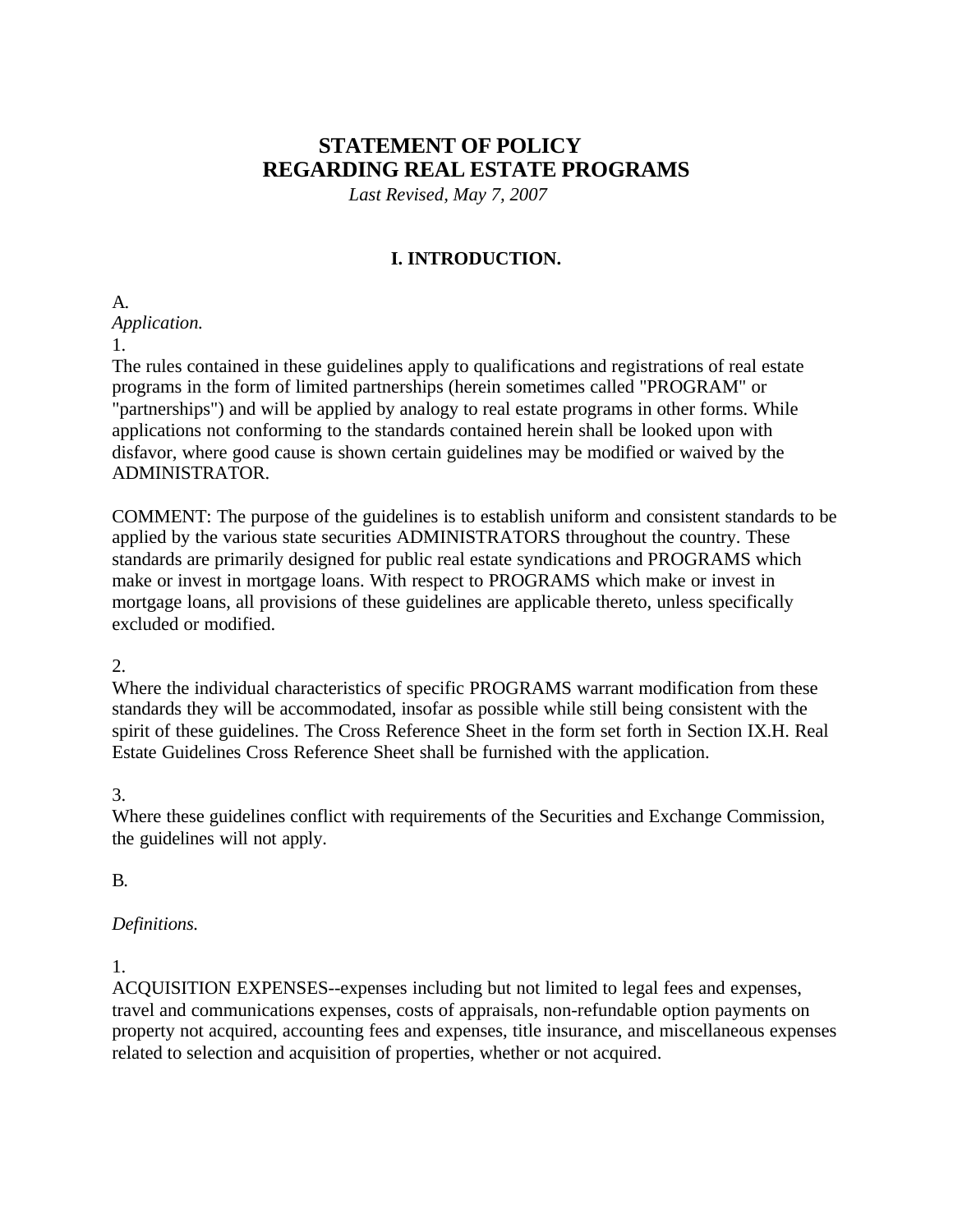COMMENT: Definition utilized in section IV.C. making clear that all expenses incurred in acquiring properties for the PROGRAM be included in FRONT-END FEES.

# 2.

ACQUISITION FEE: The total of all fees and commissions paid by any party in connection with making or investing in mortgage loans or the purchase, development or construction of property by a PROGRAM. Included in the computation of such fees or commissions shall be any real estate commission, selection fee, DEVELOPMENT FEE, CONSTRUCTION FEE, nonrecurring management fee, loan fees or points paid by borrowers to the SPONSOR in PROGRAMs which make or invest in mortgage loans, or any fee of a similar nature, however designated. Excluded shall be DEVELOPMENT FEES and CONSTRUCTION FEES paid to PERSONS not affiliated with the SPONSOR in connection with the actual development and construction of a project.

# 3.

ADMINISTRATOR--the official or agency administering the securities law of a state.

# 4.

AFFILIATE--means (i) any PERSON directly or indirectly controlling, controlled by or under common control with another PERSON (ii) any PERSON owning or controlling 10% or more of the outstanding voting securities of such other PERSON (iii) any officer, director, partner of such PERSON and (iv) if such other PERSON is an officer, director or partner, any company for which such PERSON acts in any such capacity.

# 5.

ASSESSMENTS--additional amounts of capital which may be mandatorily required of or paid at the option of a PARTICIPANT beyond his subscription commitment excluding MANDATORY DEFERRED PAYMENTS.

# 6.

ASSET BASED FEE--compensation to a SPONSOR computed according to subsection IV.J.

# 7.

AUDITED FINANCIAL STATEMENTS: Financial statements (balance sheet, statement of income, statement of partners' equity and statement of cash flows) prepared in accordance with generally accepted accounting principles and accompanied by an independent auditor's report containing (i) an unqualified opinion, (ii) an opinion containing no material qualification or (iii) no explanatory paragraph disclosing information relating to material uncertainties (except as to litigation) or going concern issues.

# 8.

BASE AMOUNT--that portion of the CAPITAL CONTRIBUTIONS originally committed to INVESTMENT IN PROPERTIES without regard to leverage and including working capital reserves allowable under subsection IV.J.1.c. The BASE AMOUNT shall be recomputed annually by subtracting from the then fair market value of the PROGRAM's real properties as determined by independent appraisals plus the working capital reserves allowable under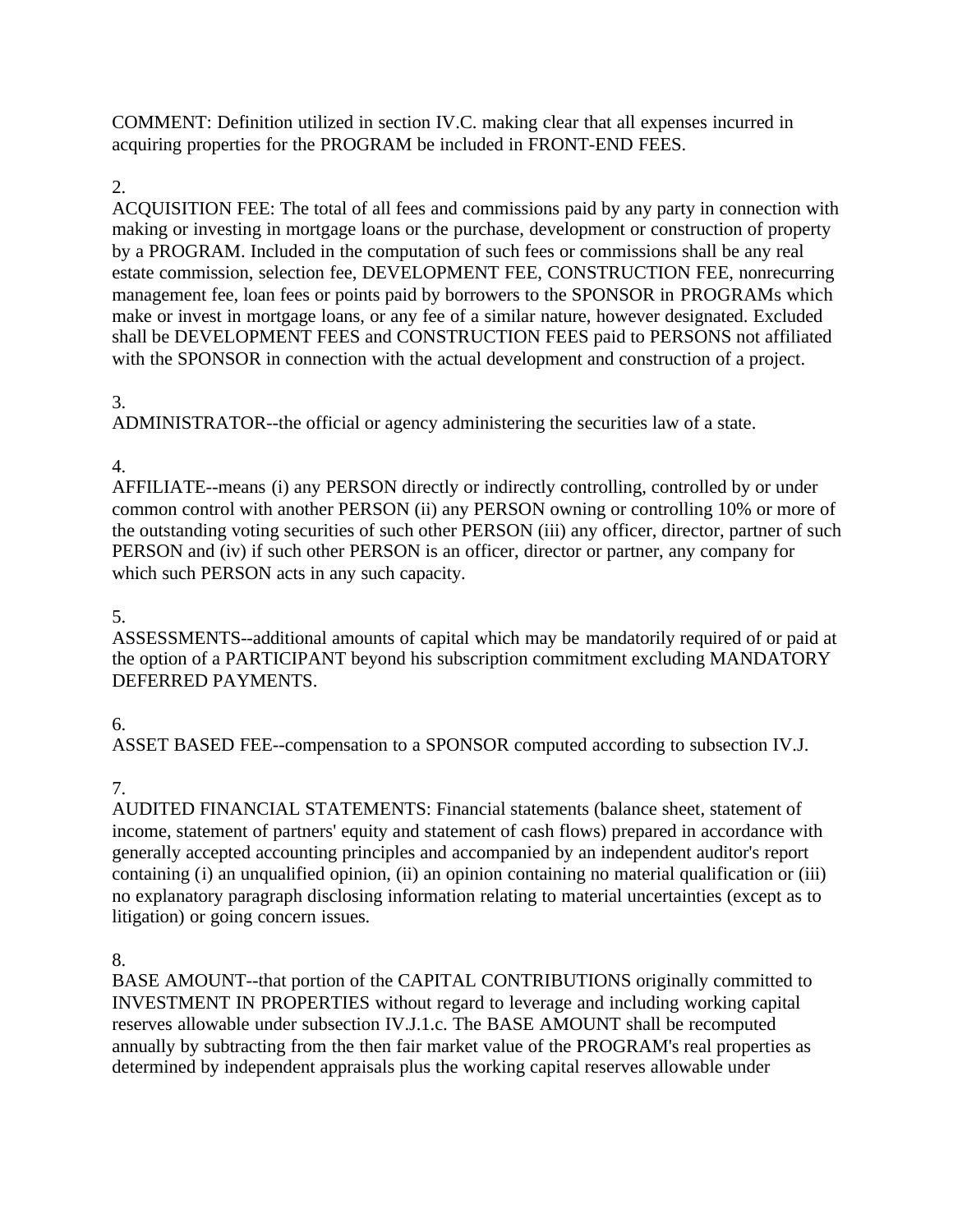subsection IV.J.1.c., an amount equal to the outstanding debt secured by the PROGRAM's properties.

# 9.

CAPITAL CONTRIBUTION--the gross amount of investment in a PROGRAM by a PARTICIPANT, or all PARTICIPANTS as the case may be. Unless otherwise specified, CAPITAL CONTRIBUTION shall be deemed to include principal amounts to be received on account of mandatory deferred payments.

# 10.

CARRIED INTEREST--an equity interest in a PROGRAM which participates in all allocations and distributions other than the promotional interest provided for in Sections IV.C.3.a., IV.E.1. and IV.E.2., for which full consideration is not paid or to be paid.

# 11.

CASH AVAILABLE FOR DISTRIBUTION--CASH FLOW less amount set aside for restoration or creation of reserves.

# 12.

CASH FLOW--PROGRAM cash funds provided from operations, including lease payments on net leases from builders and sellers, without deduction for depreciation, but after deducting cash funds used to pay all other expenses, debt payments, capital improvements and replacements.

COMMENT: With respect to PROGRAMS which make or invest in mortgage loans, only funds which constitute interest payments shall be included in CASH FLOW. Funds which may be deemed to constitute interest payments are (i) contractual current interest payments; (ii) interest accrued or deferred, when received, and (iii) contingent interest based upon the PROGRAM'S share of the gross or net income from properties on which the PROGRAM has made a loan. All other funds shall be considered to be net proceeds from a sale or refinancing.

# 13.

COMPETITIVE REAL ESTATE COMMISSION--that real estate or brokerage commission paid for the purchase or sale of property which is reasonable, customary and competitive in light of the size, type and location of the property.

## 14.

CONSTRUCTION FEE: A fee or other remuneration for acting as general contractor and/or construction manager to construct improvements, supervise and coordinate projects or to provide MAJOR REPAIRS OR REHABILITATION on a PROGRAM's property.

## 15.

CROSS REFERENCE SHEET--A compilation of the guideline sections, referenced to the page of the PROSPECTUS, partnership agreement, or other exhibits, and justification of any deviation from the guidelines.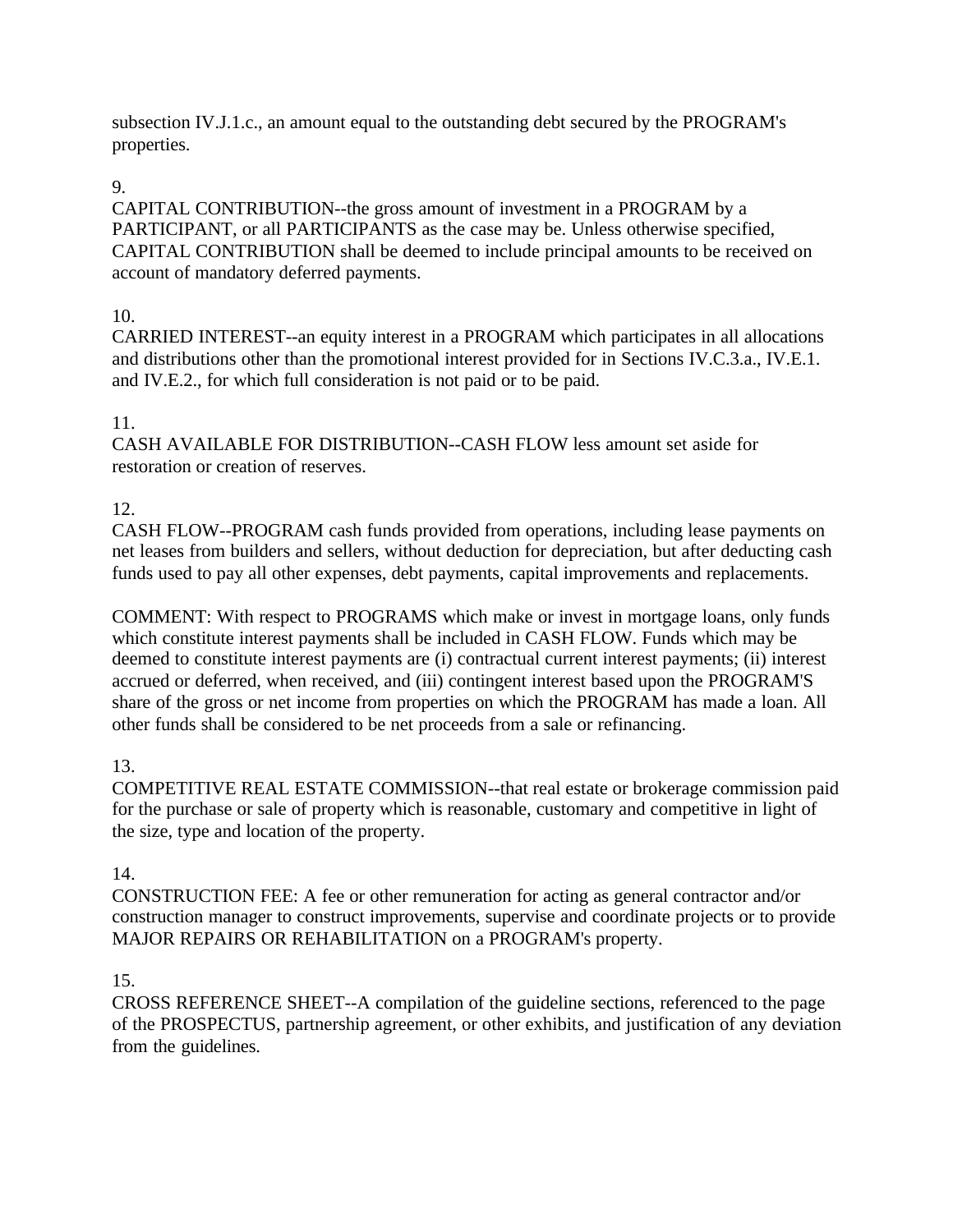DEVELOPMENT FEE--a fee for the packaging of a PROGRAM's property, including negotiating and approving plans, and undertaking to assist in obtaining zoning and necessary variances and necessary financing for the specific property, either initially or at a later date.

#### 17.

FINANCING--shall be defined as: All indebtedness encumbering PROGRAM properties or incurred by the PROGRAM, the principal amount of which is scheduled to be paid over a period of not less than 48 months, and not more than 50 percent of the principal amount of which is scheduled to be paid during the first 24 months. Nothing in this definition shall be construed as prohibiting a bona-fide pre-payment provision in the financing agreement.

#### 18.

FRONT-END FEES: Fees and expenses paid by any party for any services rendered to organize the PROGRAM and to acquire assets for the PROGRAM, including ORGANIZATION AND OFFERING EXPENSES, ACQUISITION FEES, ACQUISITION EXPENSES, interest on deferred fees and expenses and any other similar fees, however designated by the SPONSOR.

#### 19.

INDEPENDENT EXPERT. A PERSON with no material current or prior business or personal relationship with the SPONSOR who is engaged to a substantial extent in the business of rendering opinions regarding the value of assets of the type held by the PROGRAM, and who is qualified to perform such work.

#### 20.

INVESTMENT IN PROPERTIES--The amount of CAPITAL CONTRIBUTIONS used to make or invest in mortgage loans or the amount actually paid or allocated to the purchase, development, construction or improvement of properties acquired by the PROGRAM (including the purchase of properties, working capital reserves allocable thereto (except that working capital reserves in excess of 5% shall not be included), and other cash payments such as interest and taxes but excluding FRONT-END FEES).

#### 21.

MANDATORY DEFERRED PAYMENTS--MANDATORY DEFERRED PAYMENTS shall be payments on account of the purchase price of PROGRAM INTERESTS offered in accordance with 17 CFR 240.3a12-9.

#### 22.

MAJOR REPAIRS AND REHABILITATION: The repair, rehabilitation or reconstruction of a property where the aggregate costs exceed 10% of the fair market value of the property at the time of such services.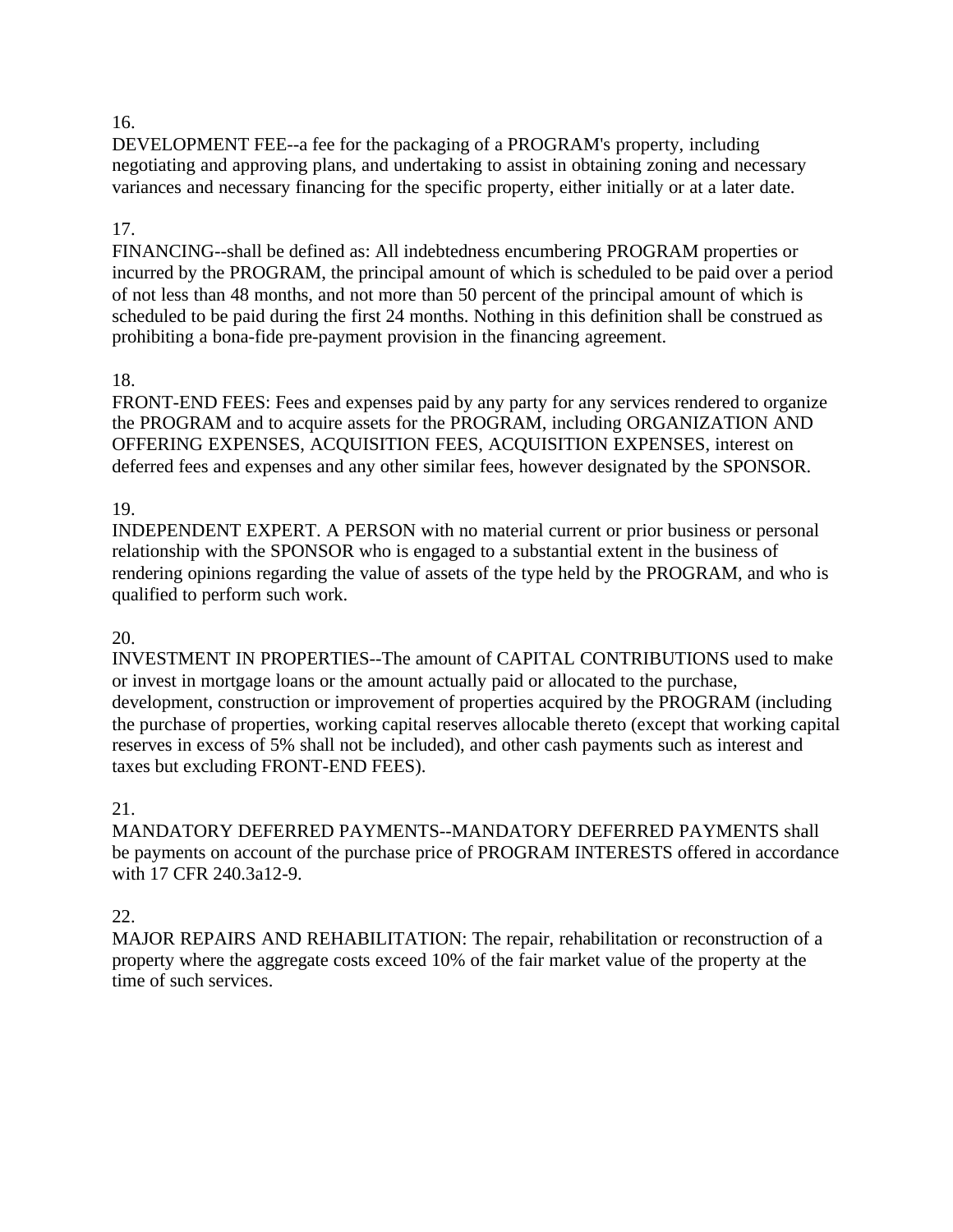NET WORTH--the excess of total assets over total liabilities as determined by generally accepted accounting principles, except that if any of such assets have been depreciated, then the amount of depreciation relative to any particular asset may be added to the depreciated cost of such asset to compute total assets, provided that the amount of depreciation may be added only to the extent that the amount resulting after adding such depreciation does not exceed the fair market value of such asset.

#### 24.

NON-SPECIFIED PROPERTY PROGRAMS shall be PROGRAMS other than SPECIFIED PROPERTY PROGRAMS.

## 25.

ORGANIZATION AND OFFERING EXPENSES--those expenses incurred in connection with and in preparing a PROGRAM for registration and subsequently offering and distributing it to the public, including sales commissions paid to broker-dealers in connection with the distribution of the PROGRAM and all advertising expenses.

COMMENT: All advertising expenses, except those related to PROGRAM property management, charged to a PROGRAM are included within the definition. Fees paid by the PROGRAM, directly or indirectly, to persons for acting as surety, guarantor or in some similar capacity in regard to MANDATORY DEFERRED PAYMENTS shall also be included within this definition.

26.

ROLL-UP. A transaction involving the acquisition, merger, conversion, or consolidation, either directly or indirectly of the PROGRAM and the issuance of securities of a ROLL-UP ENTITY. Such term does not include:

(a)

a transaction involving securities of the PROGRAM that have been listed for at least 12 months on a national securities exchange or traded through the National Association of Securities Dealers Automated Quotation National Market System; or

(b)

a transaction involving the conversion to corporate, trust or association form of only the PROGRAM if, as a consequence of the transaction, there will be no significant adverse change in any of the following:

(i)

PARTICIPANTS' voting rights;

(ii)

the term of existence of the PROGRAM;

(iii)

SPONSOR compensation; or

(iv)

the PROGRAM'S investment objectives.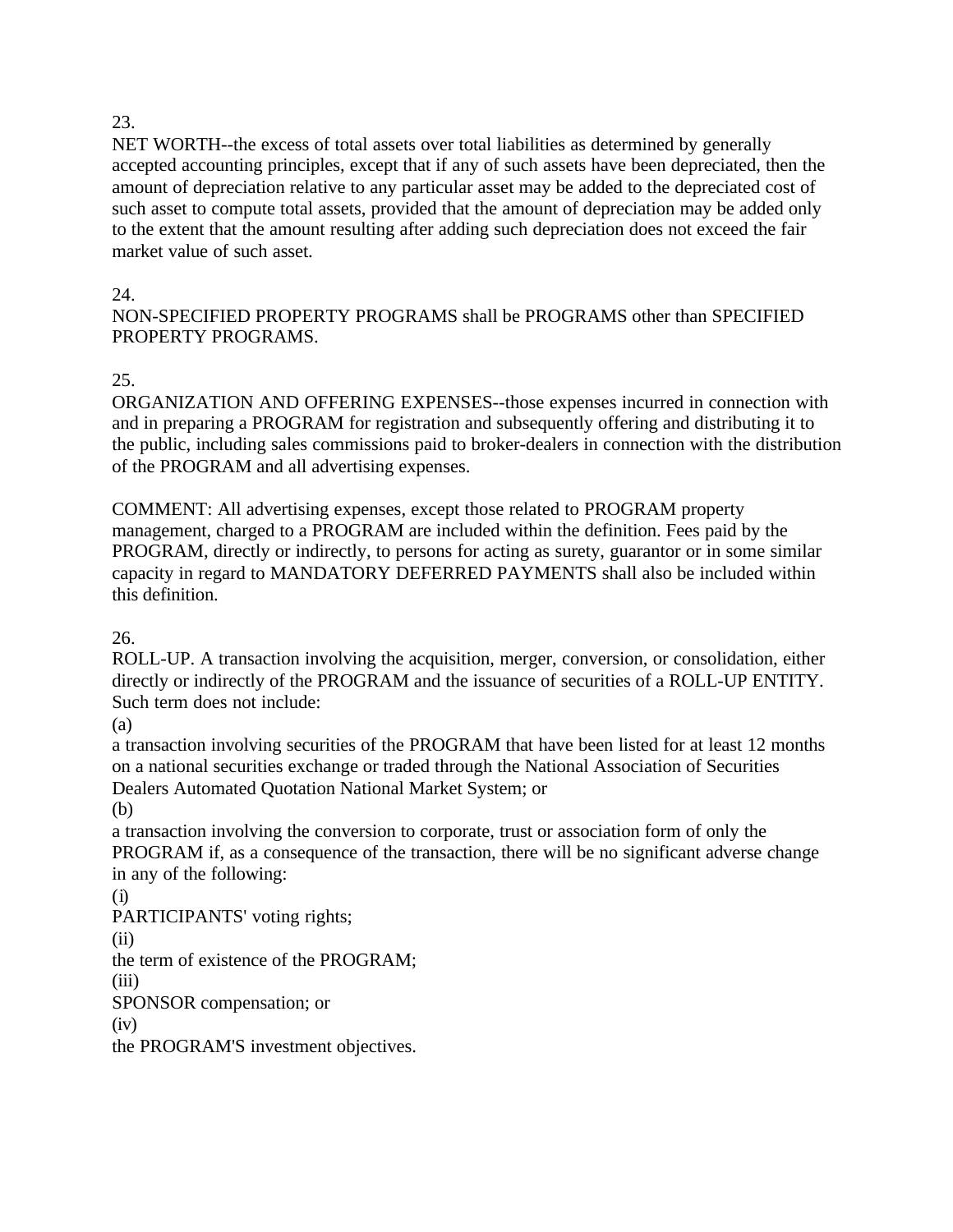ROLL-UP ENTITY. A partnership, real estate investment trust, corporation, trust or other entity that would be created or would survive after the successful completion of a proposed ROLL-UP transaction.

28.

PARTICIPANT--the holder of a PROGRAM INTEREST.

## 29.

PERSON--any natural PERSON, partnership, corporation, association or other legal entity.

# 30.

PROGRAM--a limited or general partnership, joint venture, unincorporated association or similar organization other than a corporation formed and operated for the primary purpose of investment in and the operation of or gain from an interest in real property including such entities formed to make or invest in mortgage loans.

## 31.

PROGRAM INTEREST--the limited partnership unit or other indicia of ownership in a PROGRAM.

## 32.

PROGRAM MANAGEMENT FEE--a fee paid to the SPONSOR or other PERSONS for management and administration of the PROGRAM.

# 33.

PROPERTY MANAGEMENT FEE--the fee paid for day-to-day professional property management services in connection with a PROGRAM's real property projects.

34.

PROSPECTUS--shall have the meaning given to that term by Section 2(10) of the Securities Act of 1933, including a preliminary PROSPECTUS; provided, however, that such term as used herein shall also include an offering circular as described in Rule 256 of the General Rules and Regulations under the Securities Act of 1933 or, in the case of an intrastate offering, any document by whatever name known, utilized for the purpose of offering and selling securities to the public.

# 35.

PURCHASE PRICE--the price paid upon the purchase or sale of a particular property, including the amount of ACQUISITION FEES and all liens and mortgages on the property, but excluding points and prepaid interest.

## 36.

SPECIFIED PROPERTY PROGRAM--a PROGRAM where, at the time a securities registration is ordered effective, more than 75% of the net proceeds from the sale of PROGRAM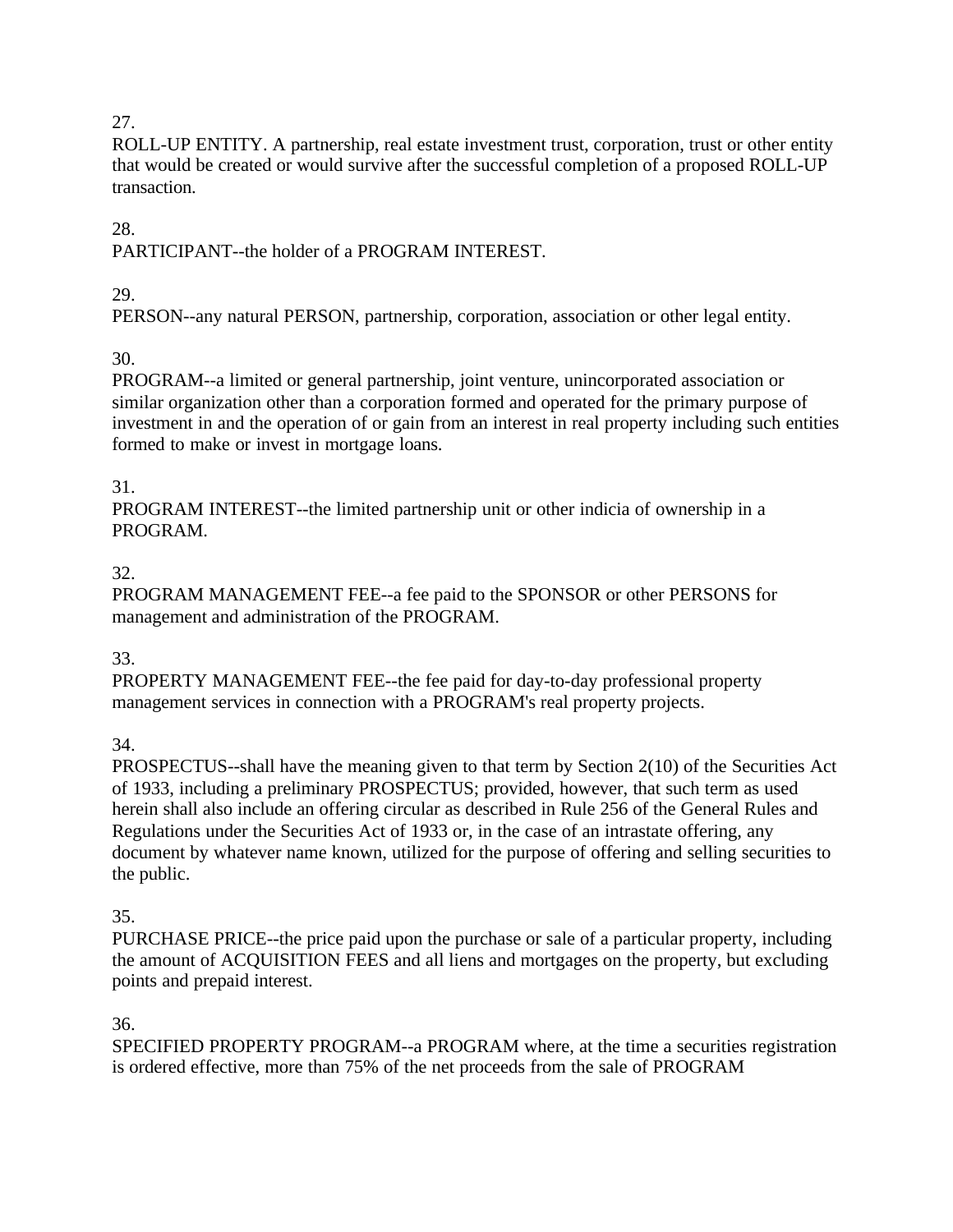INTERESTS is allocable to the purchase, construction, or improvement of specific properties. Reserves shall be included in the non-specified portion. Net proceeds shall include principal amounts to be received on account of MANDATORY DEFERRED PAYMENTS.

37.

SPONSOR--a "SPONSOR" is any PERSON directly or indirectly instrumental in organizing, wholly or in part, a PROGRAM or any PERSON who will manage or participate in the management of a PROGRAM, and any AFFILIATE of any such person, but does not include a PERSON whose only relation with the PROGRAM is as that of an independent property manager, whose only compensation is as such. "SPONSOR" does not include wholly independent third parties such as attorneys, accountants, and underwriters whose only compensation is for professional services rendered in connection with the offering of syndicate interests. A PERSON may also be a SPONSOR of the PROGRAM by: (i)

Taking the initiative, directly or indirectly, in founding or organizing the business or enterprise of the PROGRAM, either alone or in conjunction with one or more other PERSONS. (ii)

Receiving a material participation in the PROGRAM in connection with the founding or organizing of the business of the PROGRAM, in consideration of services or property, or both services and property.

(iii)

Having a substantial number of relationships and contacts with the PROGRAM.  $(iv)$ 

Possessing significant rights to control PROGRAM properties.

(v)

Receiving fees for providing services to the PROGRAM which are paid on a basis that is not customary in the industry.

(vi)

Providing goods or services to the PROGRAM on a basis which was not negotiated at arm's length with the PROGRAM.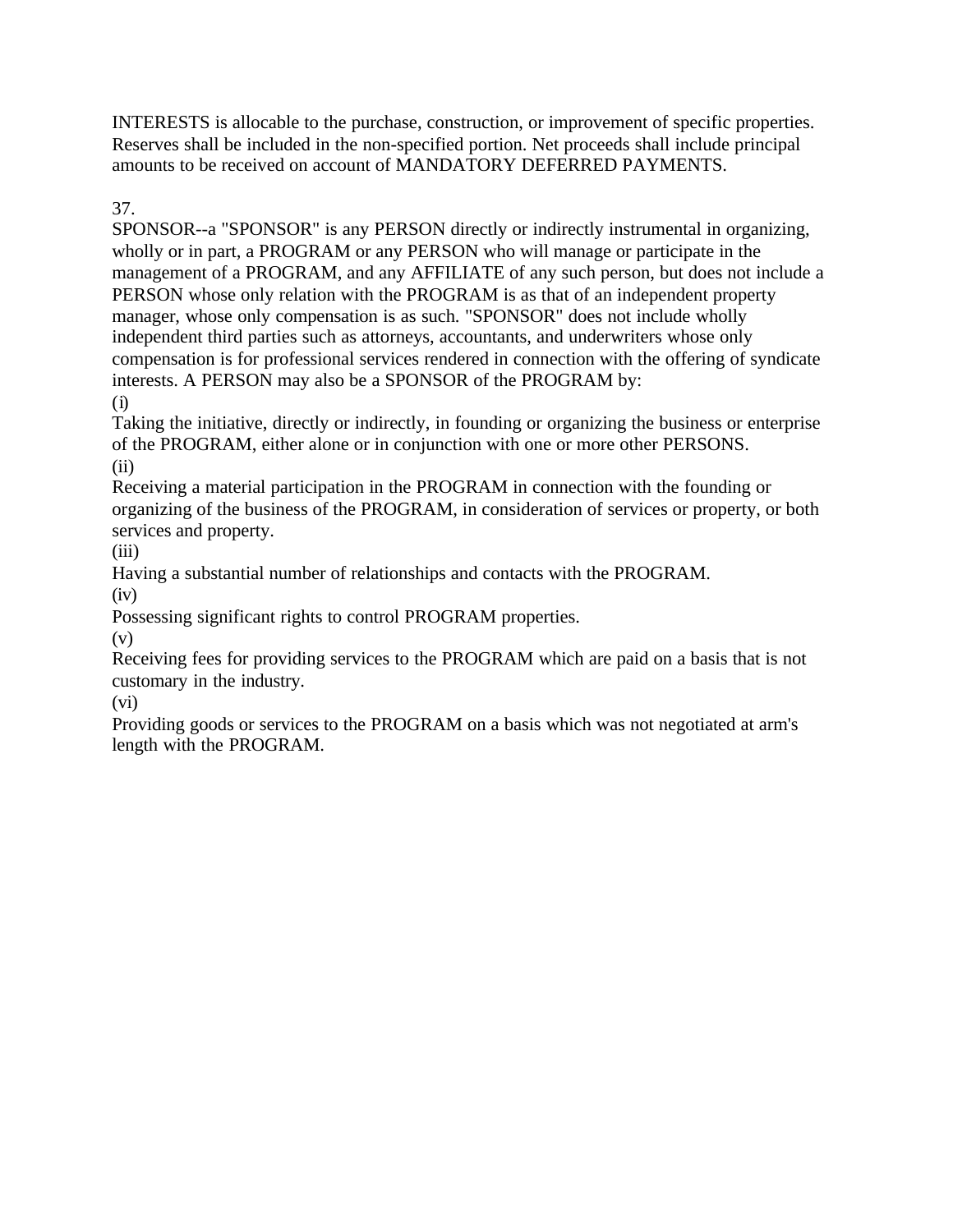#### **II. REQUIREMENTS OF SPONSORS.**

## A.

*Experience.* The SPONSOR, the general partner or their chief operating officers shall have at least two years relevant real estate or other experience demonstrating the knowledge and experience to acquire and manage the type of assets being acquired, and any of the foregoing or any AFFILIATE providing services to the PROGRAM shall have had not less than four years relevant experience in the kind of service being rendered or otherwise must demonstrate sufficient knowledge and experience to perform the services proposed.

COMMENT: "Relevant real estate or other experience" should be interpreted to include actual direct experience by the chief executive officer, or other PERSONS at the management level, either as a principal or agent in performing the services to be provided to the PROGRAM. This would include acquiring and managing real estate for one's own account or acting as an agent in acquiring and managing real estate comparable to that which the PROGRAM will acquire. If the PROGRAM will be in the business of acquiring shopping centers and office buildings, "relevant real estate experience" would not include experience in buying or selling houses. It is apparent that a different level of sophistication and knowledge is required.

## B.

*NET WORTH Requirement of SPONSOR.* The financial condition of the SPONSOR liable for the debts of the PROGRAM must be commensurate with any financial obligations assumed in the offering and in the operation of the PROGRAM. As a minimum, such SPONSOR shall have an aggregate financial NET WORTH, exclusive of home, automobile and home furnishings, of the greater of either \$50,000 or an amount at least equal to 5% of the gross amount of all offerings sold within the prior 12 months plus 5% of the gross amount of the current offering, to an aggregate maximum NET WORTH of such SPONSOR of one million dollars. In determining NET WORTH for this purpose, evaluation will be made of contingent liabilities and the use of promissory notes, to determine the appropriateness of their inclusion in computation of NET WORTH.

COMMENT: The inclusion of promissory notes may be insufficient to satisfy the NET WORTH requirements where the maker of the notes is inadequately capitalized. The gross amount of offerings includes the principal amounts to be received on account of mandatory deferred payments.

## $C_{\cdot}$

*Reports to ADMINISTRATOR.* Each application for registration shall contain a commitment, executed by the SPONSOR, to submit to the ADMINISTRATOR upon request any report or statement required to be distributed to limited partners pursuant to VII.C.

COMMENT: The SPONSOR need not file with the ADMINISTRATOR all reports that will be filed with the limited partners, but should retain copies of such reports or information and make them available to the ADMINISTRATOR as required. The length this information must be retained will vary from state to state depending upon its requirements.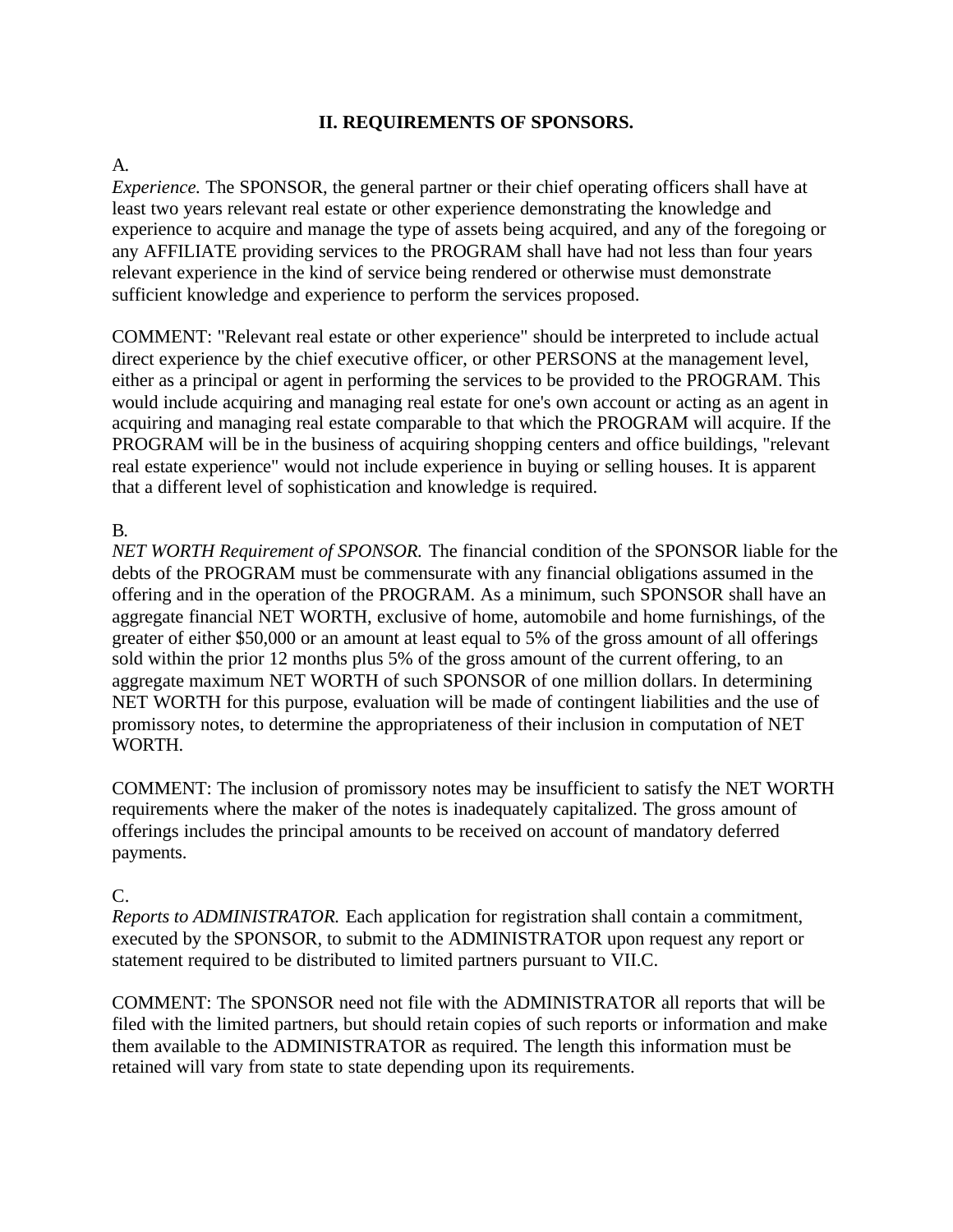D.

*Liability and Indemnification.*

1.

The PROGRAM shall not provide for indemnification of the SPONSOR for any liability or loss suffered by the SPONSOR, nor shall it provide that the SPONSOR be held harmless for any loss or liability suffered by the PROGRAM, unless all of the following conditions are met: a.

The SPONSOR has determined, in good faith, that the course of conduct which caused the loss or liability was in the best interests of the PROGRAM, and

b.

the SPONSOR was acting on behalf of or performing services for the PROGRAM, and c.

such liability or loss was not the result of negligence or misconduct by the SPONSOR, and d.

such indemnification or agreement to hold harmless is recoverable only out of the assets of the PROGRAM and not from the PARTICIPANTS.

2.

Notwithstanding anything to the contrary contained in Section II.D.1., the SPONSOR (which shall include AFFILIATES only if such AFFILIATES are performing services on behalf of the PROGRAM) and any person acting as a broker-dealer shall not be indemnified for any losses, liabilities or expenses arising from or out of an alleged violation of federal or state securities laws unless the following conditions are met:

a.

There has been a successful adjudication on the merits of each count involving alleged securities law violations as to the particular indemnitee, or

b.

such claims have been dismissed with prejudice on the merits by a court of competent jurisdiction as to the particular indemnitee, or

c.

a court of competent jurisdiction approves a settlement of the claims against a particular indemnitee and finds that indemnification of the settlement and related costs should be made, and

d.

in the case of subparagraph c., the court of law considering the request for indemnification has been advised of the position of the Securities and Exchange Commission and the position of any state securities regulatory authority in which securities of the PROGRAM were offered or sold as to indeminification for violations of securities laws; provided that the court need only be advised of and consider the positions of the securities regulatory authorities of those states (i) which are specifically set forth in the PROGRAM agreement and (ii) in which plaintiffs claim they were offered or sold PROGRAM INTERESTS.

3.

The PROGRAM may not incur the cost of that portion of liability insurance which insures the SPONSOR for any liability as to which the SPONSOR is prohibited from being indemnified under this section.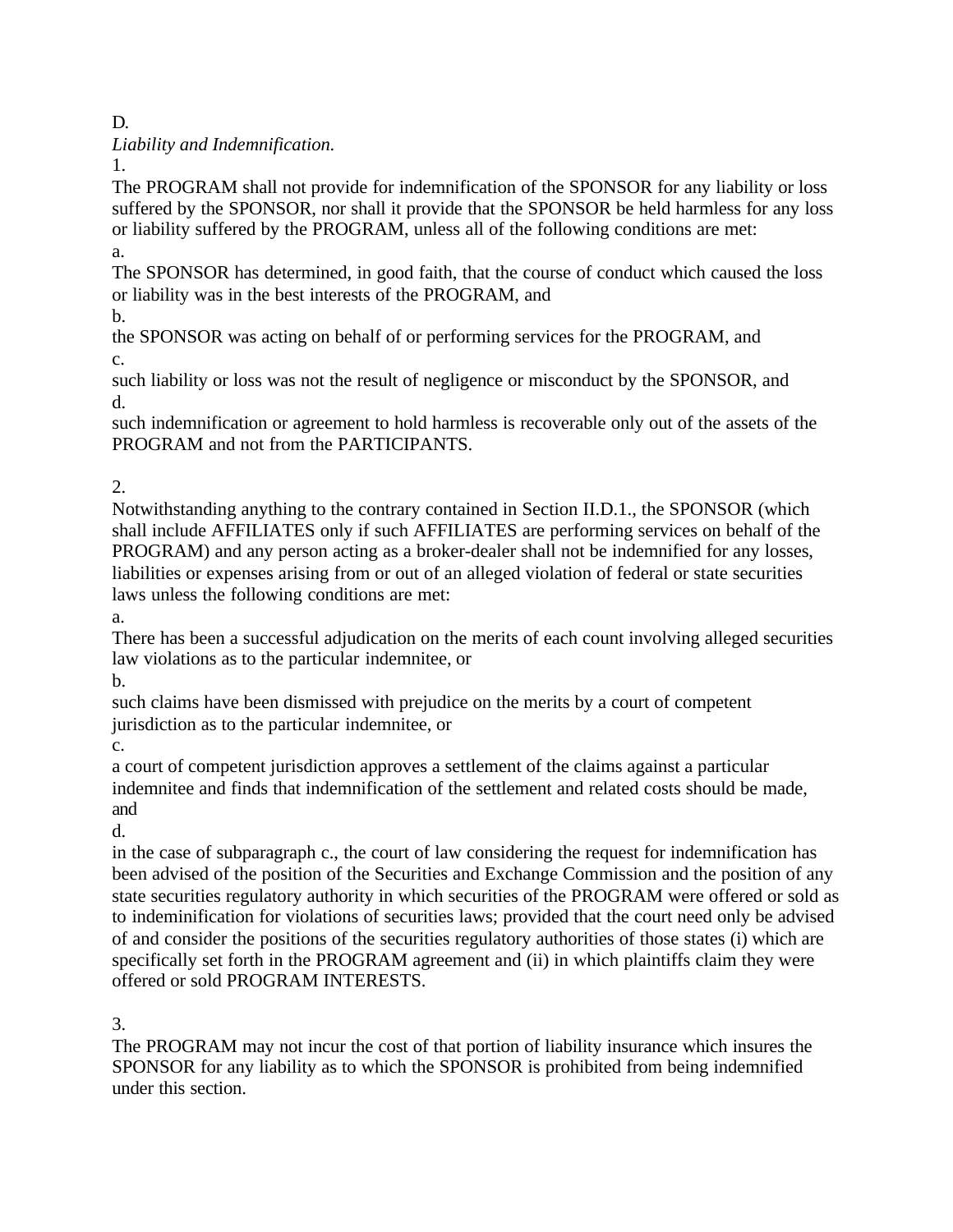The provision of advancement from PROGRAM funds to a SPONSOR or its AFFILIATES for legal expenses and other costs incurred as a result of any legal action is permissible if the following conditions are satisfied:

a.

the legal action relates to acts or omissions with respect to the performance of duties or services on behalf of the PROGRAM;

b.

the legal action is initiated by a third party who is not a PARTICIPANT, or the legal action is initiated by a PARTICIPANT and a court of competent jurisdiction specifically approves such advancement; and

## c.

the SPONSOR or its AFFILIATES undertake to repay the advanced funds to the PROGRAM in cases in which such PERSON is not entitled to indemnification under Section II.D.1.

# E.

*Fiduciary Duty.* The program agreement shall provide that the SPONSOR shall have fiduciary responsibility for the safekeeping and use of all funds and assets of the program, whether or not in the SPONSOR'S possession or control, and that the SPONSOR shall not employ, or permit another to employ such funds or assets in any manner except for the exclusive benefit of the PROGRAM.

In addition, the PROGRAM shall not permit the PARTICIPANT to contract away the fiduciary duty owed to the PARTICIPANT by the SPONSOR under the common law.

# F.

*Terminated SPONSOR.* Upon the occurrence of a terminating event, the partnership may be required to pay to the terminated SPONSOR all amounts then accrued and owing to the terminated SPONSOR. Additionally, the partnership may terminate the SPONSOR'S interest in partnership income, losses, distributions, and capital by payment of an amount equal to the then present fair market value of the terminated SPONSOR'S interest determined by agreement of the terminated SPONSOR and the partnership, or, if they cannot agree, by arbitration in accordance with the then current rules of the American Arbitration Association. The expense of arbitration shall be borne equally by the terminated SPONSOR and the partnership.

The method of payment to the terminated SPONSOR must be fair; and must protect the solvency and liquidity of the partnership. Where the termination is voluntary, the method of payment will be deemed presumptively fair where it provides for a non-interest bearing unsecured promissory note with principal payable, if at all, from distributions which the terminated SPONSOR otherwise would have received under the partnership agreement had the SPONSOR not terminated. Where the termination is involuntary, the method of payment will be deemed presumptively fair where it provides for an interest bearing promissory note coming due in no less than 5 years with equal installments each year.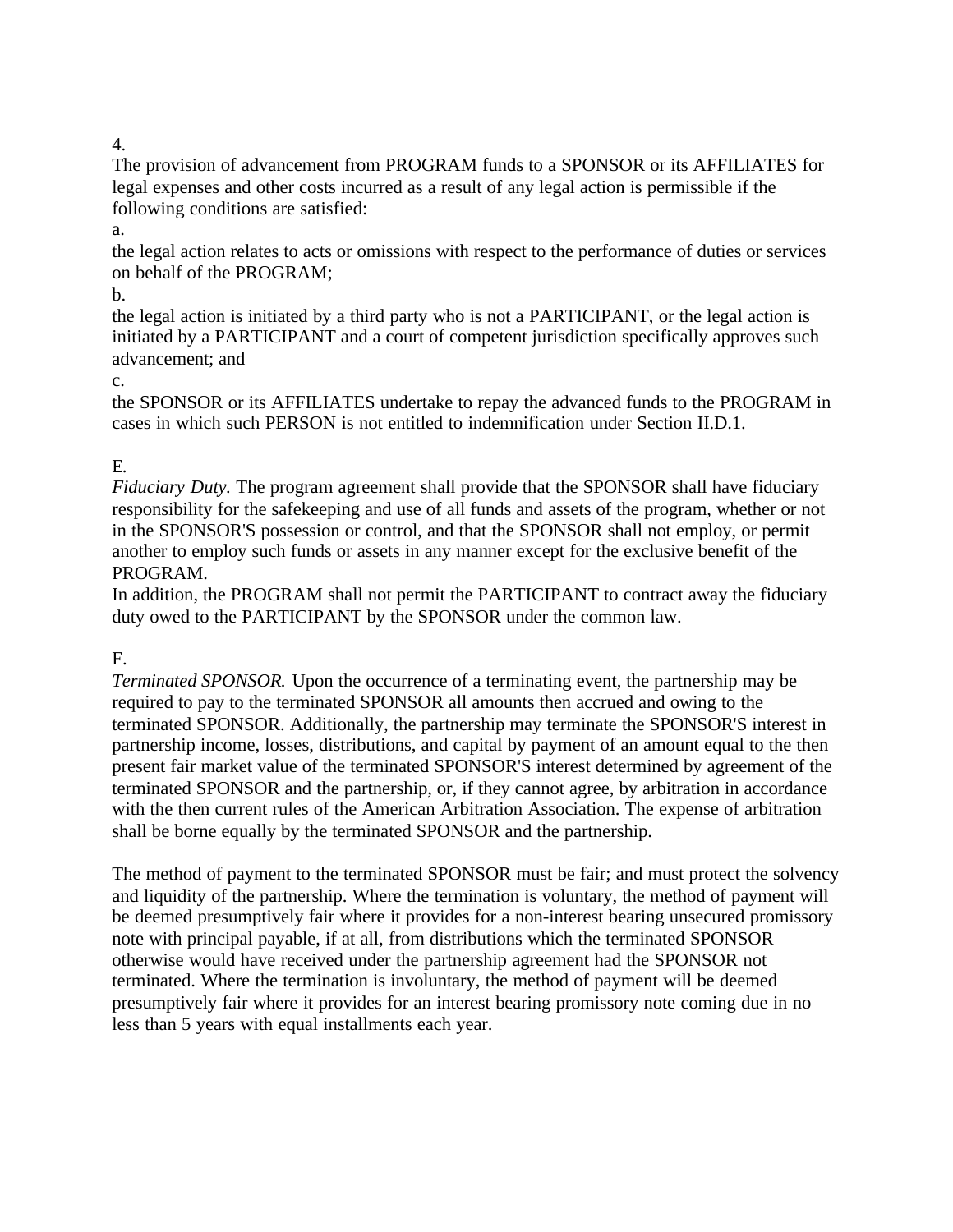## **III. SUITABILITY OF PARTICIPANTS**

A.

*General Policy.*

1.

The SPONSOR shall establish minimum income and net worth standards for PERSONS who purchase PROGRAM INTERESTS.

2.

The SPONSOR shall propose minimum income and net worth standards which are reasonable given the type of PROGRAM and the risks associated with the purchase of PROGRAM INTERESTS. PROGRAMS with greater investor risk shall have minimum standards with a substantial NET WORTH requirement. The ADMINISTRATOR shall evaluate the standards proposed by the SPONSOR when the PROGRAM'S application for registration is reviewed. In evaluating the proposed standards, the ADMINISTRATOR may consider the following: a.

the PROGRAM'S use of leverage; b.

tax implications;

c.

MANDATORY DEFERRED PAYMENTS;

d.

assessments;

e.

balloon payment financing;

f.

investments in unimproved land;

g.

potential variances in cash distributions;

h.

potential PARTICIPANTS;

i.

relationship between potential PARTICIPANTS and the SPONSOR;

j.

liquidity of PROGRAM INTERESTS;

k.

performance of SPONSOR'S prior programs;

l.

financial condition of the SPONSOR;

m.

potential transactions between the PROGRAM and the SPONSOR; and

n.

any other relevant factors.

B.

*Income and Net Worth Standards.*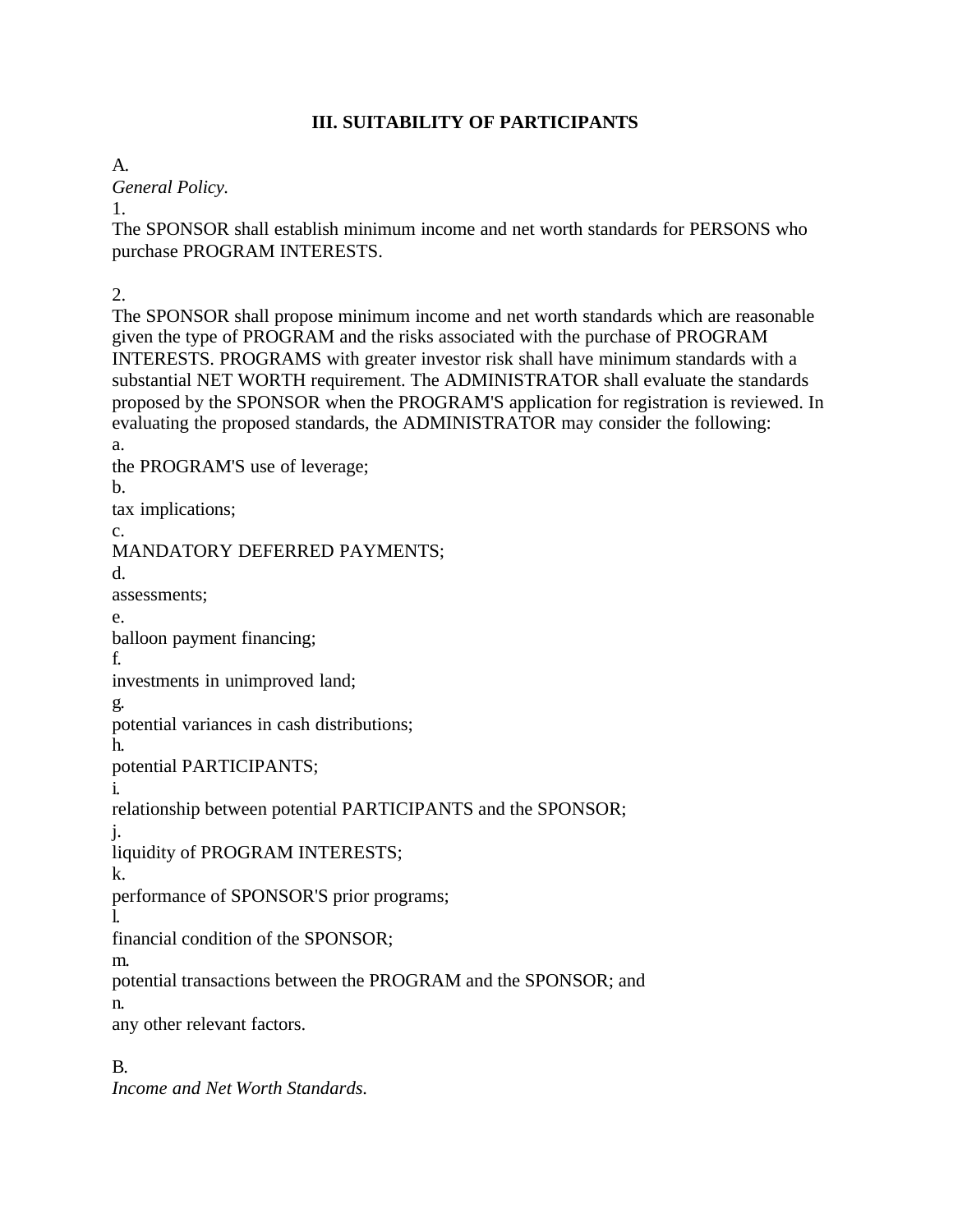For PROGRAMS other than PROGRAMS with MANDATORY DEFERRED PAYMENTS, unless the ADMINISTRATOR determines that the risks associated with the PROGRAM would require lower or higher standards, each PARTICIPANT shall have:

a.

a minimum annual gross income of \$70,000 and a minimum NET WORTH of \$70,000; or b.

a minimum NET WORTH of \$250,000.

2.

For PROGRAMS with MANDATORY DEFERRED PAYMENTS, unless the ADMINISTRATOR determines that the risks associated with the PROGRAM would require lower or higher standards, each PARTICIPANT shall have:

a.

a minimum annual gross income of \$85,000 and a minimum NET WORTH of \$85,000; or b.

a minimum NET WORTH of \$330,000.

3.

NET WORTH shall be determined exclusive of home, home furnishings, and automobiles.

4.

In the case of sales to fiduciary accounts, these minimum standards shall be met by the beneficiary, the fiduciary account, or by the donor or grantor who directly or indirectly supplies the funds to purchase the PROGRAM INTERESTS if the donor or grantor is the fiduciary.

5.

The SPONSOR shall set forth in the final PROSPECTUS:

a.

the investment objectives of the PROGRAM;

b.

a description of the type of PERSON who might benefit from an investment in the PROGRAM; and

c.

the minimum standards imposed on each PARTICIPANT in the PROGRAM.

C.

*Determination that Sale to PARTICIPANT is Suitable and Appropriate.*

1.

The SPONSOR and each PERSON selling PROGRAM INTERESTS on behalf of the SPONSOR or PROGRAM shall make every reasonable effort to determine that the purchase of PROGRAM INTERESTS is a suitable and appropriate investment for each PARTICIPANT.

2.

In making this determination, the SPONSOR or each PERSON selling PROGRAM INTERESTS on behalf of the SPONSOR or PROGRAM shall ascertain that the prospective PARTICIPANT: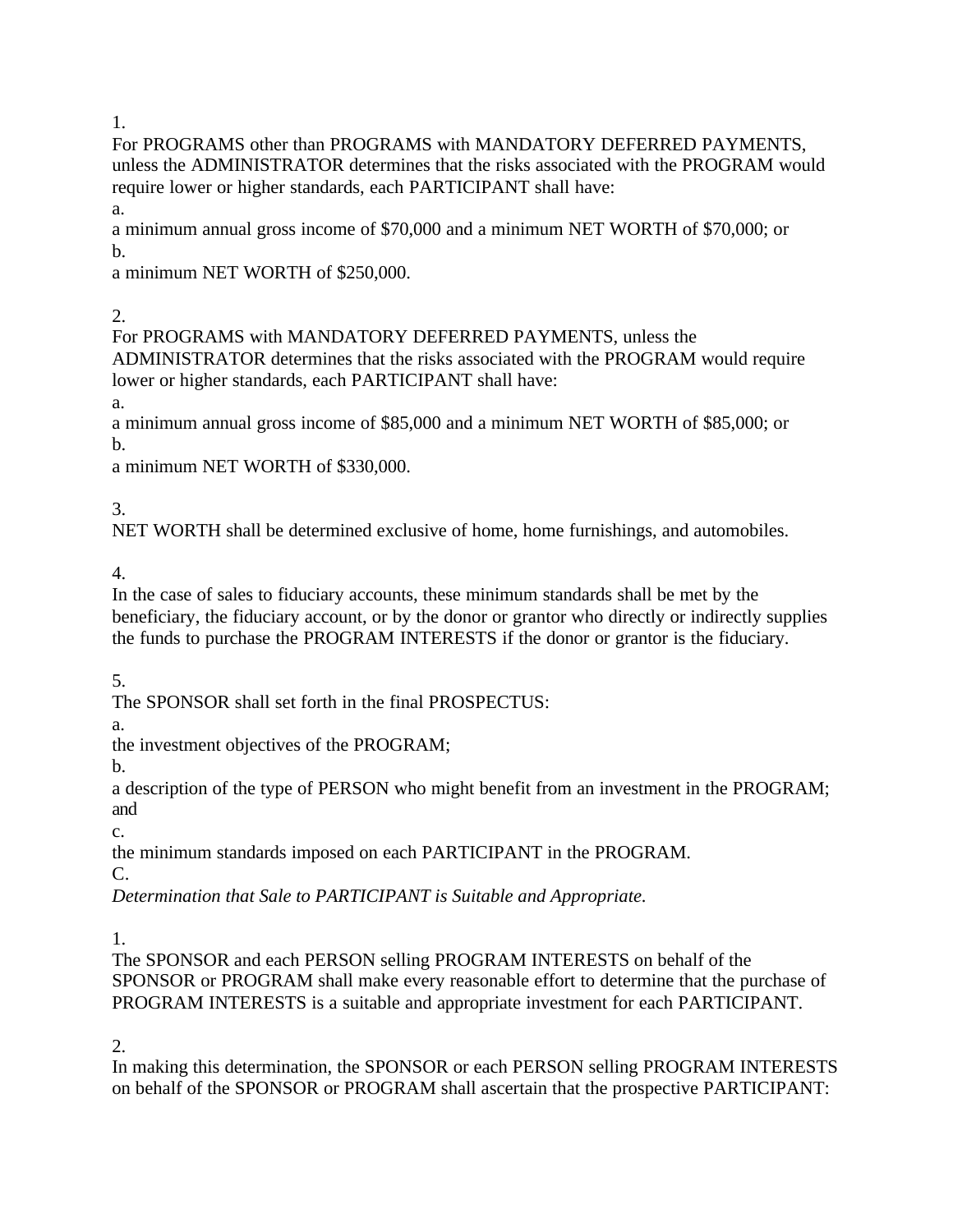a.

meets the minimum income and net worth standard established for the PROGRAM; b.

can reasonably benefit from the PROGRAM based on the prospective PARTICIPANT'S overall investment objectives and portfolio structure;

c.

is able to bear the economic risk of the investment based on the prospective PARTICIPANT'S overall financial situation; and

d.

has apparent understanding of:

(i)

the fundamental risks of the investment;

(ii)

the risk that the PARTICIPANT may lose the entire investment;

(iii)

the lack of liquidity of PROGRAM INTERESTS;

 $(iv)$ 

the restrictions on transferability of PROGRAM INTERESTS;

(v)

the background and qualifications of the SPONSOR or the PERSONS responsible for directing and managing the PROGRAM; and

(vi)

the tax consequences of the investment.

# 3.

The SPONSOR or each PERSON selling PROGRAM INTERESTS on behalf of the SPONSOR or PROGRAM will make this determination on the basis of information it has obtained from a prospective PARTICIPANT. Relevant information for this purpose will include at least the age, investment objectives, investment experience, income, NET WORTH, financial situation, and other investments of the prospective PARTICIPANT, as well as any other pertinent factors.

4.

The SPONSOR or each PERSON selling PROGRAM INTERESTS on behalf of the SPONSOR or PROGRAM shall maintain records of the information used to determine that an investment in PROGRAM INTERESTS is suitable and appropriate for each PARTICIPANT. The SPONSOR or each PERSON selling PROGRAM INTERESTS on behalf of the SPONSOR or PROGRAM shall maintain these records for at least six years.

5.

The SPONSOR shall disclose in the final PROSPECTUS the responsibility of the SPONSOR and each PERSON selling PROGRAM INTERESTS on behalf of the SPONSOR or PROGRAM to make every reasonable effort to determine that the purchase of PROGRAM INTERESTS is a suitable and appropriate investment for each PARTICIPANT, based on information provided by the PARTICIPANT regarding the PARTICIPANT'S financial situation and investment objectives.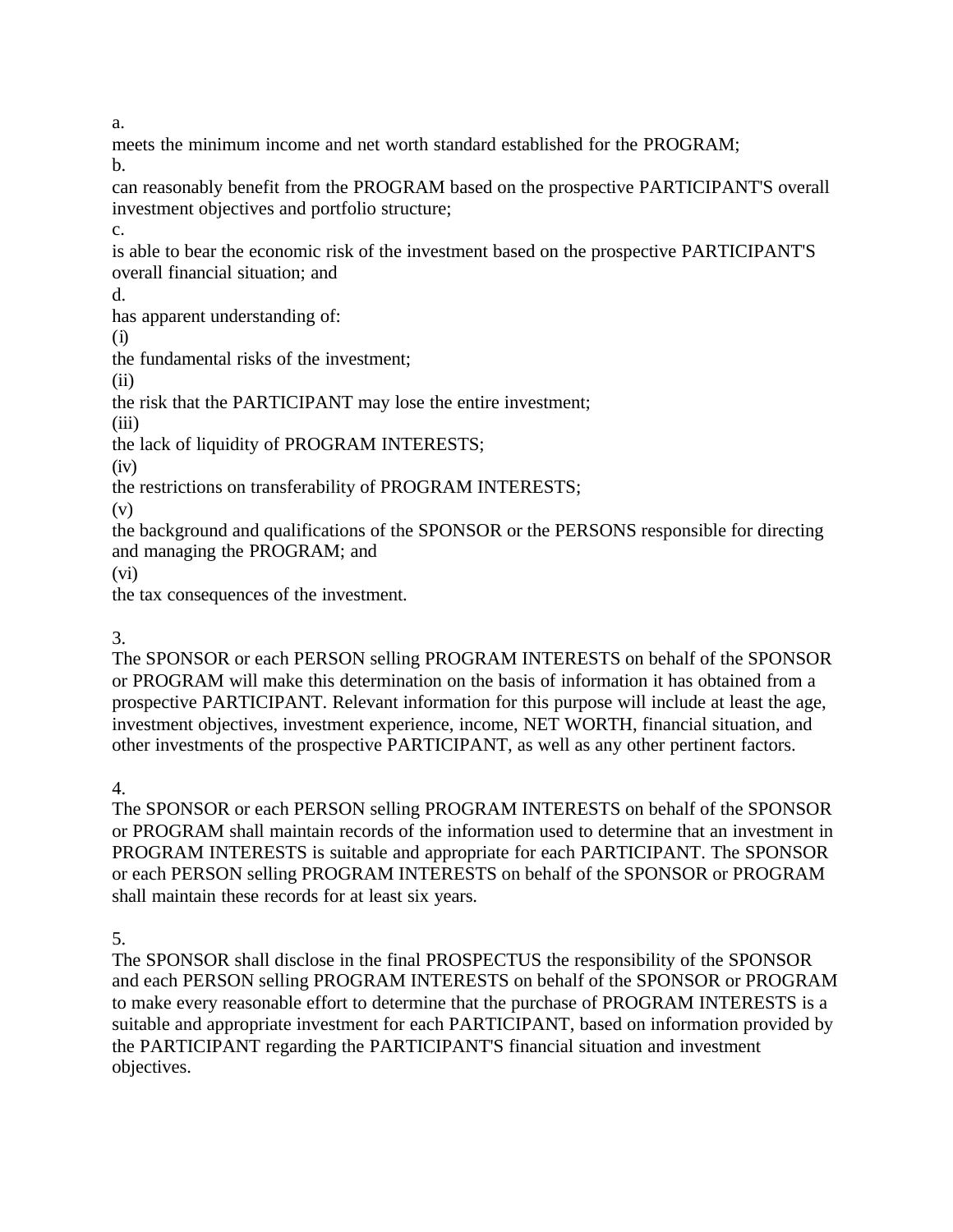D.

*Subscription Agreements.*

1.

The ADMINISTRATOR may require that each PARTICIPANT complete and sign a written subscription agreement.

2.

The SPONSOR may require that each PARTICIPANT make certain factual representations in the subscription agreement, including the following:

a.

The PARTICIPANT meets the minimum income and net worth standards established for the PROGRAM.

 $h_{\cdot}$ 

The PARTICIPANT is purchasing the PROGRAM INTERESTS for his or her own account. c.

The PARTICIPANT has received a copy of the PROSPECTUS.

d.

The PARTICIPANT acknowledges that the investment is not liquid.

3.

The PARTICIPANT must separately sign or initial each representation made in the subscription agreement. Except in the case of fiduciary accounts, the PARTICIPANT may not grant any PERSON a power of attorney to make such representations on his or her behalf.

4.

The SPONSOR and each PERSON selling PROGRAM INTERESTS on behalf of the SPONSOR or PROGRAM shall not require a PARTICIPANT to make representations in the subscription agreement which are subjective or unreasonable and which:

a.

might cause the PARTICIPANT to believe that he or she has surrendered rights to which he or she is entitled under federal or state law; or

b.

would have the effect of shifting the duties regarding suitability, imposed by law on brokerdealers, to the PARTICIPANT.

5.

Prohibited representations include, but are not limited to the following:

a.

The PARTICIPANT understands or comprehends the risks associated with an investment in the PROGRAM.

b.

The investment is a suitable one for the PARTICIPANT.

c.

The PARTICIPANT has read the PROSPECTUS.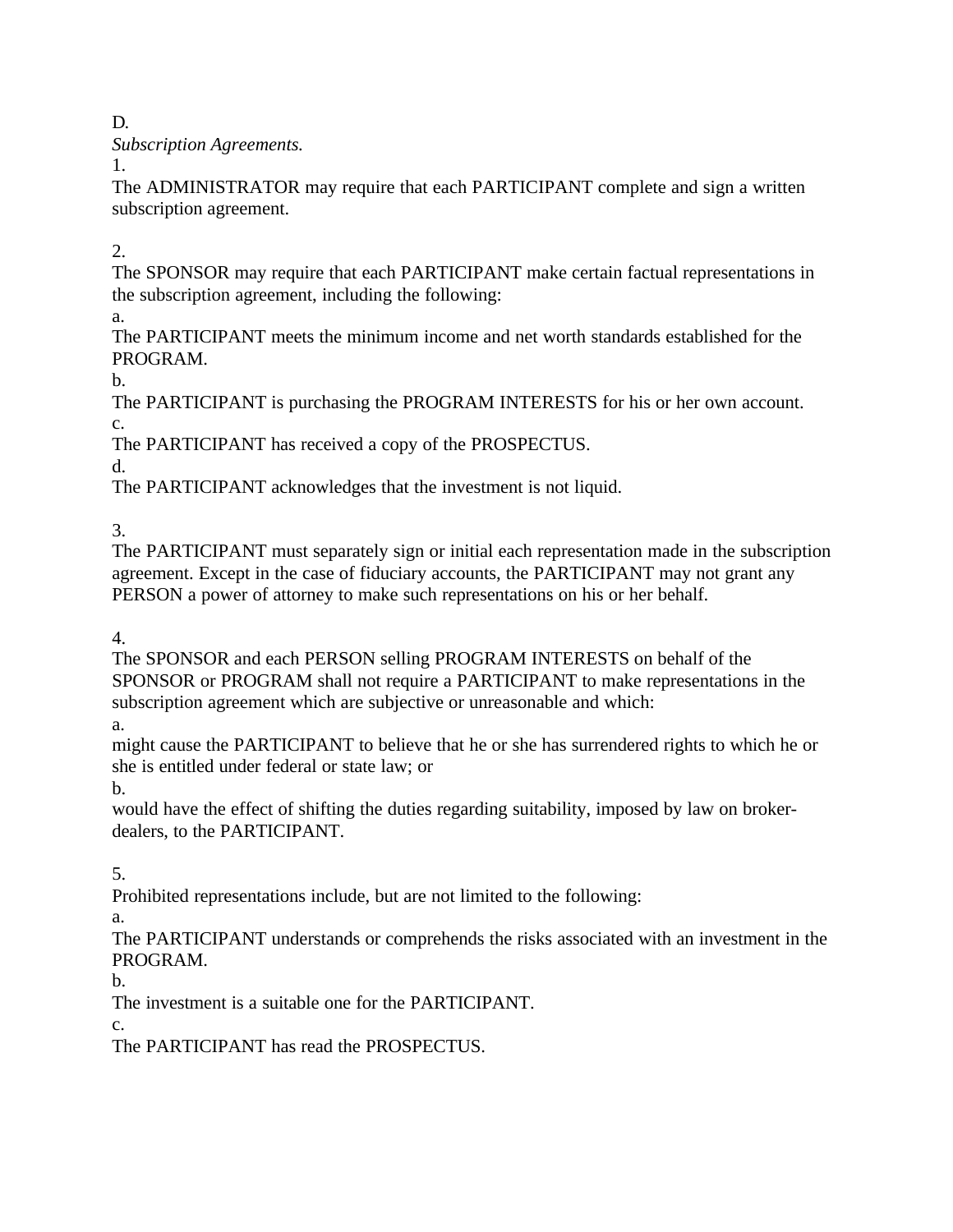#### d.

In deciding to invest in the PROGRAM, the PARTICIPANT has relied solely on the PROSPECTUS, and not on any other information or representations from other PERSONS or sources.

## 6.

The SPONSOR may place the content of the prohibited representations in the subscription agreement in the form of disclosures to the PARTICIPANT. The SPONSOR may not place these disclosures in the PARTICIPANT representation section of the subscription agreement. E.

*Completion of Sale.*

1.

The SPONSOR or any person selling PROGRAM INTERESTS on behalf of the SPONSOR or PROGRAM may not complete a sale of PROGRAM INTERESTS to a PARTICIPANT until at least five business days after the date the PARTICIPANT receives a final prospectus.

## 2.

The SPONSOR or the PERSON designated by the SPONSOR shall send each PARTICIPANT a confirmation of his or her purchase.

F.

*Minimum Investment.* The ADMINISTRATOR may require a minimum initial and subsequent cash investment amount.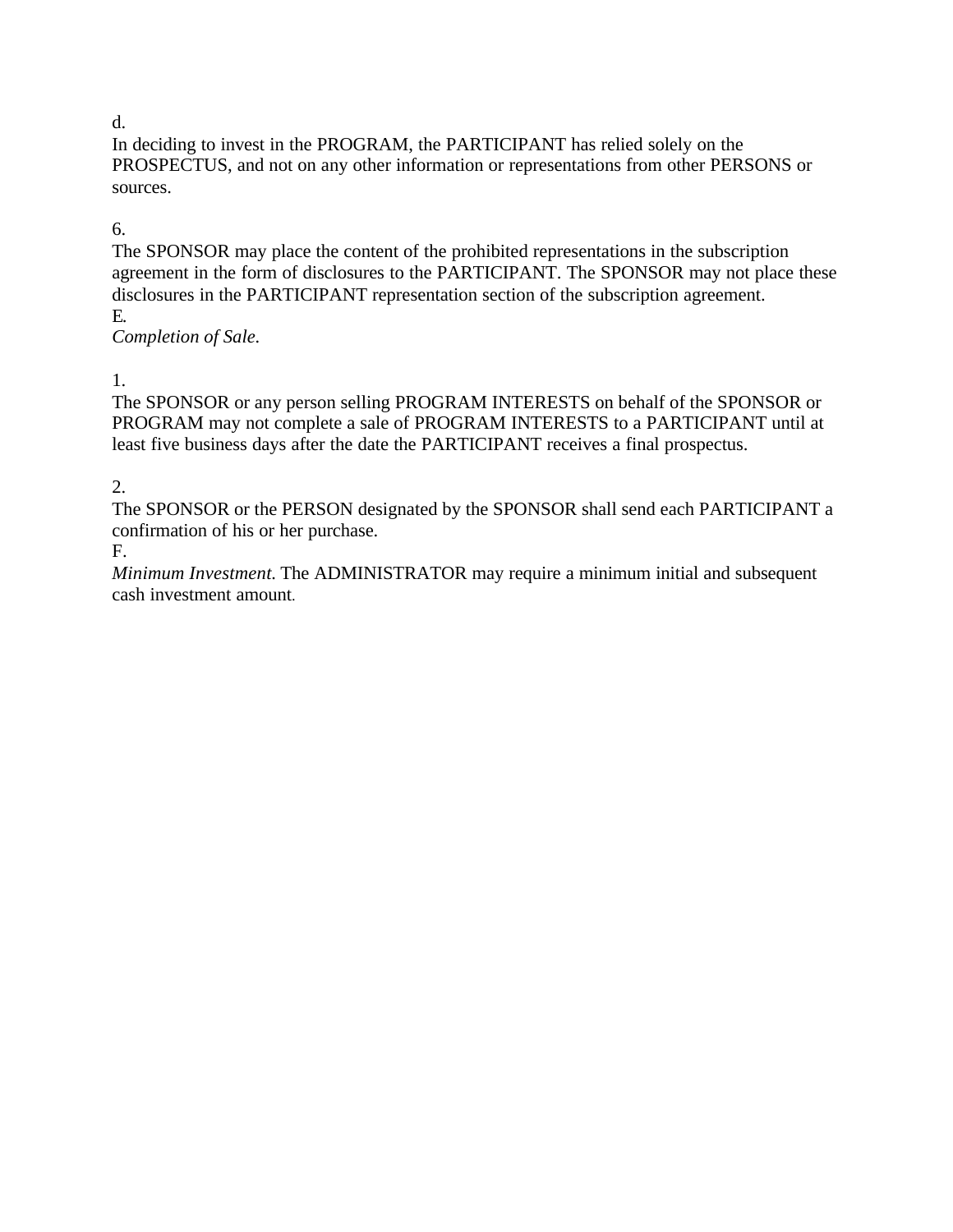#### **IV. FEES--COMPENSATION--EXPENSES.**

## A.

*Fees, Compensation and Expenses to Be Reasonable.*

## 1.

The total amount of consideration of all kinds which may be paid directly or indirectly to all parties shall be reasonable.

# 2.

The PROSPECTUS must fully disclose and itemize all consideration which may be received from the PROGRAM directly or indirectly by the SPONSOR, its AFFILIATES and underwriters, what the consideration is for and how and when it will be paid. This shall be set forth in one location in tabular form.

B.

ORGANIZATION AND OFFERING EXPENSES. All ORGANIZATION AND OFFERING EXPENSES incurred in order to sell PROGRAM interests shall be reasonable and shall comply with all statutes, rules and regulations imposed in connection with the offering of other securities in the state.

 $C_{\cdot}$ 

INVESTMENT IN PROPERTIES.

1.

a. The SPONSOR shall be required to commit a substantial portion of the PROGRAM'S CAPITAL CONTRIBUTIONS toward INVESTMENT IN PROPERTIES. The remaining CAPITAL CONTRIBUTIONS may be used to pay FRONT-END FEES. The total amount of FRONT-END FEES, whenever paid and from whatever source, shall be limited to an amount equal to the initial amount of CAPITAL CONTRIBUTIONS not applied to INVESTMENT IN PROPERTIES. When FRONT-END FEES are paid by the seller of properties, such fees shall not be included in satisfying the required minimum INVESTMENT IN PROPERTIES. b. If CAPITAL CONTRIBUTIONS are paid on an installment basis, the FRONT-END FEE shall be paid to the SPONSOR pro rata as installments are paid.

c. Notwithstanding Sections IV.C.1.a. and IV.C.2., FRONT-END FEES may be limited as required by Section V.J. If so, the proportion of CAPITAL CONTRIBUTIONS subject to the limitations of Section V.J. shall be the same proportion as the amount of invested assets subject to Section V.J. to the aggregate amount of all investments of the PROGRAM. Borrowed amounts shall not be included in determining the amount of investment.

COMMENT: This section is to provide an alternative to Section IV.C.1.a. when a SPONSOR is developing a specified property. If the SPONSOR does not elect to follow this alternative, the FRONT-END FEES shall include the DEVELOPMENT FEE and CONSTRUCTION FEE paid to the SPONSOR.

2.

At a minimum, the SPONSOR shall commit a percentage of the CAPITAL CONTRIBUTIONS to INVESTMENT IN PROPERTIES which is equal to 82% for PROGRAMS which make or invest in mortgage loans and for all other PROGRAMS is equal to the greater of: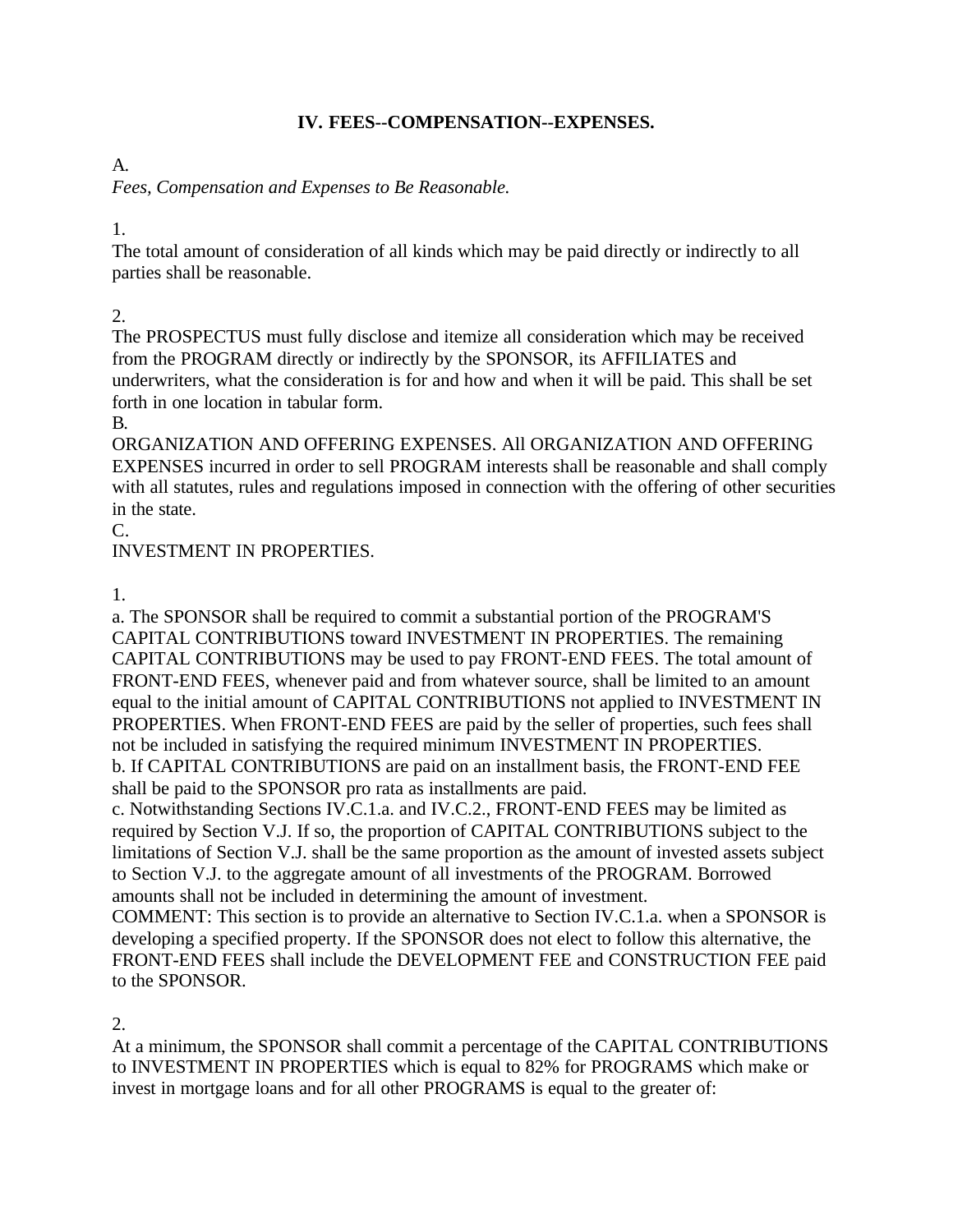a.

80% of the CAPITAL CONTRIBUTIONS reduced by .1625% for each 1% of financing of PROGRAM properties; or

b.

67% of the CAPITAL CONTRIBUTIONS.

COMMENT: The expenses incurred and level of effort required in locating and funding mortgages is not as high as that which is required in locating and closing upon real properties. In addition, the fees traditionally payable in the mortgage funding and acquisition area are much lower than those payable in real property acquisitions. For example, real estate commissions which can represent a large portion of the front-end fees in a traditional PROGRAM are not present in a mortgage PROGRAM. Consequently, the FRONT END FEES permissible in a mortgage PROGRAM are less than those permissible in the more traditional real estate equity PROGRAMS.

3.

If the SPONSOR enters into an INVESTMENT IN PROPERTIES commitment in excess of that specified in Section 2. above, the following mutually exclusive forms of compensation are viewed as not unreasonable alternatives to FRONT-END FEES:

a.

the SPONSOR may take an additional promotional interest in the net proceeds remaining from the sale or refinancing of the properties after payment of such proceeds to PARTICIPANTS in an amount equal to 100% of CAPITAL CONTRIBUTIONS, equal to 1% for each 1% of additional INVESTMENT IN PROPERTIES; or

b.

the SPONSOR may take a CARRIED INTEREST which accrues and is payable from the net proceeds remaining from the sale or refinancing of properties only after payment of such proceeds to PARTICIPANTS in an amount equal to 100% of CAPITAL CONTRIBUTIONS, equal to 1% for the first 2% of additional INVESTMENT IN PROPERTIES, plus 1% for the next 1.5% of additional INVESTMENT IN PROPERTIES, plus 1% for each 1% of additional INVESTMENT IN PROPERTIES thereafter; or

c.

the SPONSOR may take a fully participating CARRIED INTEREST equal to 1% for the first 2.5% of additional INVESTMENT IN PROPERTIES, 1% for the next 2% of additional INVESTMENT IN PROPERTIES, and 1% for each 1% of additional INVESTMENT IN PROPERTIES thereafter.

COMMENT: A CARRIED INTEREST may not be taken other than on the basis of the foregoing. In the case of PROGRAMS offering MANDATORY DEFERRED PAYMENTS, the compensation identified in IV.C.3. above as an alternative to FRONT-END FEES paid the SPONSOR shall be credited to the SPONSOR pro rata as installments are paid.

4.

For PROGRAMS whose total CAPITAL CONTRIBUTIONS do not exceed \$2 million, the ADMINISTRATOR may reduce the required amount of INVESTMENT IN PROPERTIES to that permitted by 2(b) above notwithstanding the level of indebtedness encumbering the PROGRAM'S properties.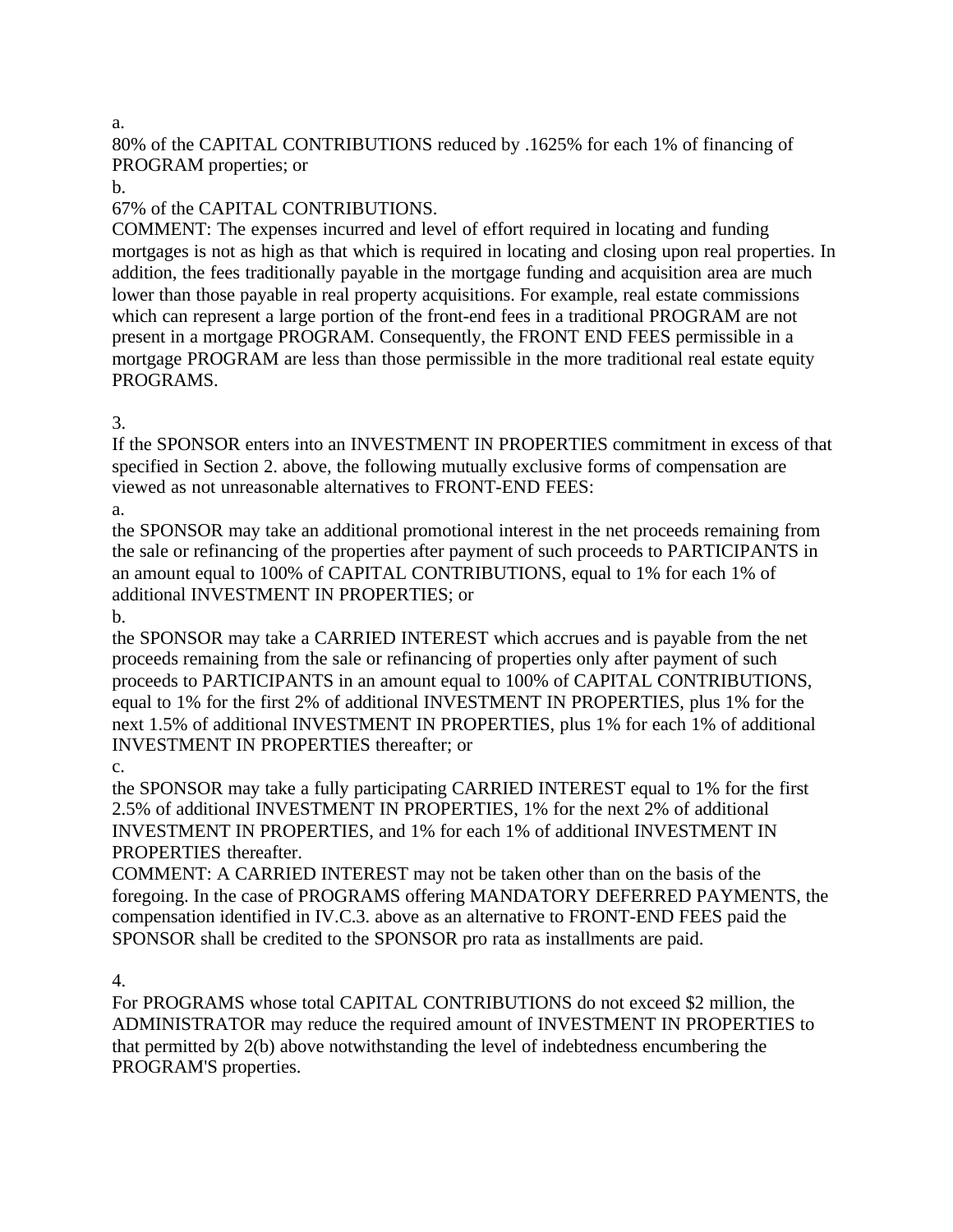COMMENT: The purpose of the section is to require the SPONSOR to invest a specified percentage of CAPITAL CONTRIBUTIONS in the acquisition of properties and use the balance for FRONT-END FEES in any manner he wishes, or defer a portion of the FRONT-END FEES to a promotional interest.

This will avoid the necessity of having to attempt to establish the reasonableness of the various FRONT-END FEES on an individual basis. However, the formula continues the tradition of the Guidelines by allowing the SPONSOR's fee to increase as leverage is employed to acquire properties. The PROSPECTUS should include an example demonstrating the mechanics of the formula.

To calculate the percent of financing of PROGRAM properties in Section 2., divide the amount of financing by the PURCHASE PRICE of the property, excluding FRONT-END FEES. The Quotient is multiplied by .1625% to determine the percentage to be deducted from 80%. The following are examples of application of the formula using CAPITAL CONTRIBUTIONS of \$1 Million in each case:

a.

No financing--80% to be committed to INVESTMENT IN PROPERTIES.

b.

50% financing--50 x .1625% = 8.125%

80% - 8.125% = 71.875% to be committed to INVESTMENT IN PROPERTIES.

c.

80% financing--80 x .1625% = 13%

80% - 13% = 67% to be committed to INVESTMENT IN PROPERTIES.

Notwithstanding the language in paragraph 4 above, the 2 million dollar limitation is intended to be a benchmark figure and may be adjusted upward or downward by an Administrator based on the marketplace in his jurisdiction.

D.

*PROGRAM MANAGEMENT FEE.*

1.

A general partner of a PROGRAM owning unimproved land shall be entitled to annual compensation not exceeding 1/4 of 1% of the cost of such unimproved land for operating the PROGRAM until such time as the land is sold or improvement of the land commences by the limited partnership. In no event shall this fee exceed a cumulative total of 2% of the original cost of the land regardless of the number of years held.

2.

A general partner of a PROGRAM holding property in government subsidized projects shall be entitled to annual compensation not exceeding 1/2 of 1% of the cost of such property for operating the PROGRAM until such time as the property is sold.

3.

PROGRAM MANAGEMENT FEES other than as set forth above shall be prohibited. E.

*Promotional Interest.* An interest in the PROGRAM will be allowed as a promotional interest and PROGRAM MANAGEMENT FEE, provided the amount or percentage of such interest is reasonable. Such an interest will be considered presumptively reasonable if it is within the limitations expressed below: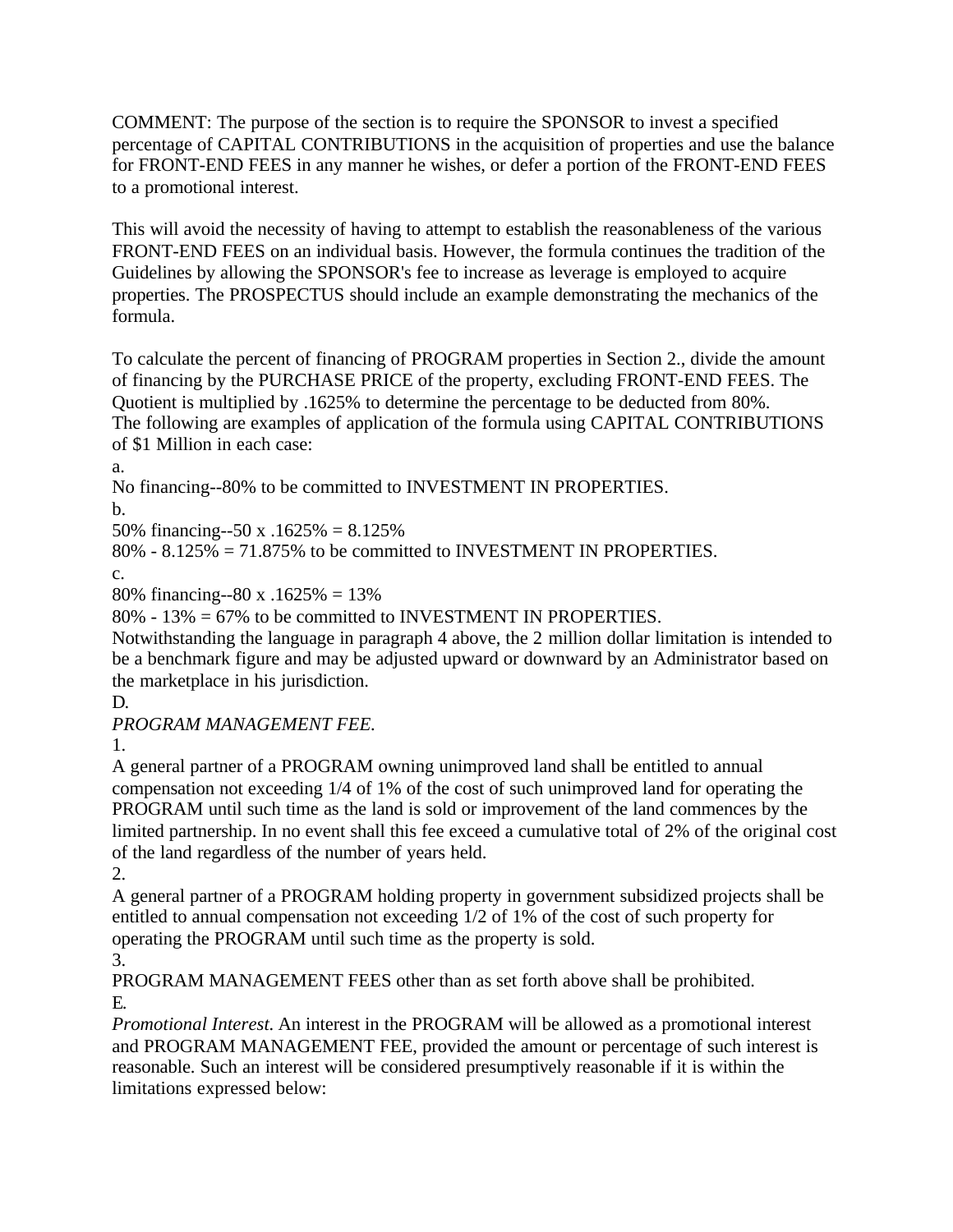An interest equal to 25% of cash to be distributed from the net proceeds remaining from the sale or refinancing of properties after payment to investors from such proceeds, an amount equal to 100% of CAPITAL CONTRIBUTIONS, plus an amount equal to 6% of CAPITAL CONTRIBUTIONS per annum cumulative (the 6% cumulative return may be reduced, but not below zero, by the aggregate amount of prior distributions to investors from CASH AVAILABLE FOR DISTRIBUTION); or

COMMENT: The SPONSOR should not participate in sale or refinancing proceeds until the PARTICIPANTS have received a minimum return on their CAPITAL CONTRIBUTIONS.

However, the 6% subordination requirement may be waived in the situation where the PROGRAM invests more than 60% of its CAPITAL CONTRIBUTIONS in newly constructed or totally rehabilitated properties, including housing subsidized under the National Housing Act or similar such programs.

2.

An interest equal to:

a.

10% of distributions from CASH AVAILABLE FOR DISTRIBUTION; and b.

15% of cash to be distributed from the net proceeds remaining from the sale or refinancing of properties after payment to investors from such proceeds, an amount equal to 100% of CAPITAL CONTRIBUTIONS, plus an amount equal to 6% of CAPITAL CONTRIBUTIONS per annum cumulative. The 6% cumulative return may be reduced, but not below zero, by the aggregate amount of prior distributions to investors from CASH AVAILABLE FOR DISTRIBUTION.

COMMENT: In addition to a 6% per annum cumulative return, investors in traditional equity real estate limited partnerships receive:

(i) Capital gains through product appreciation;

(ii) Federal income taxation deductions during the early years of property operations leading to all or a portion of cash distributions being treated as a return of capital for taxation purposes;

(iii) Equity buildup through a reduction of mortgage loans.

Since PROGRAMS which make or invest in mortgage loans are income oriented and investors in such PROGRAMS may forego a major portion of the benefits set forth in (i) through (iii) above, the per annum cumulative return for such PROGRAMS shall be equal to 300 basis points below the average Federal Home Loan Mortgage Corporation (FHLMC) rate as reported in The Wall Street Journal or similar publication for the 30-day period beginning 35 days prior to the date the PROGRAM is declared effective by the Securities and Exchange Commission. Notwithstanding the foregoing, such minimum cumulative return will not be less than 7% nor required to be more than 10%.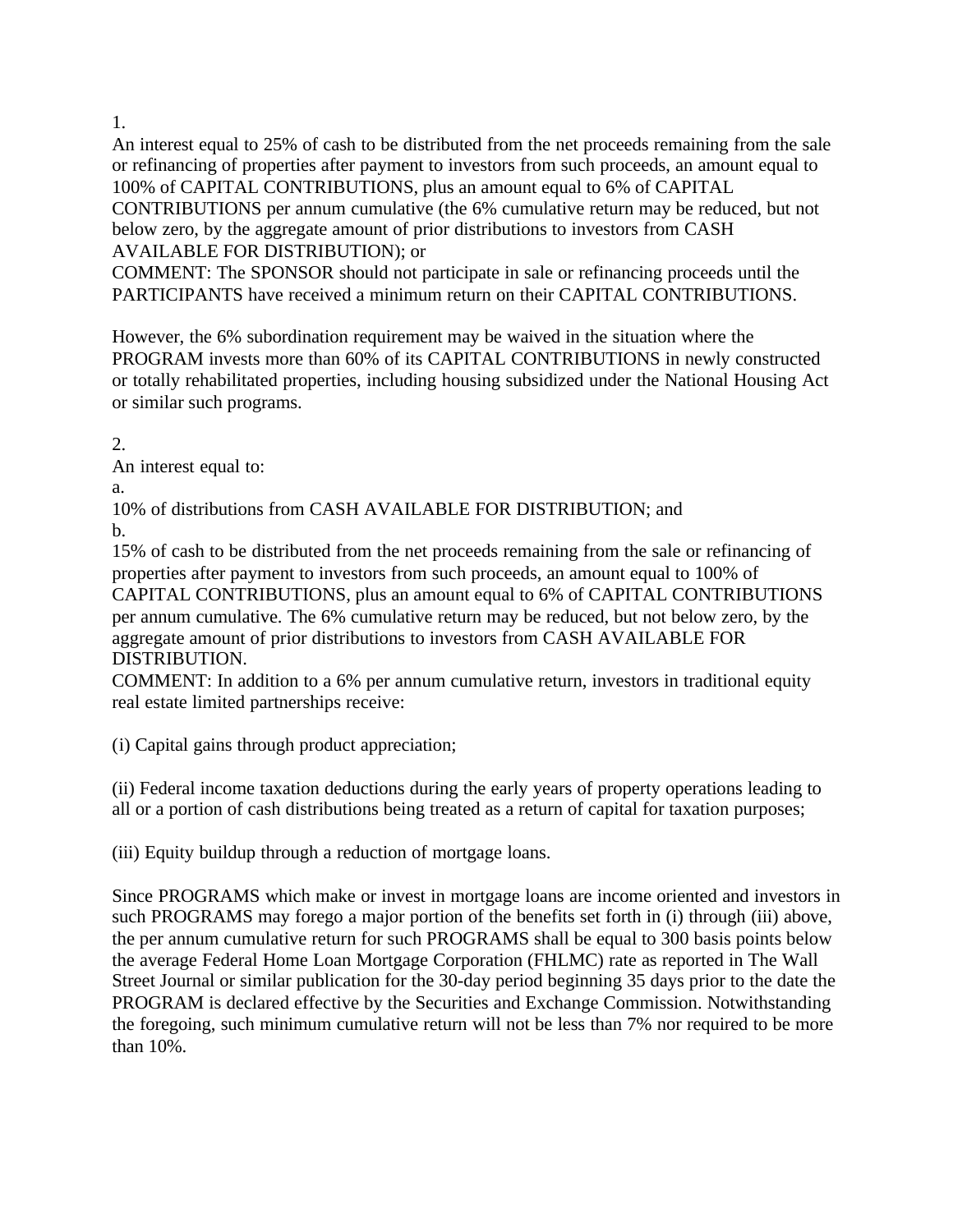For purposes of this Section, the CAPITAL CONTRIBUTION of the investors shall only be reduced by a cash distribution to investors of the proceeds from the sale or refinancing of properties. In addition, the cumulative return to each investor shall commence no later than the end of the calendar quarter in which his CAPITAL CONTRIBUTION is made.

#### 4.

Dissolution and liquidation of the partnership. The distribution of assets upon dissolution and liquidation of the partnership shall conform to the applicable subordination provisions of subsections 1 and 2b. herein, and appropriate language shall be included in the partnership agreement.

## 5.

The maximum dollar amount of the SPONSORS' distributive share permitted under paragraph 1. or 2. above may not be increased by any allocation to the SPONSORS made for the purpose of satisfying the requirements of the Internal Revenue Code, applicable regulations, or any Revenue Ruling or Revenue Procedure. In the absence of adequate justification provided under Section IV.C.3. for any unsubordinated participation in cash to be distributed from the net proceeds remaining from the sale or refinancing of properties, the ADMINISTRATOR may require an express limitation in the PROGRAM agreement that the dollar amount of the SPONSORS' distributive share will not exceed the maximum amount that would be allowable under paragraph 1. or 2. above.

COMMENT: For PROGRAMS which make or invest in mortgage loans, all funds which constitute repayment of loan principal or which represent an equity interest in sale or refinancing proceeds of a real property underlying a loan shall be subordinated and apportioned in the same manner as provided in Sections IV.E.1. or 2.b. above.

# F.

*REAL ESTATE BROKERAGE COMMISSIONS ON RESALE OF PROPERTY.* The total compensation paid to all PERSONS for the sale of a PROGRAM property shall be limited to a COMPETITIVE REAL ESTATE COMMISSION, not to exceed 6% of the contract price for the sale of the property. If the SPONSOR provides a substantial amount of the services in the sales effort, he may receive up to one-half of the COMPETITIVE REAL ESTATE COMMISSION, not to exceed 3%, and subordinated as in E. above. If the SPONSOR participates with an independent broker on resale, the subordination requirement shall apply only to the commission earned by the SPONSOR.

COMMENT: If the SPONSOR provides a substantial amount of services in connection with the sale, he may then receive up to 1/2 of the brokerage commission, to a maximum of 3%, with the fee subordinated, to a return of 100% of CAPITAL CONTRIBUTIONS plus a 6% annual cumulative return, regardless of the type of property acquired by the PROGRAM.

## G.

*PROPERTY MANAGEMENT FEE.* Should the SPONSOR or its AFFILIATES perform property management services permitted under section IV. A.1. of these guidelines, the fees paid to the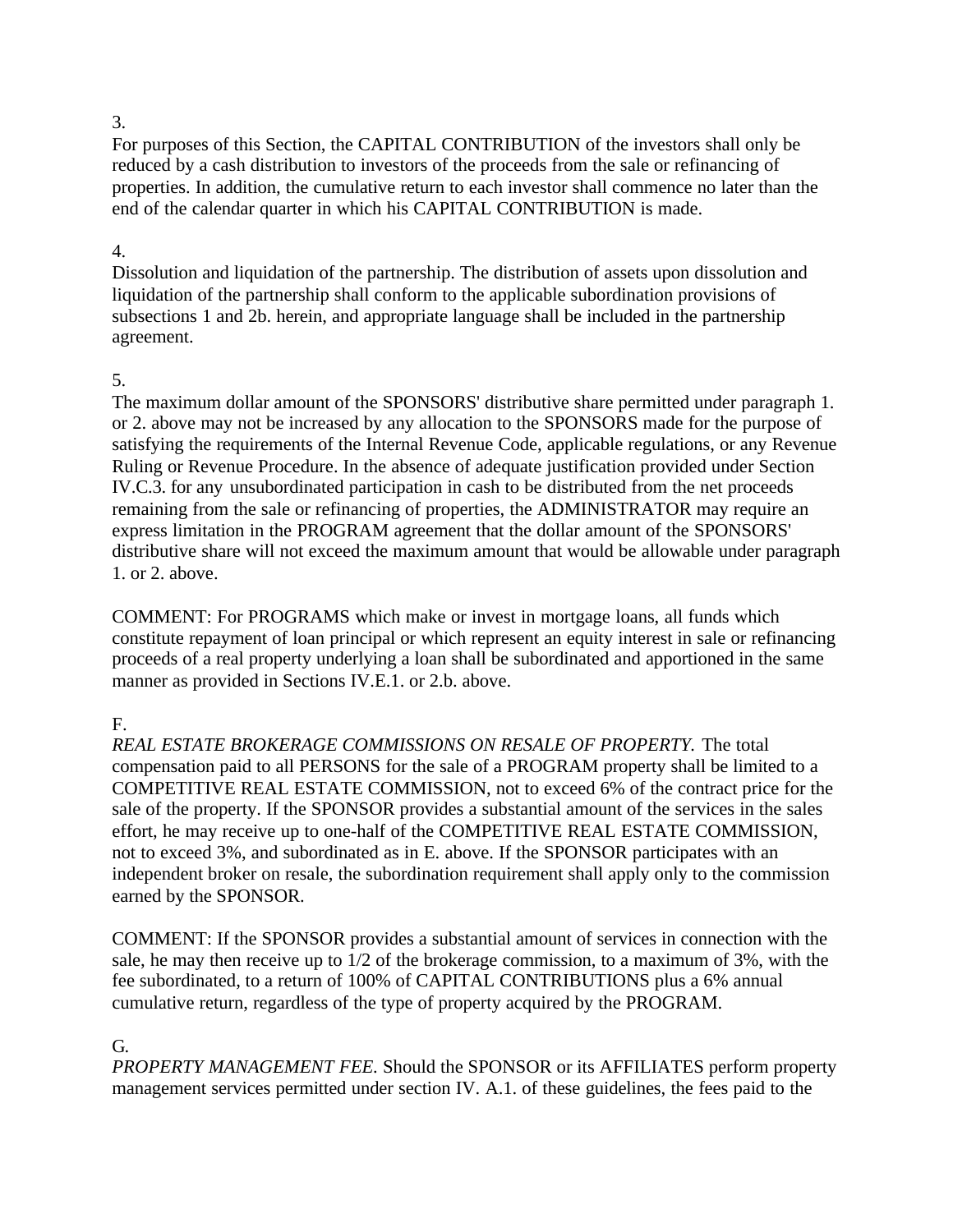SPONSOR or its AFFILIATES shall be the lesser of the maximum fees set forth in subsections 1. through 3. below or the fees which are competitive for similar services in the same geographic area. Included in such fees shall be bookkeeping services and fees paid to non-related persons for property management services.

1.

In the case of a residential property, the maximum PROPERTY MANAGEMENT FEE (including all rent-up, leasing, and re-leasing fees and bonuses, and leasing related services, paid to any person) shall be 5% of the gross revenues from such property. 2.

In the case of industrial and commercial property, except as set forth in 3. below, the maximum PROPERTY MANAGEMENT FEE from such leases shall be 6% of the gross revenues where the SPONSOR or its AFFILIATES includes leasing, re-leasing and leasing related services. Conversely the maximum PROPERTY MANAGEMENT FEE from such leases shall be 3% of the gross revenues where the SPONSOR or its AFFILIATES do not perform the leasing, releasing and leasing related services with respect to the property. 3.

In the case of industrial and commercial properties which are leased on a long term (ten or more years) net (or similar) bases, the maximum PROPERTY MANAGEMENT FEE from such leases shall be 1% of the gross revenues, except for a one time initial leasing fee of 3% of the gross revenues on each lease payable over the first five full years of the original term of the lease. COMMENT: This section provides a method to calculate the allowable fees for property management by the SPONSOR. The amount of the fee will be based upon, if competitive, the kinds of property management services performed by the SPONSOR for various types of rental properties and lease arrangements. This section prohibits the SPONSOR from receiving fees for the same service, for which the project has incurred costs to any other PERSON. The salary and fringe benefits of the on-site property personnel may be separately charged, as an operating expense, so long as such manager is not an officer, director, or controlling person of the SPONSOR.

This section is not intended to preclude the charging of a separate competitive fee for the onetime initial rent-up or leasing-up of a newly constructed property if such service is not included in the PURCHASE PRICE of the property paid by the PROGRAM. New construction could include a total rehabilitation.

Under Section 3., the initial leasing fee may be taken during each of the first five years on any lease which may include exercised renewals during that period; however, no initial leasing fee may be collected beyond five years for renewals or extensions with the same tenant or tenant's assignee.

The fee limitation would be considered presumptively reasonable unless the SPONSOR can demonstrate, to the satisfaction of the ADMINISTRATOR, thru empirical data that a higher competitive fee in the geographic area for the services rendered, the type of property to be acquired and the terms of the management contract is justified.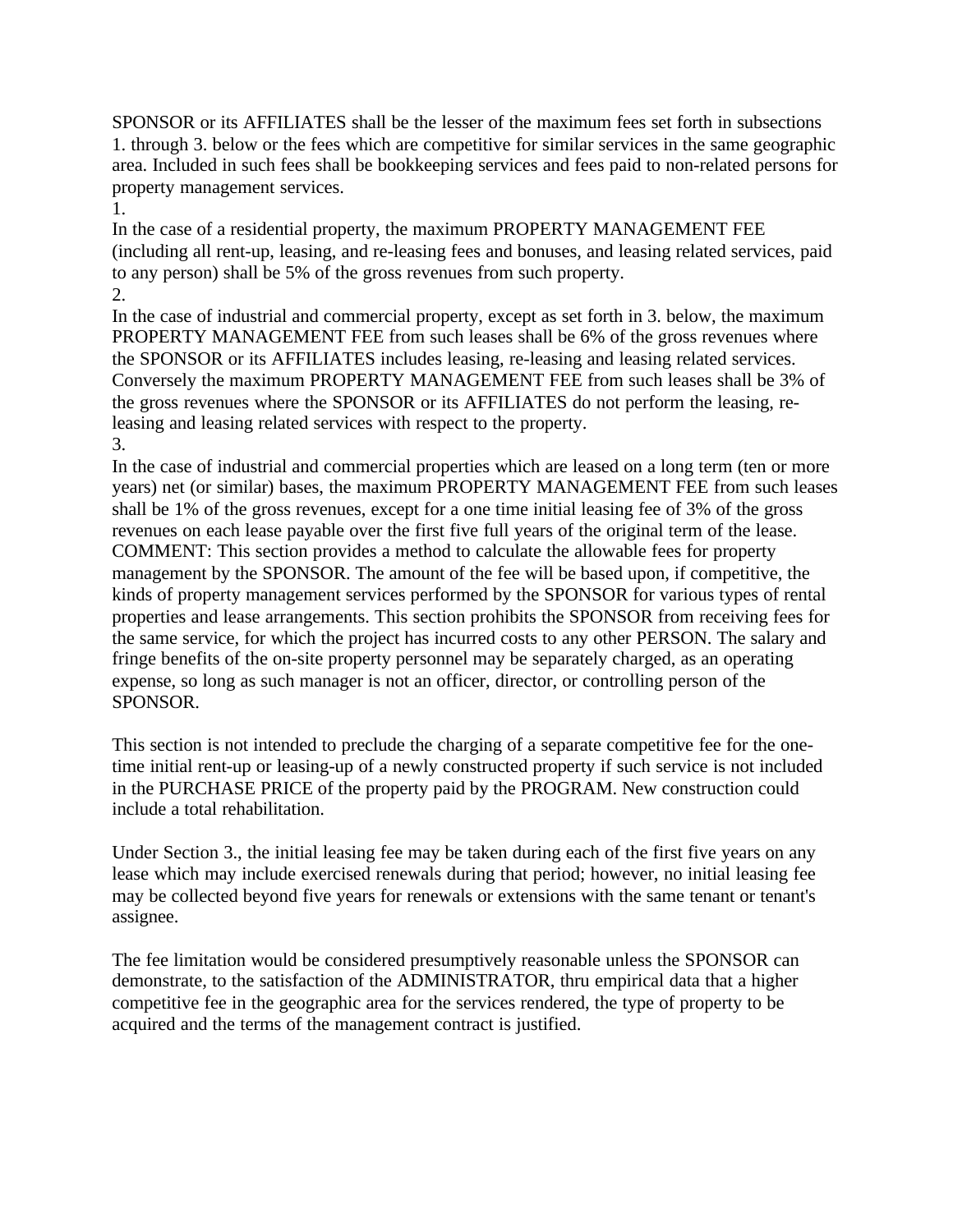# H.

*INSURANCE SERVICES.* The SPONSOR or his AFFILIATE may provide insurance brokerage services in connection with obtaining insurance on the PROGRAM'S property so long as the cost of providing such service, including cost of the insurance, is no greater than the lowest quote obtained from two unaffiliated insurance agencies and the coverage and terms are likewise comparable. In no event may such services be provided by the SPONSOR or his AFFILIATE unless they are independently engaged in the business of providing such services to other than AFFILIATES and at least 75% of their insurance brokerage service gross revenue is derived from other than AFFILIATES.

I.

*MORTGAGE SERVICING FEE.* The SPONSOR or his AFFILIATE may provide mortgage services in programs which make or invest in mortgage loans for which he may be paid a fee which when added to all other fees paid in connection with the servicing of a particular mortgage does not exceed thelesser of the customary, competitive fee for the provision of such mortgage services on that type of mortgage or  $1/4$  of 1% of the principal outstanding in such loan. J.

*ASSET BASED FEE.*

1.

*Eligibility.* A PROGRAM may elect to compensate the SPONSOR according to the provisions of this section only if the PROGRAM meets all of the following:

a.

The PROSPECTUS states that a primary investment objective of the PROGRAM is to generate and to distribute to the PARTICIPANTS the CASH FLOW from the operation of the properties of the PROGRAM.

b.

The anticipated life of the PROGRAM does not exceed 20 years from the date the offering is declared effective by the SEC. However, the partnership agreement may provide that the PROGRAM will be extended by the affirmative vote of a majority of the PARTICIPANTS. c.

The PROGRAM will invest not less than 82% of the CAPITAL CONTRIBUTIONS as the INVESTMENT IN PROPERTIES. The remaining CAPITAL CONTRIBUTIONS may be used to pay FRONT-END FEES. The total amount of FRONT-END FEES, whenever paid, shall be limited to the initial amount of CAPITAL CONTRIBUTIONS not applied to INVESTMENT IN PROPERTIES. Of this INVESTMENT IN PROPERTIES, not more than 3% of the CAPITAL CONTRIBUTIONS may be included as a working capital reserve.

2.

*Computation.* The annual ASSET BASED FEE shall be 0.75% of the BASE AMOUNT. On CAPITAL CONTRIBUTIONS temporarily held while awaiting INVESTMENTS IN PROPERTIES, the ASSET BASED FEE shall be 0.5% of those CAPITAL CONTRIBUTIONS. The SPONSOR may also be allowed the following additional fees and compensation: a.

A PROPERTY MANAGEMENT FEE as provided in section IV.G.

b.

REAL ESTATE COMMISSIONS as provided in section IV.F.

c.

A promotional interest as provided in subsection IV.E.2.b.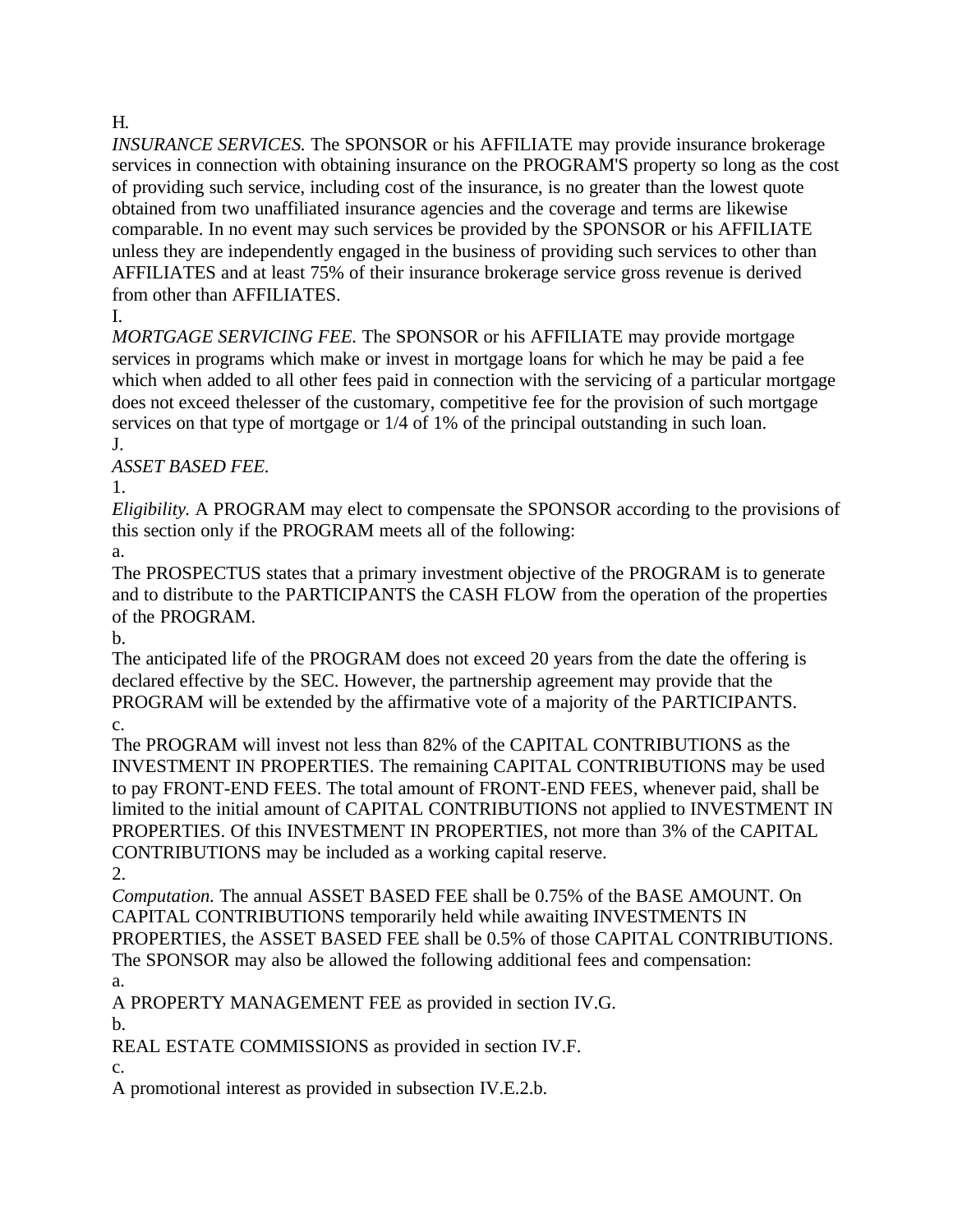d.

Fees for insurance services as allowed by section IV.H.

e.

FRONT-END FEES as provided in section IV.J.1.c.

f.

Reimbursement for PROGRAM expenses as provided in section V.E.

g. Fees, interest and other charges as allowed in section V.I.3.

h.

Additional promotional interest in sale or refinancing proceeds as provided in section IV.C.3.a. i.

Except as provided above, the SPONSOR shall receive no fees or other compensation from the program.

3.

*Limitations.* An election to compensate the SPONSOR with an ASSET BASED FEE as provided in this section shall be subject to the following limitations:

a.

The PROGRAM may reinvest the proceeds from the sale and refinancing of its PROPERTIES during the 7 years following the date of its effectiveness with the SEC. No deduction for FRONT-END FEES shall be allowed on such reinvestments. Beginning on a date 7 years after the date of effectiveness with the SEC, no reinvestment of the proceeds from the sale and refinancing of the PROPERTIES of the PROGRAM shall be allowed. b.

The ASSET BASED FEE may be accrued without interest when PROGRAM funds are not available for its payment. Any accrued ASSET BASED FEE may be paid from the next available CASH FLOW or net proceeds from sale or refinancing of properties. No ASSET BASED FEE may be paid from PROGRAM reserves.

c.

A SPONSOR that is terminated and entitled to compensation from the PROGRAM as provided in the partnership documents and governed by section II.F. shall be paid the ASSET BASED FEE through the date of such termination.

d.

Except as modified by this section, all other portions of this Statement of Policy shall apply where appropriate to PROGRAMS electing an ASSET BASED FEE.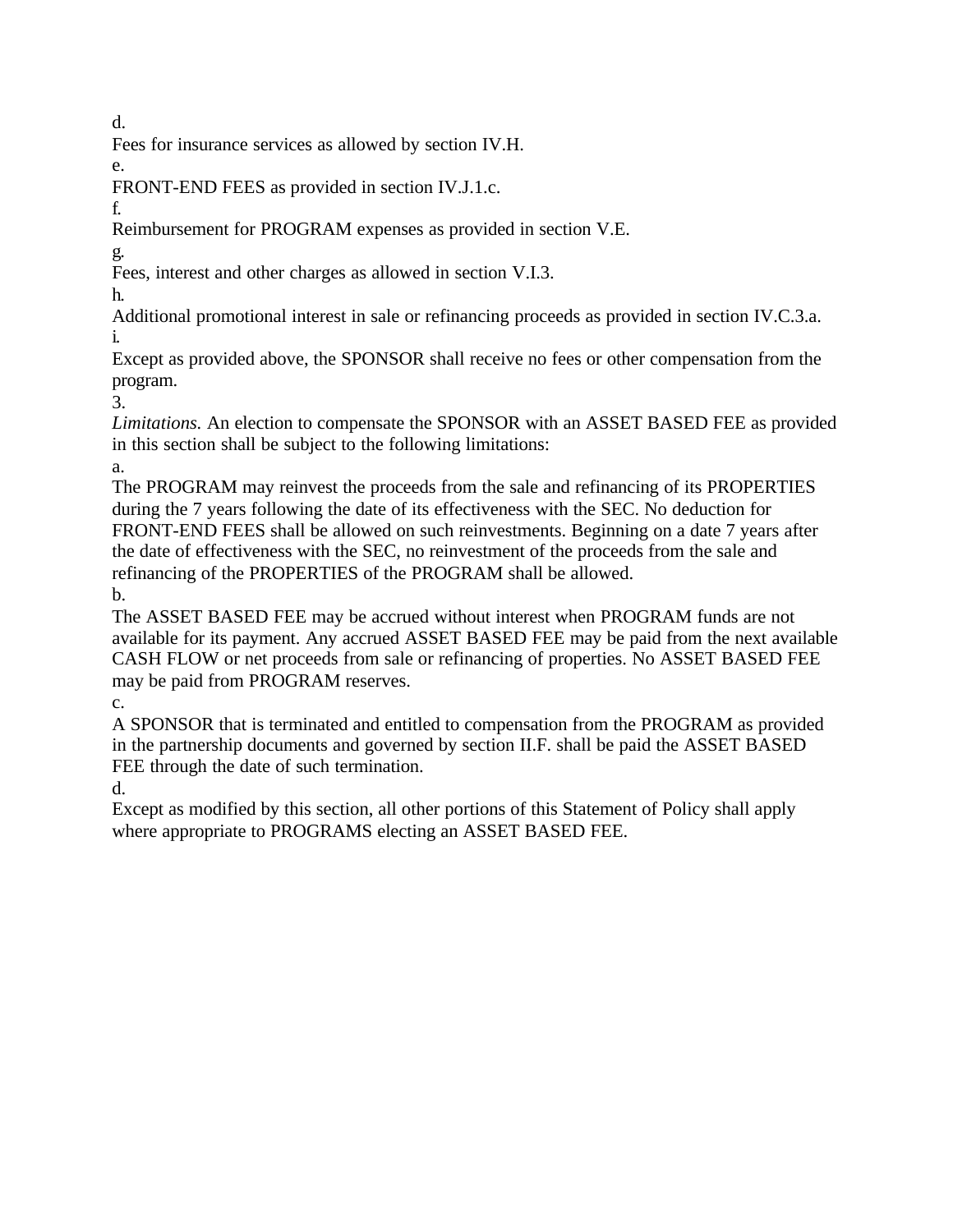#### **V. CONFLICTS OF INTEREST AND INVESTMENT RESTRICTIONS.**

## A.

*Sales, Leases and Related Program Transactions.*

1.

Sales and Leases to PROGRAM.

A PROGRAM shall not purchase or lease property in which a SPONSOR has an interest unless: a.

The transaction occurs at the formation of the PROGRAM and is fully disclosed in its PROSPECTUS or offering circular, and

b.

The property is sold upon terms fair to the PROGRAM and at a price not in excess of its appraised value, and

c.

The cost of the property and any improvements thereon to the SPONSOR is clearly established. If the SPONSOR'S cost was less than the price to be paid by the PROGRAM, the price to be paid by the PROGRAM will not be deemed fair, regardless of the appraised value, unless some material change has occurred to the property which would increase the value since the SPONSOR acquired the property. Material factors may include the passage of a significant amount of time (but in no event less than 2 years prior to the offering of PROGRAM INTERESTS), the assumption by the promoter of the risk of obtaining a rezoning of the property and its subsequent rezoning, or some other extraordinary event which in fact increases the value of the property. If the material factor includes development, construction, or MAJOR REPAIRS OR REHABILITATION of the property by the SPONSOR less than two years prior to the offering of PROGRAM INTERESTS, the costs shall be limited as required by Section V.J. d.

The provisions of this subsection notwithstanding, the SPONSOR may purchase property in its own name (and assume loans in connection therewith) and temporarily hold title thereto for the purpose of facilitating the acquisition of such property, or the borrowing of money or obtaining of financing for the PROGRAM, or completion of construction of the property, or any other purpose related to the business of the PROGRAM, provided that such property is purchased by the PROGRAM for a price no greater than the cost of such property to the SPONSOR, except compensation in accordance with Sections IV. and V.J. of these Guidelines, and provided there is no difference in interest rates of the loans secured by the property at the time acquired by the SPONSOR and the time acquired by the PROGRAM, nor any other benefit arising out of such transaction to the SPONSOR apart from compensation otherwise permitted by these Guidelines. Accordingly, all income generated and expenses associated with property so acquired shall be treated as belonging to the PROGRAM.

In no event shall the PROGRAM purchase property from the SPONSOR pursuant to this subparagraph d. if the SPONSOR has held the property for a period in excess of 12 months prior to commencement of the offering. The SPONSOR shall not sell property to the PROGRAM pursuant to this subparagraph d. if the cost of the property exceeds the funds reasonably anticipated to be available to the PROGRAM to purchase the property. The PROSPECTUS and the PROGRAM agreement shall set forth in a manner satisfactory to the ADMINISTRATOR the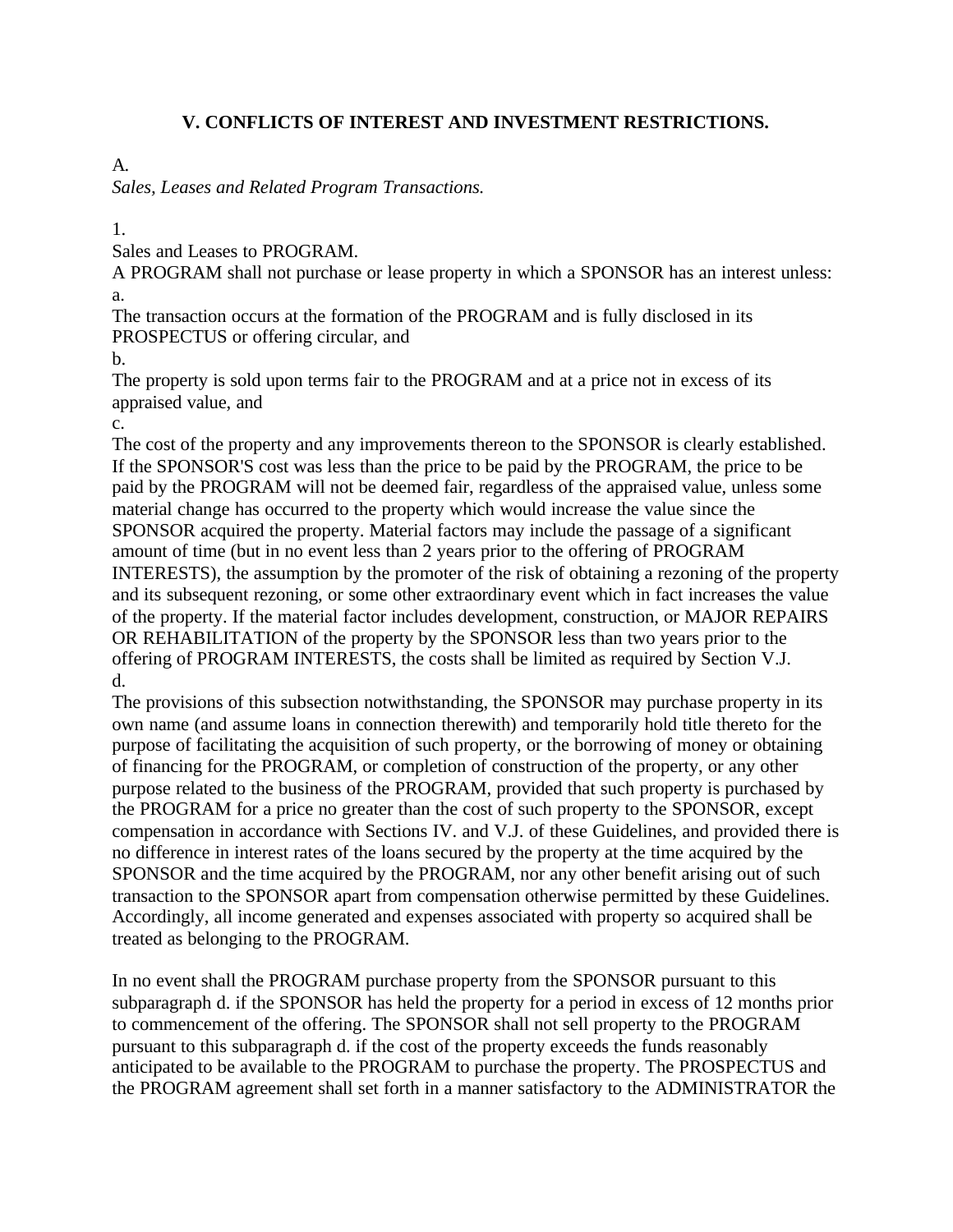methodology to be utilized for determining which properties will ultimately be transferred to the PROGRAM when the cost of the property acquired by the SPONSOR on behalf of the PROGRAM exceeds PROGRAM funds available to purchase the property.

e.

The purchase is made from a PROGRAM formed by the SPONSOR pursuant to the rights of first refusal required by Section V.H. In such a case the PURCHASE PRICE should be no more than fair market value as determined by an independent appraisal.

## 2.

Sales and Leases to SPONSOR. A PROGRAM shall not sell or lease property to the SPONSOR except as provided herein.

a.

The PROGRAM may lease property to the SPONSOR pursuant to a lease-back arrangement made at the outset, the terms of which are fully disclosed in the PROSPECTUS and no less favorable to the PROGRAM than those offered to and accepted by PERSONS who are not AFFILIATES of the SPONSOR.

b.

Not more than 10% of aggregate leaseable space owned by the PROGRAM may be under lease to the SPONSOR pursuant to terms not less favorable to the PROGRAM than those offered to and accepted by PERSONS who are not AFFILIATES of the SPONSOR; provided that the SPONSOR may not sublet such properties unless all profits derived from such subleases in excess of rentals due on the master lease are paid to the PROGRAM. c.

A SPONSOR may purchase property (or contract rights related thereto) from the PROGRAM only if all of the following criteria are met:

(i)

The PROGRAM does not have sufficient offering proceeds available to retain the property (or contract rights related thereto).

(ii)

The PROSPECTUS discloses that the SPONSOR will purchase all properties (or contract rights) that the PROGRAM does not have sufficient proceeds to retain.

(iii)

The SPONSOR pays the PROGRAM an amount in cash equal to the cost of the property (or contract rights) to the PROGRAM (including all cash payments and carrying costs related thereto).

(iv)

The SPONSOR assumes all of the PROGRAM's obligations and liabilities incurred in connection with the holding of the property (or contract rights) by the PROGRAM.

(v)

The sale to the SPONSOR occurs not later than 90 days following the termination date of the offering.

(vi)

The methodology to be used by the SPONSOR in determining which properties it will purchase in the event that the PROGRAM's offering proceeds are insufficient to retain all properties must be fully disclosed in the PROSPECTUS.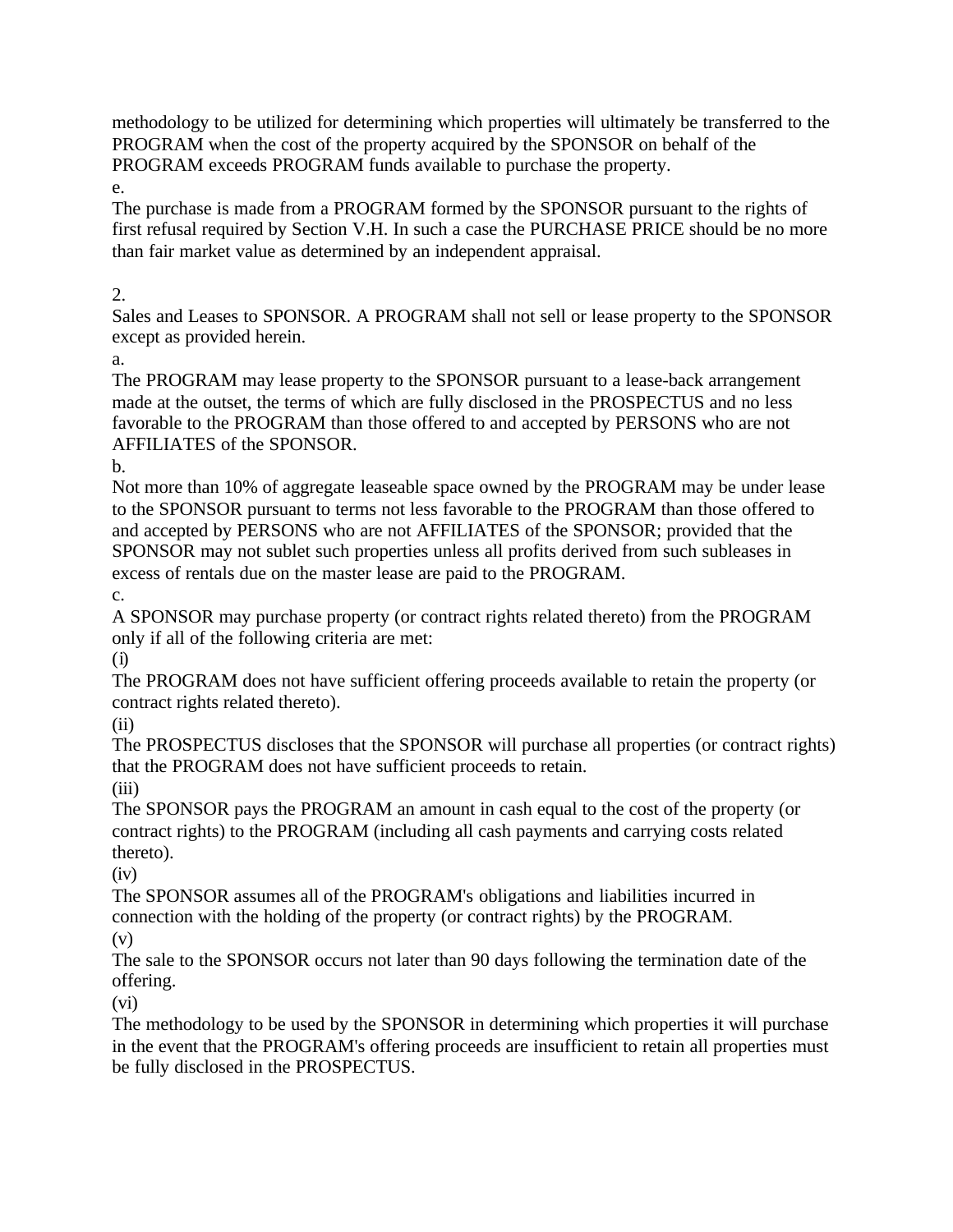Dealing with Related PROGRAMS. A PROGRAM shall not acquire property from a PROGRAM in which the SPONSOR has an interest.

COMMENT: This provision prohibits transactions among PROGRAMS where the SPONSOR has an interest whereas section V.A.1. above relates to properties where the SPONSOR has an interest.

B.

*Exchange of Limited Partnership Interests.* The PROGRAM may not acquire property in exchange for limited partnership interests, except for property which is described in the PROSPECTUS which will be exchanged immediately upon effectiveness. In addition, such exchange shall meet the following conditions:

1.

A provision for such exchange must be set forth in the partnership agreement, and appropriate disclosure as to tax effects of such exchange are set forth in the PROSPECTUS; 2.

The property to be acquired must come within the objectives of the PROGRAM; 3.

The purchase price assigned to the property shall be no higher than the value supported by an appraisal prepared by an independent qualified appraiser;

4.

Each limited partnership interest must be valued at no less than market value if there is a market or if there is no market, fair market value of the PROGRAM's assets as determined by an independent appraiser within the last 90 days, less its liabilities, divided by the number of interests outstanding;

5.

No more than one-half of the interests issued by the PROGRAM shall have been issued in exchange for property;

6.

No securities sales or underwriting commissions shall be paid in connection with such exchange. C.

*Exclusive Agreement.* A PROGRAM shall not give a SPONSOR an exclusive right to sell or exclusive employment to sell property for the PROGRAM.

D.

*Commissions on Reinvestment or Distribution.* A PROGRAM shall not pay, directly or indirectly, a commission or fee (except as permitted under section IV) to a SPONSOR in connection with the reinvestment or distribution of the proceeds of the resale, exchange, or refinancing of PROGRAM PROPERTY.

COMMENT: This section clarifies that financing, refinancing, or servicing fees are subject to the limitations of section IV.C.

E. *Services Rendered to the PROGRAM by the SPONSOR.* 1. Expenses of the PROGRAM. a.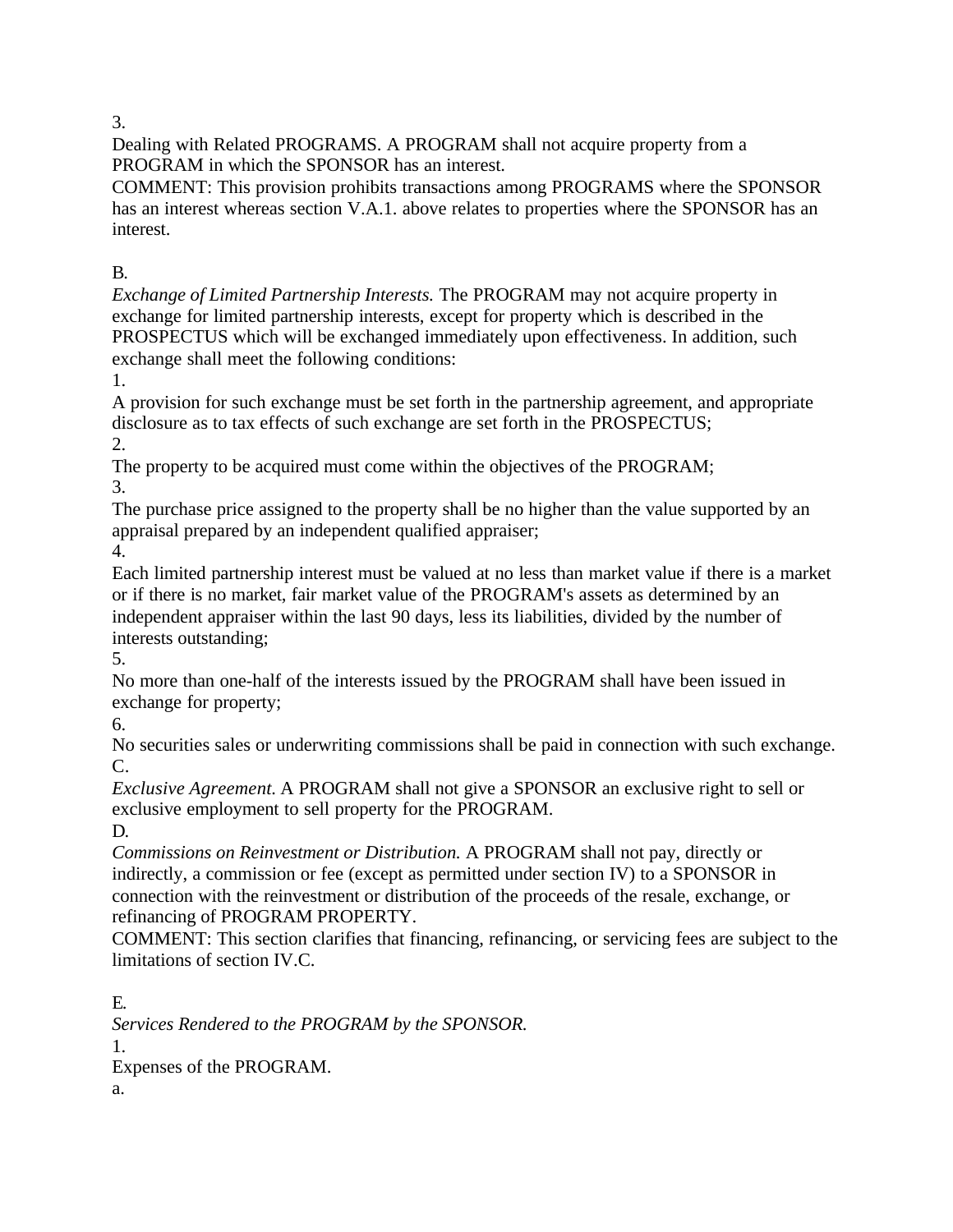All expenses of the PROGRAM shall be billed directly to and paid by the PROGRAM. The SPONSOR may be reimbursed for the actual cost of goods and materials used for or by the PROGRAM and obtained from entities unaffiliated with the SPONSOR. The SPONSOR may be reimbursed for the administrative services necessary to the prudent operation of the PROGRAM provided that the reimbursement shall be at the lower of the SPONSOR'S actual cost or the amount the PROGRAM would be required to pay to independent parties for comparable administrative services in the same geographic location. No reimbursement shall be permitted for services for which the SPONSOR is entitled to compensation by way of a separate fee. Excluded from the allowable reimbursement (except as permitted under IV.C.1.) shall be: (i)

rent or depreciation, utilities, capital equipment, other administrative items; and (ii)

salaries, fringe benefits, travel expenses, and other administrative items incurred or allocated to any controlling persons of the SPONSOR or AFFILIATES.

Controlling person, for purpose of this section, includes but is not limited to, any person, whatever their title, who performs functions for the SPONSOR similar to those of:

(i)

Chairman or member of the Board of Directors;

(ii)

Executive Management, such as the

(1)

President,

(2)

Vice-President or Senior Vice-President,

(3)

Corporate Secretary,

(4)

Treasurer;

(iii)

Senior Management, such as the Vice-President of an operating division who reports directly to Executive Management; or

(iv)

Those holding 5% or more equity interest in the SPONSOR or a person having the power to direct or cause the direction of the SPONSOR, whether through the ownership of voting securities, by contract, or otherwise.

b.

The annual PROGRAM report must contain a breakdown of the costs reimbursed to the SPONSOR. Within the scope of the annual audit of the SPONSOR'S financial statement, the independent certified public accountants must verify the allocation of such costs to the PROGRAM. The method of verification shall at minimum provide:

(i)

A review of the time records of individual employees, the costs of whose services were reimbursed;

(ii)

A review of the specific nature of the work performed by each such employee.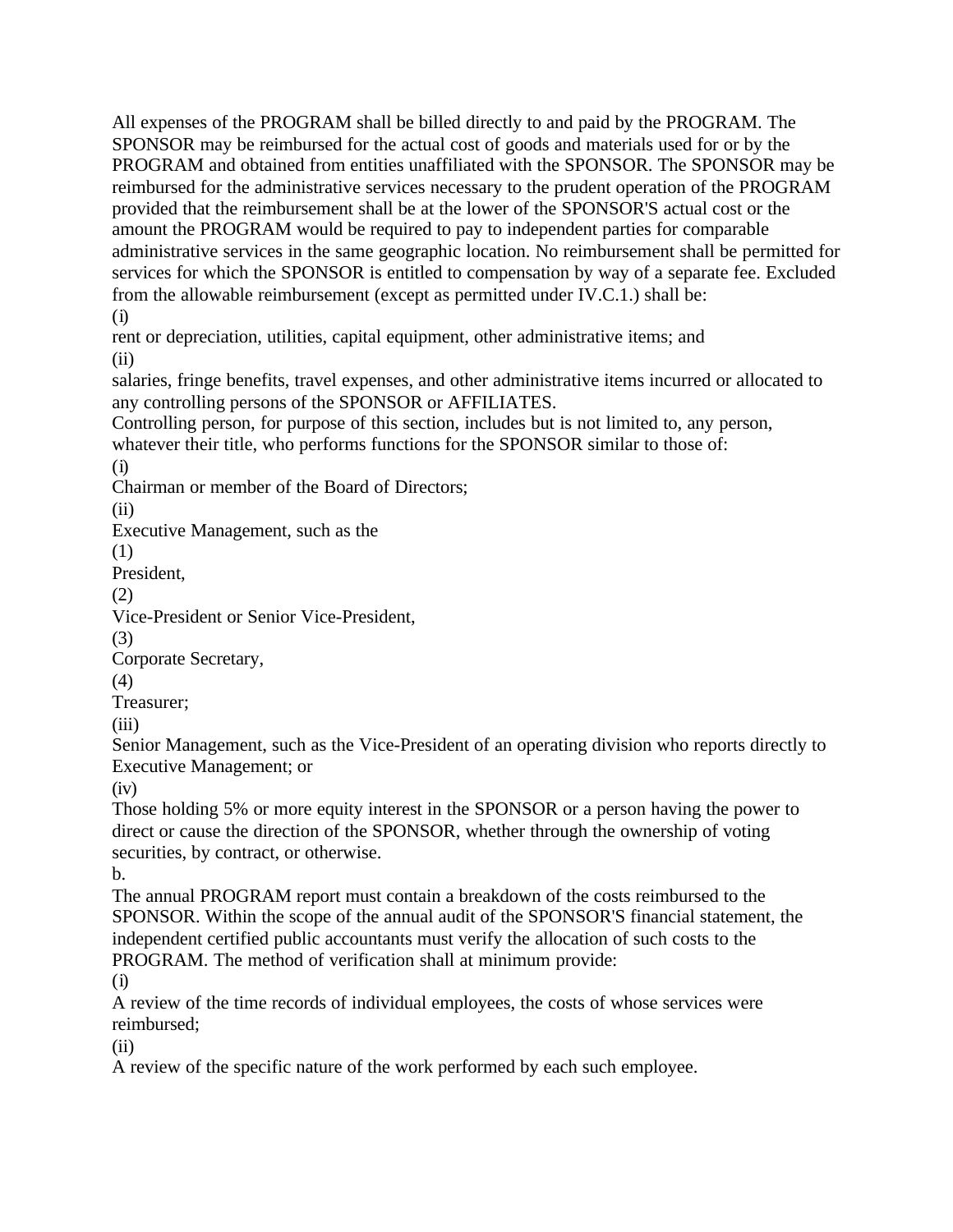The methods of verification shall be in accordance with generally accepted auditing standards and shall accordingly include such tests of the accounting records and such other auditing procedures which the SPONSOR'S independent certified public accountants consider appropriate in the circumstance. The additional costs of such verification will be itemized by said accountants on a PROGRAM by PROGRAM basis and may be reimbursed to the SPONSOR by the PROGRAM in accordance with this subsection only to the extent that such reimbursement when added to the cost for administrative services rendered does not exceed the competitive rate for such services as determined above.

The PROSPECTUS must disclose in tabular form an estimate of such proposed expenses for the next fiscal year together with a breakdown by year of such expenses reimbursed in each of the last five public programs formed by the SPONSOR.

COMMENT: This section permits the SPONSOR to be reimbursed for a portion of the costs incurred in performing certain administrative functions for the PROGRAM provided the SPONSOR is both qualified to perform such functions and does so at a cost no greater to the PROGRAM than that which an unaffiliated PERSON would charge the PROGRAM. Regardless of the capacity in which controlling persons of the SPONSOR serve the PROGRAM, their salaries may not be allocated to the PROGRAM.

2.

Other Goods and Services. Except as provided in Sections IV. V.E.1., and V.J., other goods and services may be provided by the SPONSOR for the PROGRAM only if all of the following criteria are met:

a.

The goods or services must be necessary to the prudent operation of the PROGRAM. b.

The compensation, price or fee must be equal to either (i) the lesser of 90% of the compensation, price or fee of any non-affiliated PERSON who is rendering comparable services or selling or leasing comparable goods on competitive terms in the same geographic location or 90% of the compensation, price or fee charged by the SPONSOR for rendering comparable services or selling or leasing comparable goods on competitive terms, or (ii) if at least 95% of gross revenues attributable to the business of rendering such services or selling or leasing such goods are derived from PERSONS other than AFFILIATES, the compensation, price or fee charged by any nonaffiliated PERSON who is rendering comparable services or selling or leasing comparable goods on competitive terms in the same geographic location. c.

The goods or services shall be provided pursuant to a written contract which precisely describes such goods or services and all compensation to be paid. The contract may be modified in any material respect only by the vote of a majority in interest of the limited partners and shall be terminable without penalty on 60 days' notice.

d.

The goods and services to be provided and the written contract referred to in subparagraph c. must be fully disclosed in the PROSPECTUS.

e.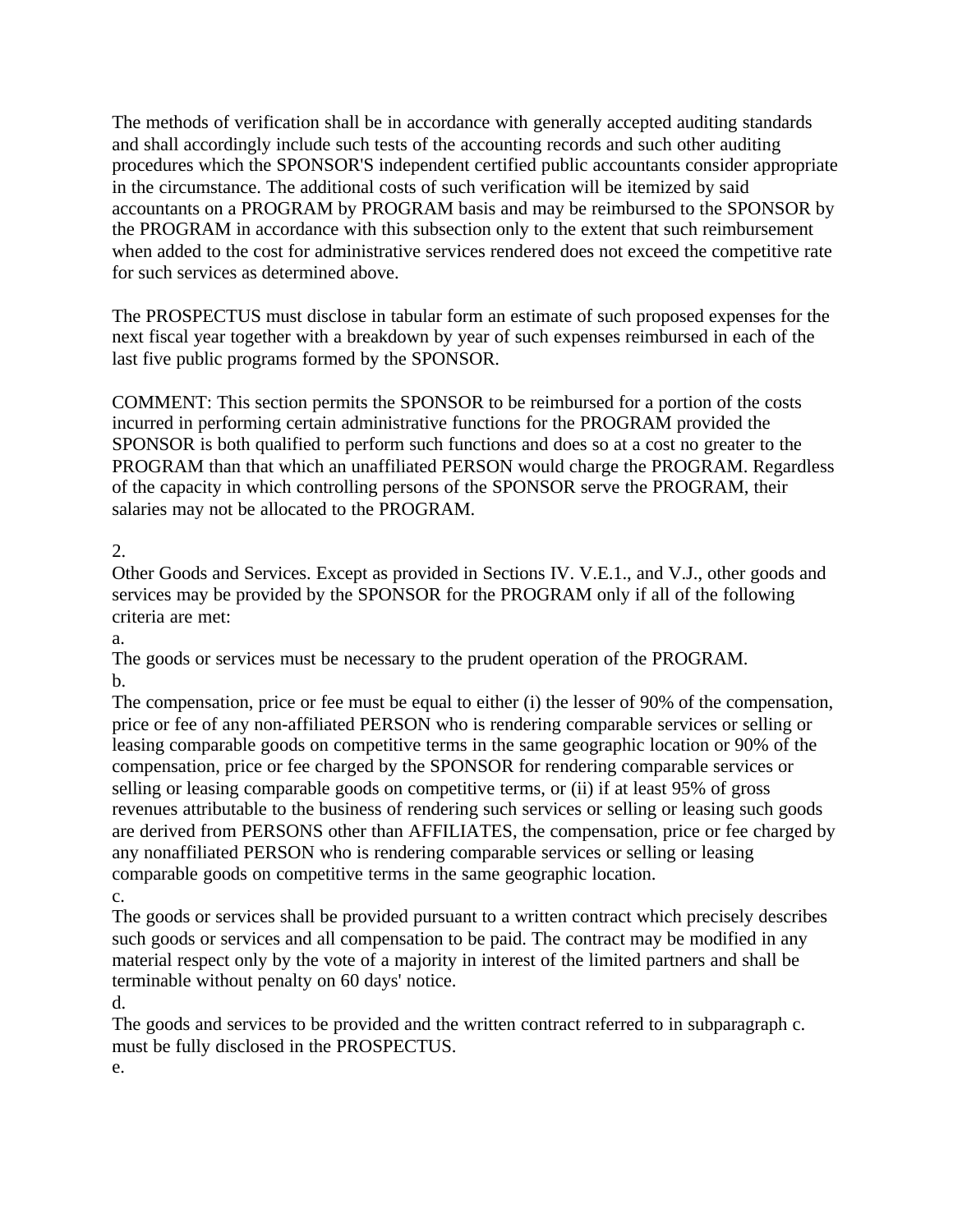The SPONSOR must have been previously engaged in the business of rendering such services or selling or leasing such goods as an ordinary and ongoing business for a period of at least three years.

f.

The SPONSOR must receive at least 33% of gross revenues for such goods or services from PERSONS other than AFFILIATES.

g.

Except as provided in Sections IV., V.E.1. and V.J., and other than as provided in Section V.E.2.b., d., e., and f. herein, the SPONSOR may provide additional goods and services to the PROGRAM if all of the following criteria are met:

(i)

The goods or services may only be provided by the SPONSOR in extraordinary circumstances. COMMENT: Where the services are available elsewhere from unaffiliated parties, there would be a presumption that there are no extraordinary circumstances. Extraordinary circumstances would only be presumed where there is an emergency situation requiring immediate action by the SPONSOR, and the service is not immediately available from unaffiliated parties. Extraordinary circumstances shall, in no event, include general and administrative expenses, except as otherwise provided herein.

(ii)

The compensation, price or fee must be competitive with the compensation, price or fee of any non-affiliated PERSON who is rendering comparable services or selling or leasing comparable goods on competitive terms which could reasonably be made available to the PROGRAM. (iii)

The fees and other terms of the contract shall be fully disclosed.

 $(iv)$ 

The SPONSOR must be previously engaged in the business of rendering such services or selling or leasing such goods, independently of the PROGRAM and as an ordinary and ongoing business.

(v)

There must be compliance with subparagraphs a. and c. of this Section V.E.2. F.

*Rebates, Kickbacks and Reciprocal Arrangements.*

1.

No rebates or give-ups may be received by the SPONSOR nor may the SPONSOR participate in any reciprocal business arrangements which would circumvent these Rules. Furthermore the PROSPECTUS and PROGRAM charter documents shall contain language prohibiting the above as well as language prohibiting reciprocal business arrangements which would circumvent the restrictions against dealing with AFFILIATES or promoters.

2.

No SPONSOR shall directly or indirectly pay or award any commissions or other compensation to any PERSON engaged by a potential investor for investment advice as an inducement to such advisor to advise the purchaser of interests in a particular PROGRAM; provided, however, that this clause shall not prohibit the normal sales commissions payable to a registered broker-dealer or other properly licensed PERSON for selling PROGRAM INTERESTS.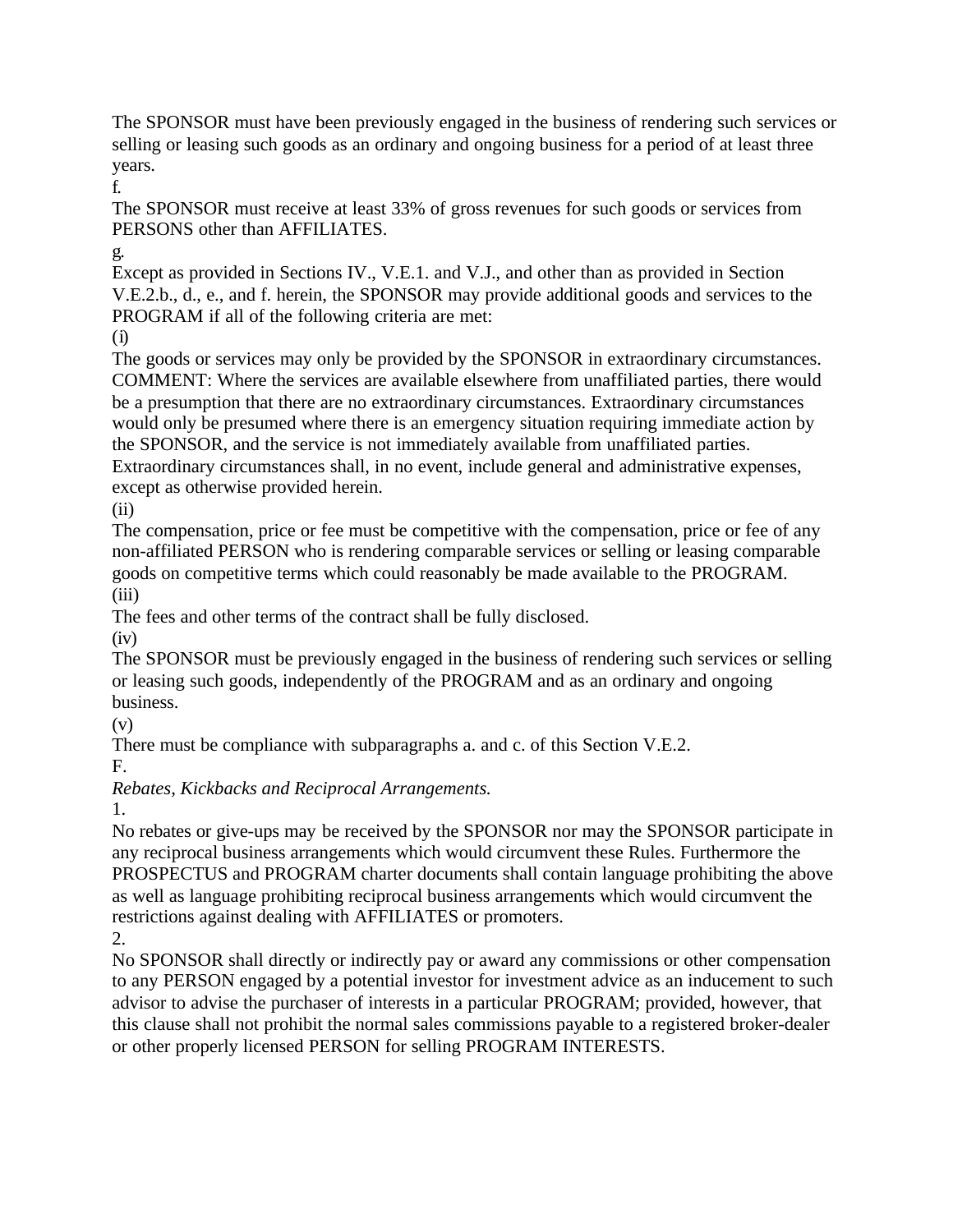# G.

*Commingling of Funds.* The funds of a PROGRAM shall not be commingled with the funds of any other PERSON. Nothing contained in this Section however, shall prohibit a SPONSOR from establishing a master fiduciary account pursuant to which separate subtrust accounts are established for the benefit of affiliated limited partnerships, provided, that PROGRAM funds are protected from claims of such other partnerships and/or creditors. The prohibition of this Section shall not apply to investments meeting the requirements of Section V.H.

H.

*Investments in or With Other PROGRAMS.*

1.

The PROGRAM shall be permitted to invest in general partnerships or joint ventures with non-AFFILIATES that own and operate one or more particular properties if the PROGRAM, alone or together with any publicly registered AFFILIATE of the PROGRAM meeting the requirements of paragraph 2. below, acquires a controlling interest in such a general partnership or joint venture, but in no event shall duplicate fees be permitted. For purposes of this Section, "controlling interest" means an equity interest possessing the power to direct or cause the direction of the management and policies of the general partnership or joint venture, including the authority to:

a.

review all contracts entered into by the general partnership or joint venture that will have a material effect on its business or property;

b.

cause a sale or refinancing of the property or its interest therein subject in certain cases where required by the partnership or joint venture agreement, to limits as to time, minimum amounts and/or a right of first refusal by the joint venture partner or consent of the joint venture partner; c.

approve budgets and major capital expenditures, subject to a stated minimum amount; d.

veto any sale or refinancing of the property, or, alternatively, to receive a specified preference on sale or refinancing proceeds; and,

e.

exercise a right of first refusal on any desired sale or refinancing by the joint venture partner of its interest in the property except for transfer to an AFFILIATE of the joint venture partner. 2.

The PROGRAM shall be permitted to invest in general partnerships or joint ventures with other publicly registered AFFILIATES of the PROGRAM if all of the following conditions are met: a.

The PROGRAMS have substantially identical investment objectives.

b.

There are no duplicate fees.

c.

The compensation to SPONSORS is substantially identical in each PROGRAM.

d.

Each PROGRAM must have a right of first refusal to buy if the other PROGRAMS wish to sell property held in the joint venture.

e.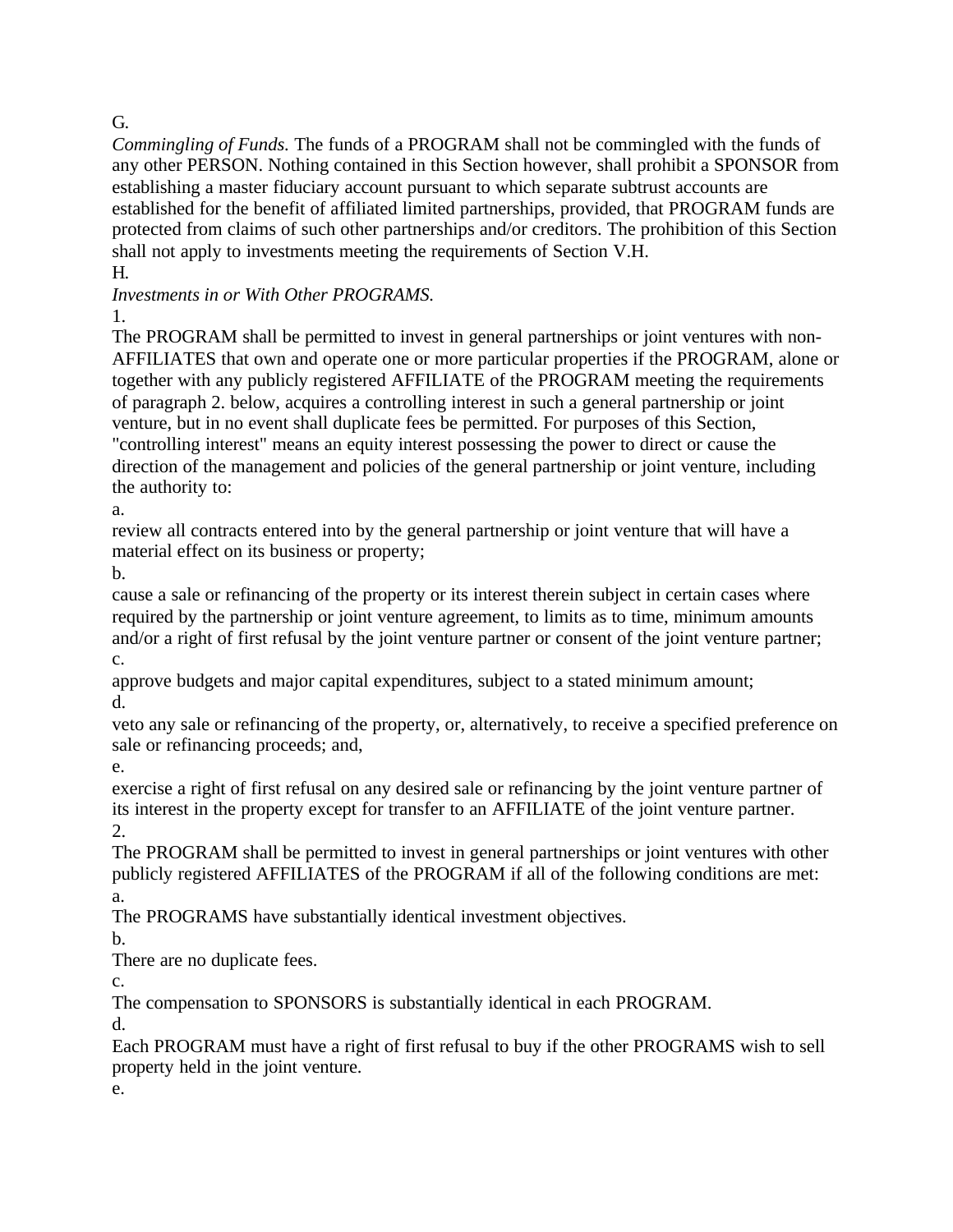The investment of each PROGRAM is on substantially the same terms and conditions. f.

The PROSPECTUS must disclose the potential risk of impasse on joint venture decisions since no PROGRAM controls and the potential risk that while a PROGRAM may have the right to buy the property from the partnership or joint venture, it may not have the resources to do so. COMMENTS: In certain situations, it would be to the advantage of the PROGRAM to be able to invest in a general partnership or joint venture with other PROGRAMS where no PROGRAM has sufficient money to make the entire investment even if the PROGRAM does not acquire a controlling interest. However, there is a need to not only require full disclosure of the general partnership or joint venture arrangements but also to set out substantive standards that must be adhered to in order to provide the protection necessary for this type of investment.

For PROGRAMS which make or invest in mortgage loans, general partnerships or joint venture arrangements are permitted so long as general partnerships or joint ventures with publicly registered AFFILIATES of the PROGRAM satisfy the requirements of Section V.I.2. of these guidelines.

3.

The PROGRAM shall be permitted to invest in general partnerships or joint ventures with AFFILIATES other than publicly registered AFFILIATES of the PROGRAM only under the following conditions: (a) the investment is necessary to relieve the SPONSOR from any commitment to purchase a property entered into in compliance with Section V.A.1.d. prior to the closing of the offering period of the PROGRAM; (b) there are no duplicate fees; (c) the investment of each entity is on substantially the same terms and conditions; (d) the PROGRAM must have a right of first refusal to buy if the SPONSOR wishes to sell property held in the joint venture; and (e) the PROSPECTUS discloses the potential risk of impasse on joint venture decisions.

4.

Other than as specifically permitted in paragraphs 2. and 3. above, the PROGRAM shall not be permitted to invest in general partnerships or joint ventures with AFFILIATES. 5.

A PROGRAM shall be permitted to invest in general partnership interests of limited partnerships only if the PROGRAM alone or together with any publicly registered AFFILIATE of the PROGRAM meeting the requirements of paragraph 2. above, acquires a "controlling interest" as defined in Section V.H.1., no duplicate fees are permitted, no additional compensation beyond that permitted by Section IV. shall be paid to the SPONSOR, and the PROGRAM agreement shall comply with Section V.

6.

A PROGRAM that is a limited partnership (the "Upper-Tier Partnership") shall be permitted to invest in limited partnership interests of other limited partnerships (the "Lower-Tier Partnerships") only if all of the following conditions are met:

a.

If the general partner of the Lower-Tier Partnership is a SPONSOR of the Upper-Tier Partnership, the Program agreement of the Upper-Tier Partnership shall: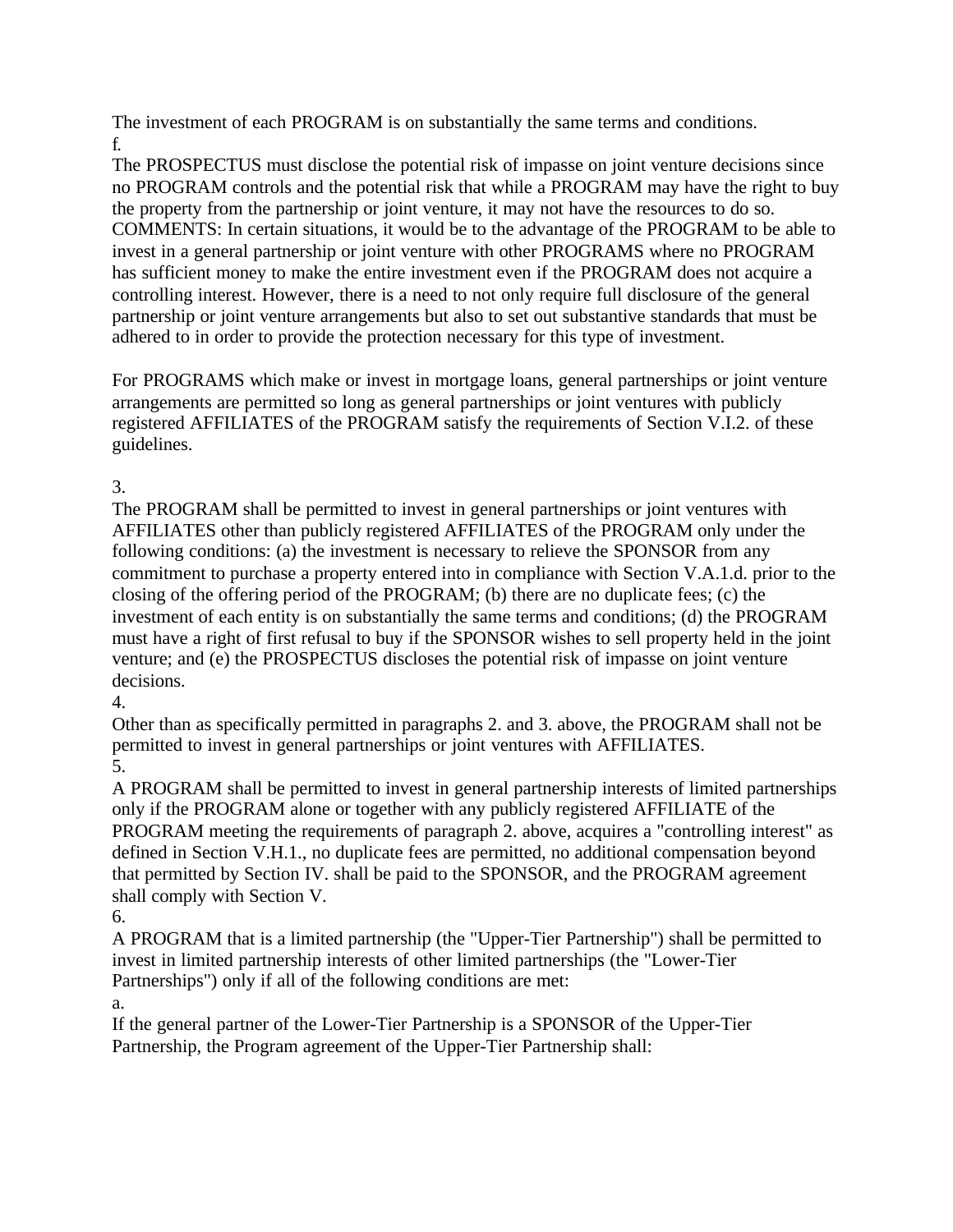(1)

prohibit the PROGRAM from investing in such Lower-Tier Partnership unless the partnership agreement of the Lower-Tier Partnership contains provisions complying with Section IX.F. of these guidelines and provisions acknowledging privity between the Lower-Tier general partner and the PARTICIPANTS; and

(2)

provide that compensation payable in the aggregate from both levels shall not exceed the amounts permitted under Section IV. of these guidelines.

b.

If the general partner of the Lower-Tier Partnership is not a SPONSOR of the Upper-Tier Partnership, the PROGRAM agreement of the Upper-Tier Partnership shall prohibit the PROGRAM from investing in the Lower-Tier Partnership unless the partnership agreement of the Lower-Tier Partnership contains provisions complying with Sections II.E. and F.; VII.A.--D., H. and J.; and IX.C. of these guidelines; and shall provide that the compensation payable at both tiers shall not exceed the amounts permitted in Sections IV. of these guidelines.

c.

Each Lower-Tier Partnership shall have as its limited partners only publicly registered Upper-Tier Partnerships; provided, however, that special limited partners not affiliated with the SPONSOR shall be permitted if the interests taken result in no diminution in the control exercisable by the other limited partners.

d.

No PROGRAM may be structured with more than two tiers.

e.

The PROGRAM agreement of the Upper-Tier Partnership must contain a prohibition against duplicate fees.

f.

The PROGRAM agreement of the Upper-Tier Partnership must provide that the limited partners of the Upper-Tier Partnership can, upon the vote of a majority in interest and without the concurrence of the SPONSOR, direct the general partner of the Upper-Tier Partnership (acting on behalf of the Upper-Tier Partnership) to take any action permitted to a limited partner (e.g., the Upper-Tier Partnership) in the Lower-Tier Partnership.

g.

The PROSPECTUS must fully and prominently disclose the two-tiered arrangement and any risks related thereto.

# 7.

Notwithstanding Section V.H.6.b. through g., if the general partner of the Lower-Tier Partnership is not a SPONSOR of the Upper-Tier Partnership, an Upper-Tier Partnership may invest in a Lower-Tier Partnership that owns and operates a particular property to be qualified pursuant to Section 42(g) of the Internal Revenue Code of 1986, as amended, if limited partners at both tiers are provided all of the rights and obligations required by Section VII. of these guidelines and the PROGRAM agreement of the Upper-Tier Partnership contains a prohibition against payment of duplicate fees.

COMMENT: Nothing contained in Section V.H. may be used to circumvent or abrogate the restrictions and requirements of these guidelines, including, but not limited to, Section V.A.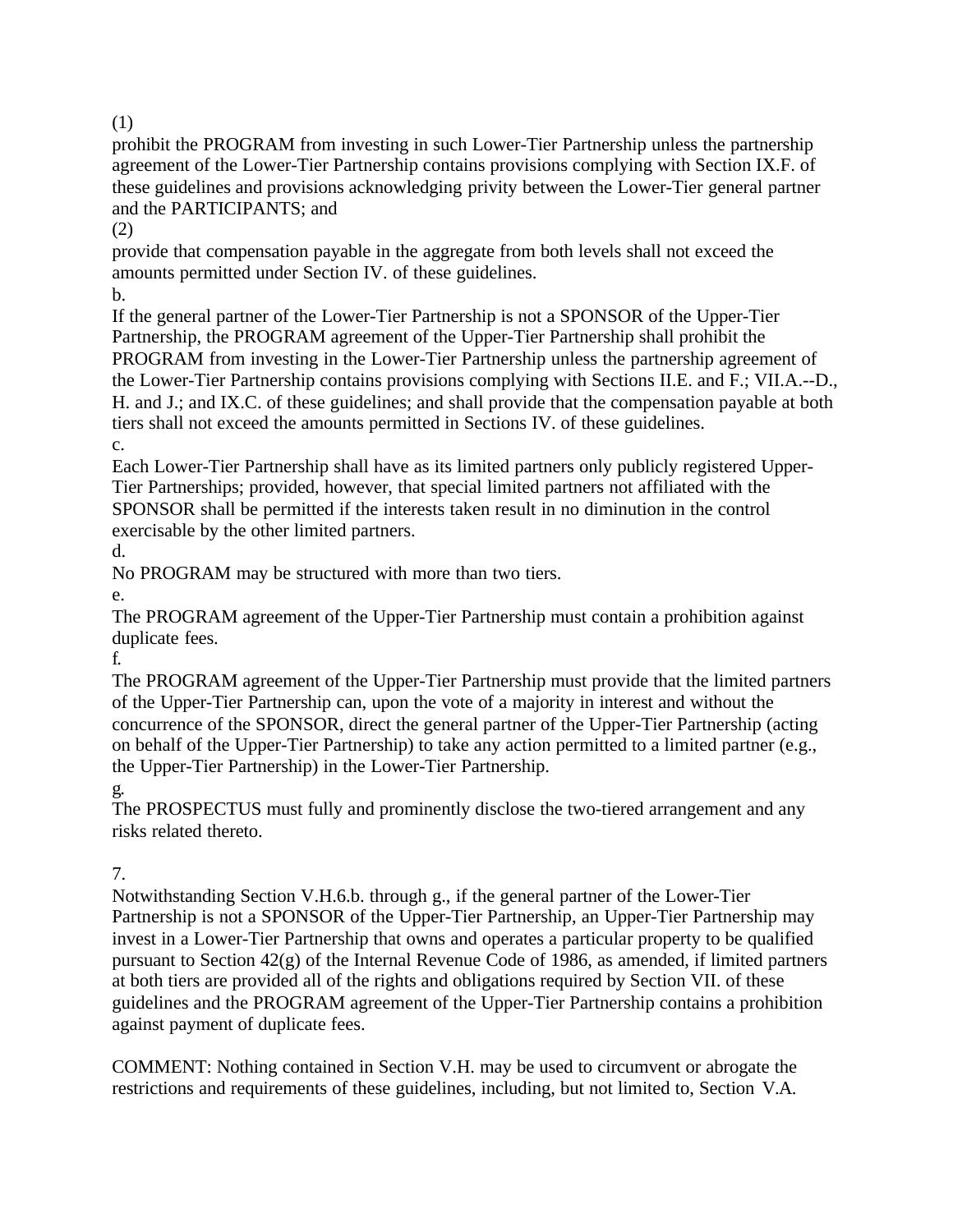hereof. However, no provision contained in Section V.H. is intended to restrict or prohibit any payment to a PERSON who is not an AFFILIATE of the SPONSOR otherwise permitted in Section IV. of these guidelines.

I. *Lending Practices.*

1.

No loans may be made by the PROGRAM to the Sponsor or an AFFILIATE except as provided in V.I.2. and II. D.4.

2.

PROGRAMS which make or invest in mortgage loans may provide such loans to PROGRAMS formed by or affiliated with the SPONSOR in those circumstances in which such activities have been fully justified to the ADMINISTRATOR. These affiliated transactions must at the minimum meet the following conditions:

a.

the circumstances under which the loans will be made and the actual terms of the loans must be fully disclosed in the prospectus or;

b.

an independent and qualified adviser must issue a letter of opinion to the effect that any proposed loan to an AFFILIATE of the PROGRAM is fair and at least as favorable to the PROGRAM as a loan to an unaffiliated borrower in similar circumstances. In addition, the SPONSORS will be required to obtain a letter of opinion from the independent adviser in connection with any disposition, renegotiation or other subsequent transaction involving loans made to a SPONSOR or an AFFILIATE of the SPONSOR. The adviser's compensation must be paid by the SPONSOR and not reimbursable by the PROGRAM.

c.

Loans made to third parties, the proceeds of which are used to purchase or refinance property in which the SPONSOR or an AFFILIATE has an equity or security interest, must meet the requirements of V.I.2.a. or b.

COMMENT A: Full disclosure of the terms of the loans and the circumstances under which they will be made includes, but is not limited to identification of the borrower(s) and the property(ies) securing the loan(s), a description of the parameters of the loan(s) or model loan documents, disclosure of the SPONSORS' or the AFFILIATES' interest in such property, and a description of the terms and circumstances surrounding such interest.

COMMENT B: In order for the adviser to be considered qualified and independent the following conditions must be met:

(i) The adviser must be a long established, nationally recognized investment banking firm, accounting firm, mortgage banking firm, bank, real estate financial consulting firm or advisory firm;

(ii) The adviser must have a staff of real estate professionals;

(iii) The compensation of the adviser must be determined and embodied in a written contract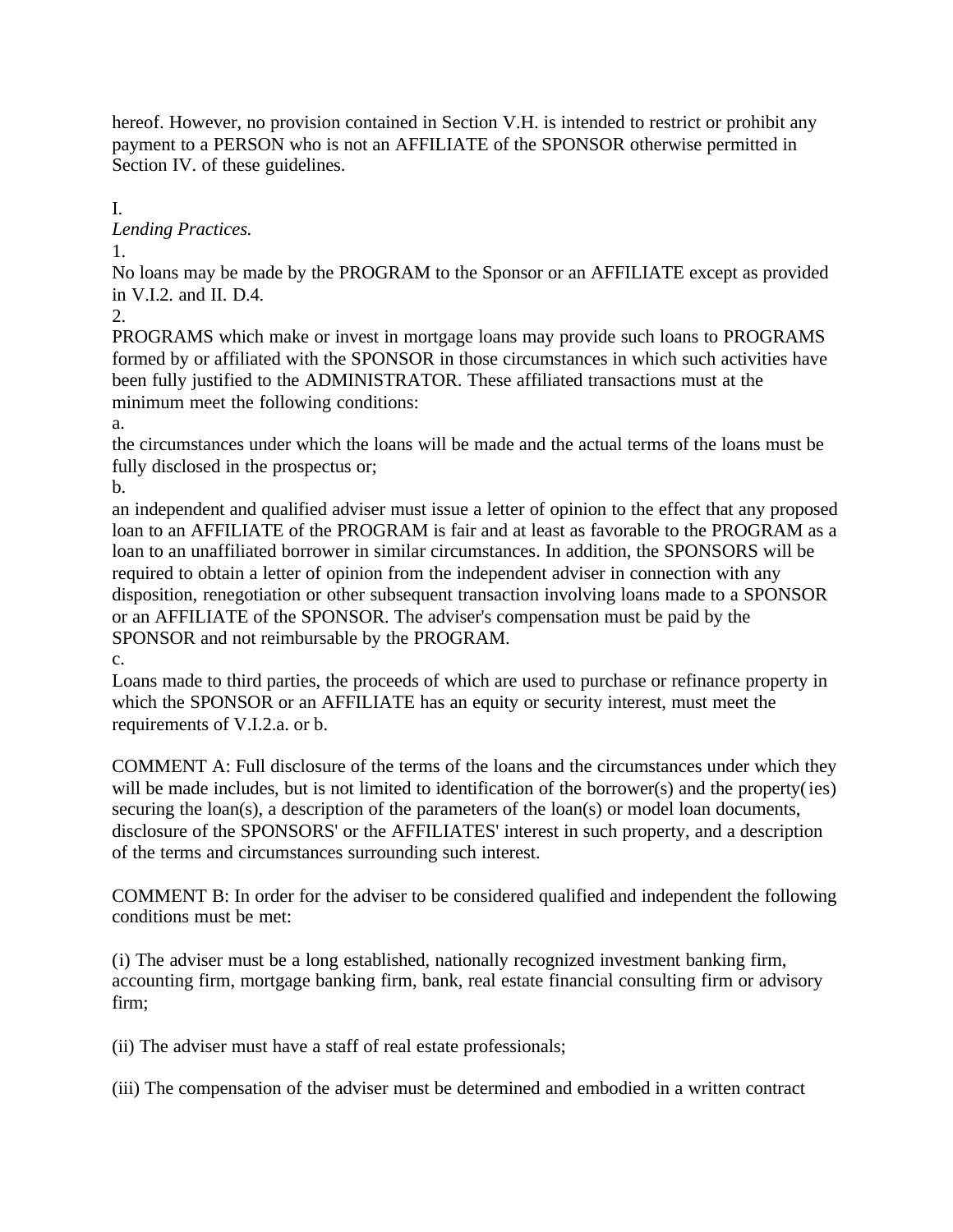before an opinion is rendered.

(iv) If an adviser has been engaged to render a fairness opinion who is not the adviser previously engaged to render this or the preceding fairness opinion, the SPONSOR shall inform the investors (by no later than the next annual report) of the date when such adviser was engaged, and whether there were any disagreements with the former adviser on any matters of valuation, assumptions, methodology, accounting principles and practice, or disclosure, which disagreements, if not resolved to the satisfaction of the former adviser would have caused him to make reference, in connection with the fairness opinion, to the subject matter of the disagreement or decline to give an opinion.

(v) The compensation of the adviser must be paid by the SPONSOR and the SPONSOR may not claim reimbursement from the PROGRAM for such expenses.

(vi) The adviser, directly or indirectly, has no interest in, nor any material business or professional relationship with, the PROGRAM, the SPONSOR, the borrower, or any AFFILIATES thereof. Independence will be considered to be impaired if, for example, during the period of the adviser's engagement, or at any time of expressing his opinion, he or his firm: (i) had, or was committed to acquire any direct or indirect ownership interest in the PROGRAM, SPONSOR, borrower, or AFFILIATES thereof, or (ii) had any joint closely held business investment with the PROGRAM, SPONSOR, borrower, or any AFFILIATE thereof, which was material in relation to the adviser's net worth; or, (iii) had any loan to or from the PROGRAM, SPONSOR, borrower, or AFFILIATES thereof.

The foregoing examples are not intended to be allinclusive. However, for purposes of determining whether or not the business or professional relationship or joint investment is material, the gross revenue derived by the adviser from the PROGRAM, the SPONSOR, the borrower, and their AFFILIATES shall be deemed material per se if it exceeds 5% of the annual gross revenue derived by the adviser from all sources or exceeds 5% of the individual's or the advisor's net worth (on an estimated fair market value basis).

3.

On loans made available to the PROGRAM by the SPONSOR, the SPONSOR may not receive interest or similar charges or fees in excess of the amount which would be charged by unrelated lending institutions on comparable loans for the same purpose, in the same locality of the property if the loan is made in connection with a particular property. No prepayment charge or penalty shall be required by the SPONSOR on a loan to the PROGRAM secured by either a first or a junior or all-inclusive trust deed, mortgage or encumbrance on the property, except to the extent that such prepayment charge or penalty is attributable to the underlying encumbrance. 4.

The SPONSOR shall be prohibited from providing FINANCING except:

a.

As permitted by Section V.I.2., in which case there will be independent advisers for each publicly registered party to the transaction; or

b.

As permitted by Section V.I.5.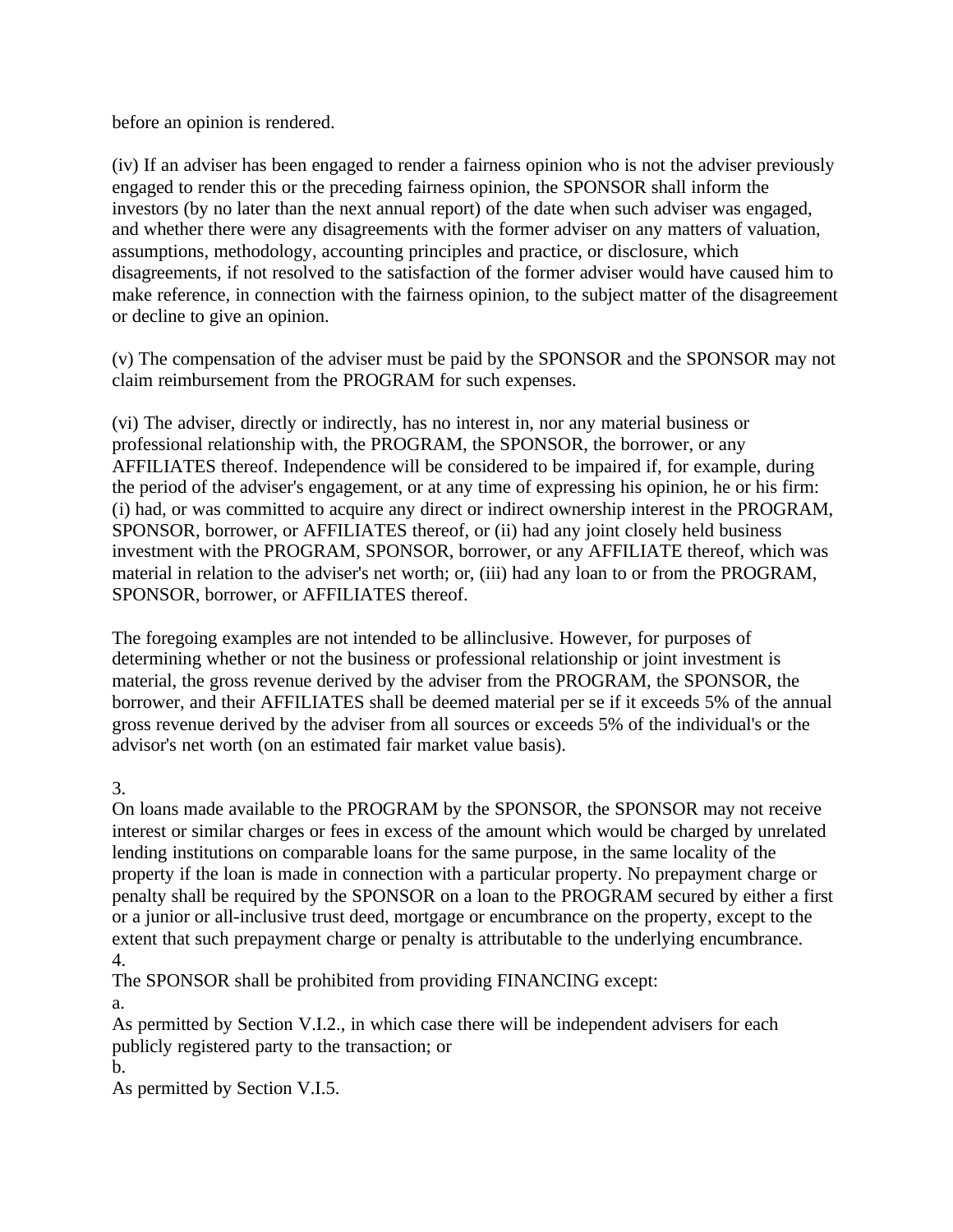An "all-inclusive" or "wrap-around" note and deed of trust (the "all-inclusive note" herein) may be used to finance the purchase of property by the PROGRAM only if the following conditions are complied with:

a.

The SPONSOR under the all-inclusive note shall not receive interest on the amount of the underlying encumbrance included in the all-inclusive note in excess of that payable to the lender on that underlying encumbrance;

b.

The PROGRAM shall receive credit on its obligation under the all-inclusive note for payments made directly on the underlying encumbrance, and

c.

A paying agent, ordinarily a bank, escrow company, or savings and loan, shall collect payments (other than any initial payment of prepaid interest or loan points not to be applied to the underlying encumbrance) on the all-inclusive note and make disbursements therefrom to the holder of the underlying encumbrance prior to making any disbursement to the holder of the allinclusive note, subject to the requirements of subparagraph a. above, or, in the alternative, all payments on the all-inclusive and underlying note shall be made directly by the PROGRAM. J.

Development Construction, or MAJOR REPAIRS OR REHABILITATION of Properties. 1.

Provision of Services by the SPONSOR. The SPONSOR will be permitted to develop, construct or provide MAJOR REPAIRS AND REHABILITATION for properties, or render any services in connection with such activities only if all of the following conditions are satisfied: a.

The transactions occur upon the formation of the PROGRAM and are for properties specified in the final PROSPECTUS.

b.

The specific terms of the contract(s) are ascertainable and fully disclosed in the final PROSPECTUS.

c.

The purchase price to be paid by the PROGRAM is based upon a contract price fully disclosed in the final PROSPECTUS which in no event can exceed the lesser of appraised value as completed (assuming a market rate of occupancy) or the sum of the cost of the land and the cost of development, construction or repairs and rehabilitation. For the purposes of this paragraph, the cost of development, construction or repairs and rehabilitation includes the DEVELOPMENT FEE, the CONSTRUCTION FEE, direct costs, the cost of construction site personnel construction administration, legal fees, design costs, engineering costs, and construction site utilities. The costs of construction site personnel and construction administration shall be limited as required by Section V.E.1.a. and shall not include reimbursement of costs of controlling persons as set forth in that section. In no event may any other overhead of the SPONSOR be charged to the PROGRAM or included in the total costs paid. The appraisal shall be prepared in accordance with Section V.L.

d.

The ADMINISTRATOR may require demonstration that the fees and costs payable under paragraph c. above are comparable to and competitive with amounts charged by third parties in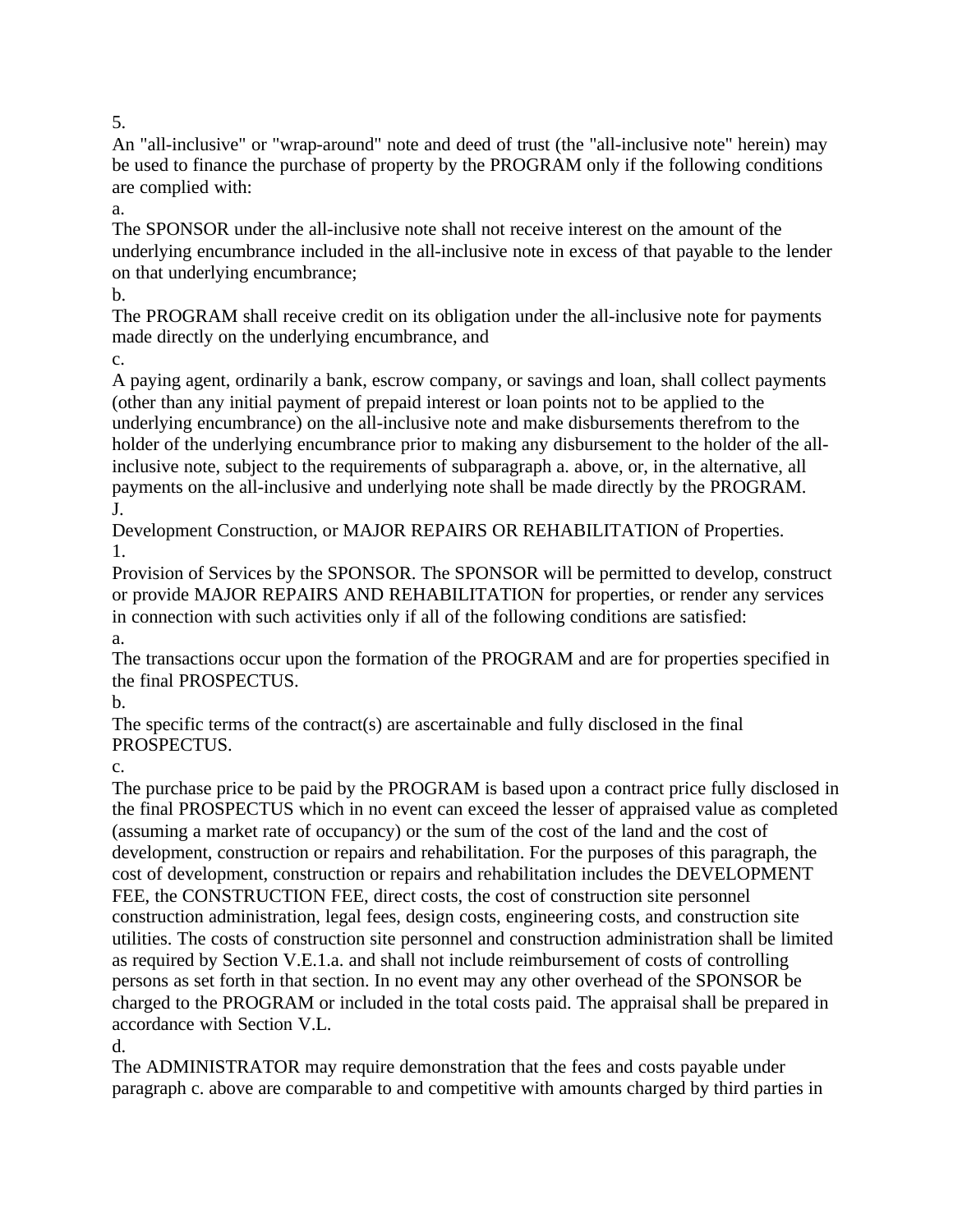the same geographic area. The total of the DEVELOPMENT FEE and the CONSTRUCTION FEE paid in connection with such project shall not exceed 15% of the direct costs of the project. For the purposes of this limitation, direct costs shall not include construction site personnel or construction site utilities.

e.

Notwithstanding Section IV.C., the only FRONT-END FEES paid to the SPONSOR in connection with such project shall consist of ORGANIZATION AND OFFERING EXPENSES, a DEVELOPMENT FEE (if applicable), a CONSTRUCTION FEE and a real estate commission in connection with the acquisition of the land from PERSONs who are not AFFILIATES of the general partner. The SPONSOR may not receive any other FRONT-END FEES. The foregoing fees and commissions plus any additional ACQUISITION FEES and ACQUISITION EXPENSES to unaffiliated PERSONS (and any DEVELOPMENT FEE and CONSTRUCTION FEE individually) must be comparable to and competitive with the fees paid to unaffiliated PERSONS rendering comparable services in the same geographic location. The ADMINISTRATOR may require demonstration that such fees, commissions and expenses are comparable and competitive.

f.

The SPONSOR must comply with Section V.K.

g.

Subcontractors who are affiliates of the general partner must meet the requirements of Section V.E.2.b-f.

h.

If the contract price equals the appraised value set forth in subparagraph c. above, the SPONSOR shall be responsible for the direct costs incurred to achieve the appraisal assumptions. COMMENT: In lieu of this requirement, the ADMINISTRATOR may impose higher suitability standards for PROGRAM PARTICIPANTS pursuant to Section III.

i.

The SPONSOR complies with paragraphs c., d., e. and f. of Section V.E.2.

j.

DEVELOPMENT FEES and CONSTRUCTION FEES paid to PERSONS not affiliated with the general partner may be included in INVESTMENT IN PROPERTIES.

K.

*Completion Bond Requirements.*

1.

The completion of property acquired which is under construction shall be guaranteed at the price contracted by an adequate completion bond or other satisfactory arrangements.

2.

For purposes of this Section, satisfactory arrangements include, but are not limited to, the following:

a.

A written guarantee of completion by a person, supported by financial statements demonstrating sufficient net worth or adequately collateralized by other real or personal properties or other persons guarantees.

b.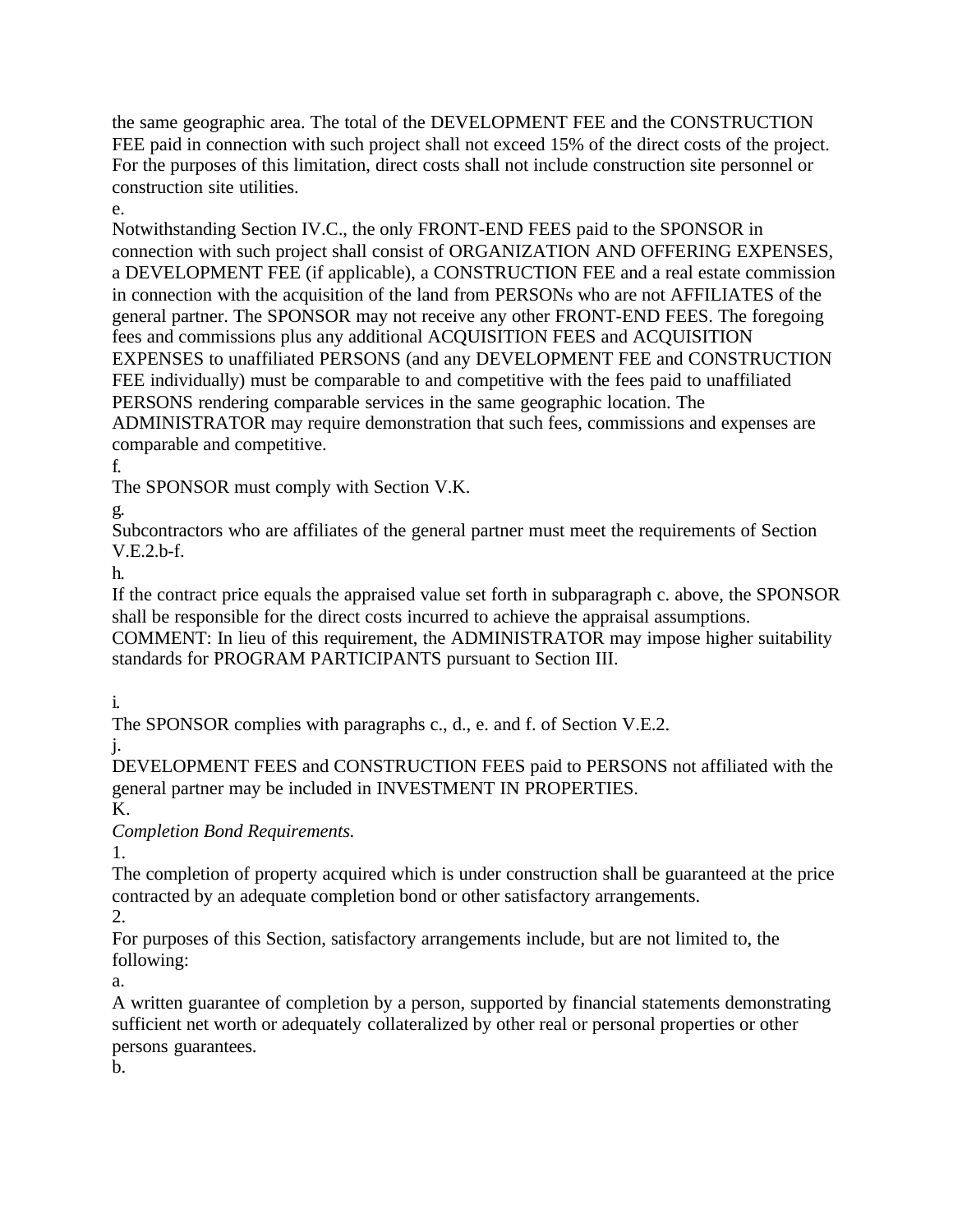A retention of a reasonable portion of the purchase consideration as a potential offset to such purchase consideration in the event the seller does not perform in accordance with the purchase and sale agreement.

3.

Other satisfactory arrangements to guarantee completion may be made, provided they are disclosed in the prospectus and the prior written approval of the ADMINISTRATOR has been obtained.

 $L$ 

*Requirement for Real Property Appraisal.* All real property acquisitions must be supported by an appraisal prepared by a competent, independent appraiser. The appraisal shall be maintained in the SPONSOR's records for at least five years, and shall be available for inspection and duplication by any PARTICIPANT. The PROSPECTUS shall contain notice of this right. M.

*Mortgage Loan PROGRAMS.* A PROGRAM will not be permitted to invest in or make mortgage loans unless a real property appraisal is obtained as provided for in Paragraph L of this Section for each mortgage loan and a mortgagee's or owner's title insurance policy or commitment as to the priority of a mortgage or the condition of title is obtained. Further, the sponsor of mortgage loan programs shall observe the following policies in connection with investing in or making mortgage loans:

1.

The PROGRAM may not invest in or make mortgage loans on any one property which would exceed, in the aggregate, an amount equal to 20% of the CAPITAL CONTRIBUTIONS to be raised by the program;

2.

The PROGRAM may not invest in or make mortgage loans to or from any one borrower which would exceed, in the aggregate, an amount greater than 20% of the CAPITAL CONTRIBUTIONS to be raised by the program;

3.

The PROGRAM may not invest in or make mortgage loans on unimproved real property in an amount in excess of 25% of the CAPITAL CONTRIBUTIONS to be raised by the program; COMMENT: Subsections 1. 2. and 3. shall not apply to SPECIFIED PROPERTY PROGRAMS.

4.

The PROGRAM shall not invest in real estate contracts of sale otherwise known as land sale contracts unless such contracts of sale are in recordable form and are appropriately recorded in the chain of title;

5.

The PROGRAM shall not make or invest in mortgage loans on any one property if the aggregate amount of all mortgage loans outstanding on the property, including the loans of the PROGRAM, would exceed an amount equal to 85% of the appraised value of the property as determined by an independent appraisal unless substantial justification exists because of the presence of other underwriting criteria. For purposes of this subsection 5., the "aggregate amount of all mortgage loans outstanding on the property, including the loans of the PROGRAM," shall include all interest (excluding contingent participations in income and/or appreciation in value of the mortgaged property), the current payment of which may be deferred pursuant to the terms of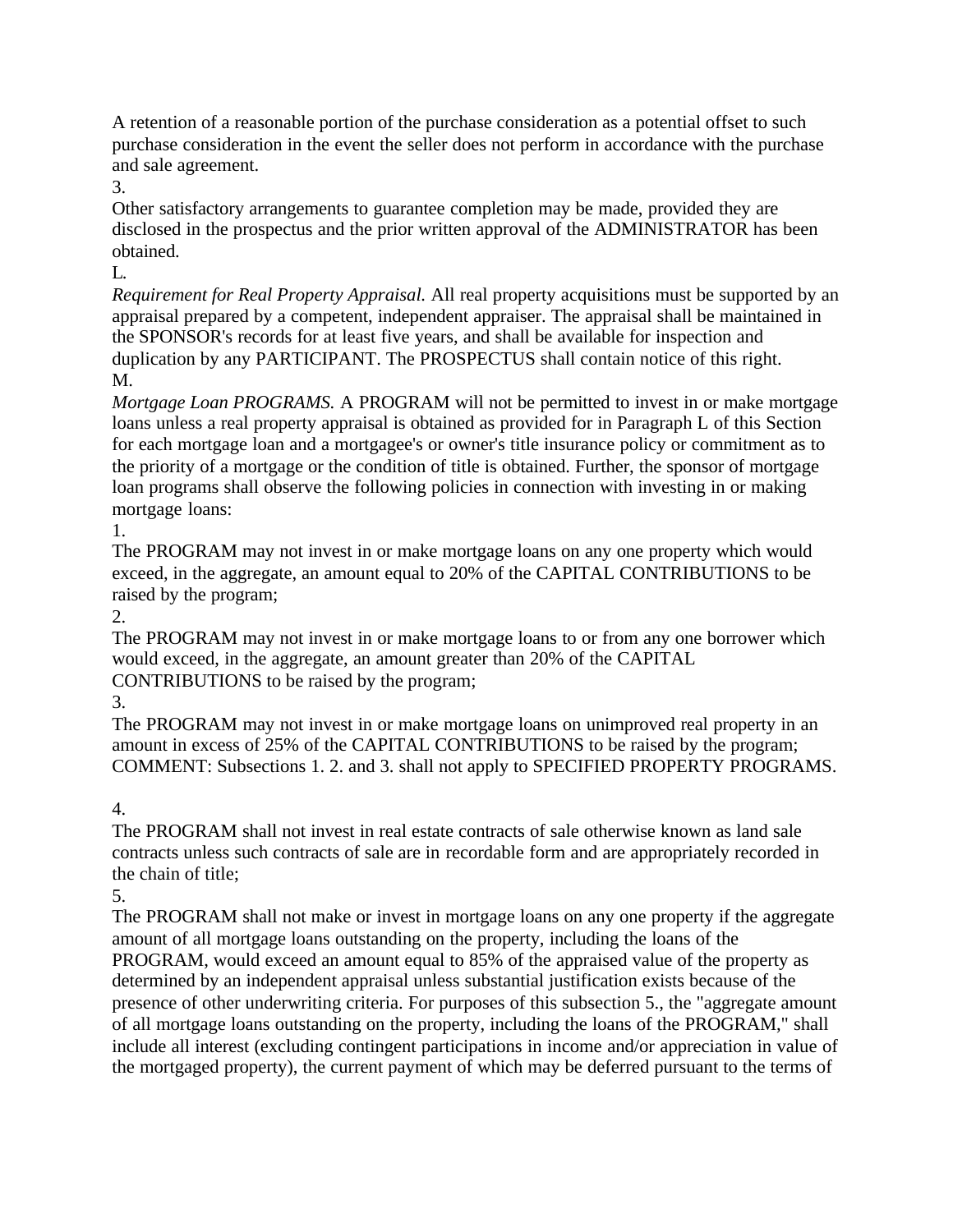such loans, to the extent that deferred interest on each loan exceeds 5% per annum of the principal balance of the loan;

COMMENT: This restriction applies to all loans including construction loans.

# 6.

The PROGRAM is permitted to borrow money to the extent necessary to prevent defaults under existing loans; when the program has taken over the operation of property and there is a need for additional capital; to pay organizational and/or offering expenses.

COMMENT: This Section provides certain minimum standards in connection with the investment in or making of mortgage loans by a program. The standards may be exceeded for a particular registration if the mortgage loans are supported by sound underwriting criteria, such as the net worth of the borrower; the credit rating of the borrower based on historical financial performance; or collateral adequate to justify waiver from application of this section. The standards may also be exceeded where program mortgage loans are or will be insured or guaranteed by a government or a government agency; where the loan is secured by the pledge or assignment of other real estate or another real estate mortgage; where rents are assigned under a lease where a tenant or tenants have demonstrated through historical net worth and cash flow the ability to satisfy the terms of the lease; or where similar criteria is presented satisfactory to the Administrator.

COMMENT: MANDATORY DEFERRED PAYMENTS in PROGRAMS which make or invest in mortgage loans may require adherence to more conservative diversification standards as the ADMINISTRATOR deems appropriate.

N.

PROGRAM INDEBTEDNESS.

1.

Except as contained in paragraph 2, following the termination of the offering the total amount of indebtedness incurred by the PROGRAM shall at no time exceed the sum of 85% of the aggregate PURCHASE PRICE of all properties which have not been refinanced, and 85% of the aggregate fair market value of all refinanced properties, as determined by the lender as of the date of refinancing.

2.

For PROGRAMS which own properties financed by (i) loans insured or guaranteed by the full faith and credit of the United States government, or of a state or local government, or by an agency or instrumentality of any of them, and/or (ii) loans received from any of the foregoing entities, following the termination of the offering the total amount of indebtedness incurred by the PROGRAM shall at no time exceed the sum of 100% of the aggregate PURCHASE PRICE of all properties which have not been refinanced, and 100% of the aggregate fair market value of all refinanced properties as determined by the lender as of the date of refinancing. 3.

For any PROGRAM subject to the limitations of both paragraphs 1 and 2, the maximum percentage of indebtedness for the entire PROGRAM shall be calculated as follows: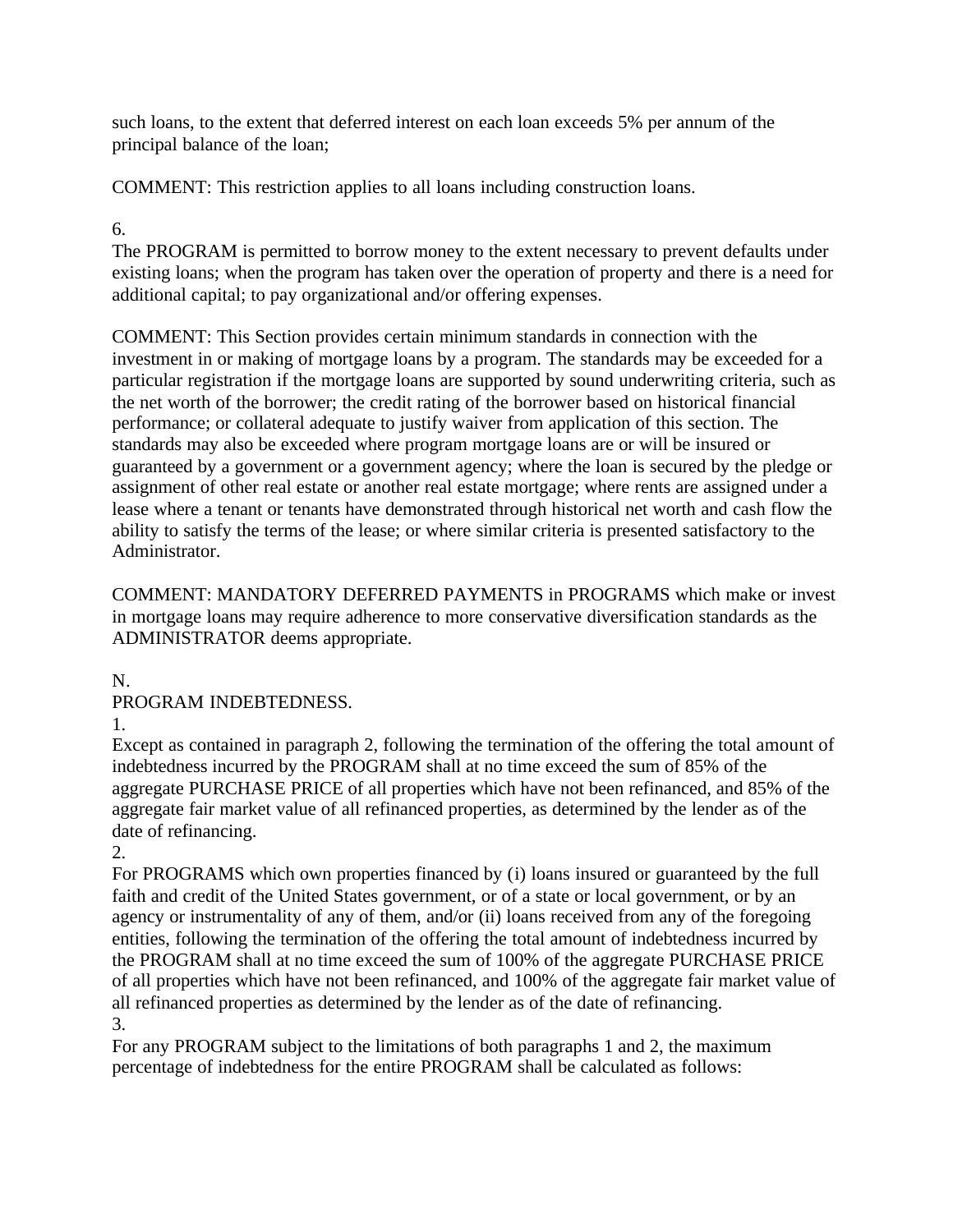(a)

divide the total value of properties as determined under paragraph 2 by the total value of properties as determined under paragraphs 1 and 2;

(b)

multiply the number 15 by the quotient of subsection (a); and,

(c)

add the product from subsection (b) to the number 85.

4.

For purposes of this section V.N. only, "indebtedness" shall include the principal of any loan together with any interest that may be deferred pursuant to the terms of the loan agreement which exceeds 5% per annum of the principal balance of such indebtedness (excluding contingent participations in income and/or appreciation in the value of the PROGRAM property); and shall exclude any indebtedness incurred by the PROGRAM for necessary working capital. O.

APPRAISAL AND COMPENSATION.

1.

In connection with a proposed ROLL-UP, an appraisal of all PROGRAM assets shall be obtained from a competent, INDEPENDENT EXPERT. If the appraisal will be included in a PROSPECTUS used to offer the securities of a ROLL-UP ENTITY, the appraisal shall be filed with the SEC and the states as an Exhibit to the Registration Statement for the offering. Accordingly, an issuer using the appraisal shall be subject to liability for violation of Section 11 of the Securities Act of 1933 and comparable provisions under state laws for any material misrepresentations or material omissions in the appraisal. PROGRAM assets shall be appraised on a consistent basis. The appraisal shall be based on an evaluation of all relevant information, and shall indicate the value of the PROGRAM'S assets as of a date immediately prior to the announcement of the proposed ROLL-UP. The appraisal shall assume an orderly liquidation of the PROGRAM'S assets over a 12 month period. The terms of the engagement of the INDEPENDENT EXPERT shall clearly state that the engagement is for the benefit of the PROGRAM and its PARTICIPANTS. A summary of the independent appraisal, indicating all material assumptions underlying the appraisal, shall be included in a report to the PARTICIPANTS in connection with a proposed ROLL-UP.

2.

In connection with a proposed ROLL-UP the PERSON sponsoring the ROLL-UP shall offer to PARTICIPANTS who vote "no" on the proposal the choice of:

(a)

accepting the securities of the ROLL-UP ENTITY offered in the proposed ROLL-UP; or (b)

one of the following:

(i)

remaining as PARTICIPANTS in the PROGRAM and preserving their interests therein on the same terms and conditions as existed previously; or

(ii)

receiving cash in an amount equal to the PARTICIPANTS' pro-rata share of the appraised value of the net assets of the PROGRAM.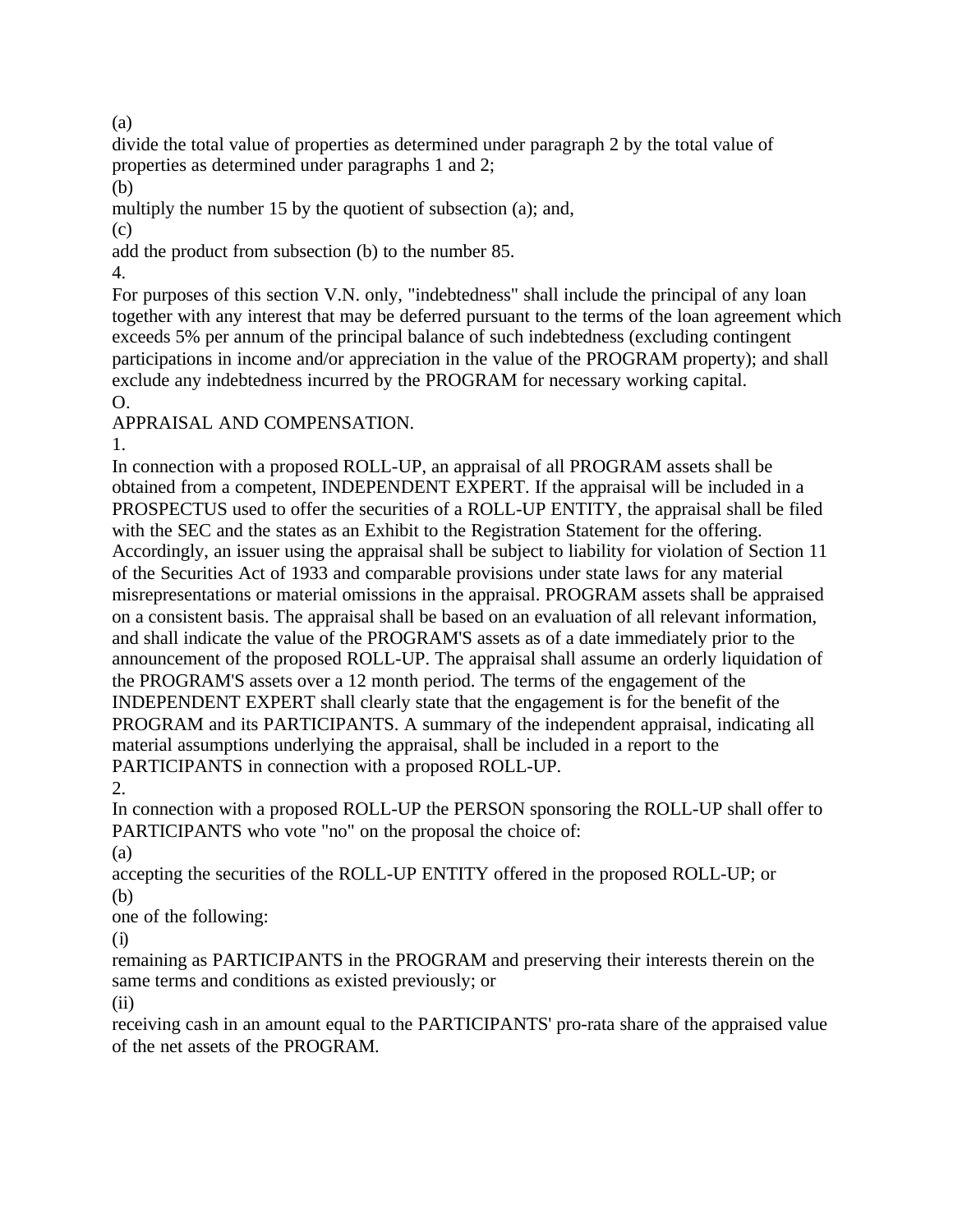COMMENT: With respect to the options specified in Subsection V.O.2.(b), the PERSON sponsoring the ROLL-UP needs only offer one of these alternatives to dissenting investors who do not wish to accept the security of the ROLL-UP ENTITY.

3.

The PROGRAM shall not participate in any proposed ROLL-UP which would result in PARTICIPANTS having democracy rights in the ROLL-UP ENTITY which are less than those provided for under Sections VII.A. and VII.B. of these Guidelines. If the ROLL-UP ENTITY is a corporation, the voting rights of PARTICIPANTS shall correspond to the voting rights provided for in these Guidelines to the greatest extent possible. 4.

The PROGRAM shall not participate in any proposed ROLL-UP which includes provisions which would operate to materially impede or frustrate the accumulation of shares by any purchaser of the securities of the ROLL-UP ENTITY (except to the minimum extent necessary to preserve the tax status of the ROLL-UP ENTITY). The PROGRAM shall not participate in any proposed ROLL-UP which would limit the ability of a PARTICIPANT to exercise the voting rights of its securities of the ROLL-UP ENTITY on the basis of the number of PROGRAM INTERESTS held by that PARTICIPANT.

# 5.

The PROGRAM shall not participate in any proposed ROLL-UP in which PARTICIPANTS' rights of access to the records of the ROLL-UP ENTITY will be less than those provided for under Section VII.D. of these Guidelines.

## 6.

The PROGRAM shall not participate in any proposed ROLL-UP in which any of the costs of the transaction would be borne by the PROGRAM if the ROLL-UP is not approved by the PARTICIPANTS.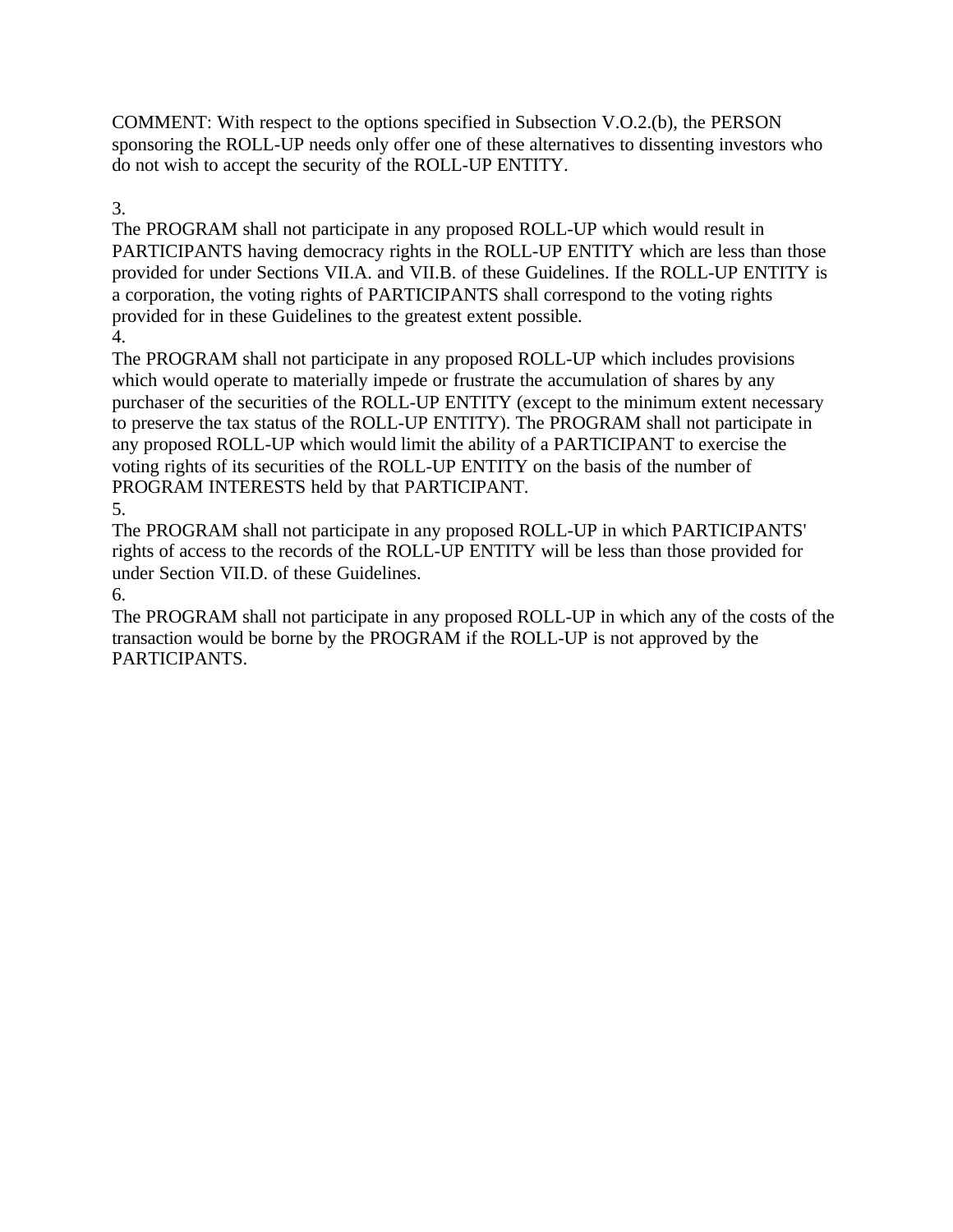## **VI. NON-SPECIFIED PROPERTY PROGRAMS.**

The following special provisions shall apply to NON-SPECIFIED PROPERTY PROGRAMS:

## A.

*Minimum Capitalization.* A NON-SPECIFIED PROPERTY PROGRAM shall provide for minimum cash gross proceeds from the offering of not less than \$1,000,000.00 to be available for INVESTMENT IN PROPERTIES.

## B.

*Experience of SPONSOR.* For NON-SPECIFIED PROPERTY PROGRAMS, the SPONSOR or at least one of its principals must establish that he has had the equivalent of not less than five years experience in the real estate business in an executive capacity and two years experience in the management and acquisition of the type of properties to be acquired or otherwise must demonstrate to the satisfaction of the ADMINISTRATOR that he has sufficient knowledge and experience to acquire and manage the type of properties proposed to be acquired by the NON-SPECIFIED PROPERTY PROGRAM.

#### C.

*Statement of Investment Objectives.* A NON-SPECIFIED PROPERTY PROGRAM shall state types of properties in which it proposes to invest, such as first-user apartment projects, subsequent-user apartment projects, shopping centers, office buildings, unimproved land, etc., and the size and scope of such projects shall be consistent with the objectives of the PROGRAM and the experience of the SPONSORS. As a minimum the following restrictions on investment objectives shall be observed.

## 1.

Unimproved or non-income producing property shall not be acquired except in amounts and upon terms which can be financed by the PROGRAM's proceeds or from cash available for distribution from operations. Investments in such property shall not exceed 25% of the gross proceeds of the offering. Properties which are expected to produce income within a reasonable period of time shall not be considered non-income producing. For purposes of this subsection two years shall be deemed to be presumptively reasonable.

# 2.

Investments in junior trust deeds and other similar obligations shall be prohibited, except for junior trust deeds which arise from the sale of PROGRAM properties.

COMMENT: This provision shall not be applicable to: (1) those PROGRAMS formed solely to make or invest in mortgage loans, and (2) in the case of programs whose objectives are to invest in mortgage loans and acquire real properties to that portion of net offering proceeds which are utilized to make or invest in mortgage loans. The restrictions on these PROGRAMS are governed, in part, by Section V.M. of these GUIDELINES.

## 3.

The manner in which acquisitions will be financed including the use of an all-inclusive note or wrap-around, and the leveraging to be employed shall all be fully set forth in the statement of investment objectives.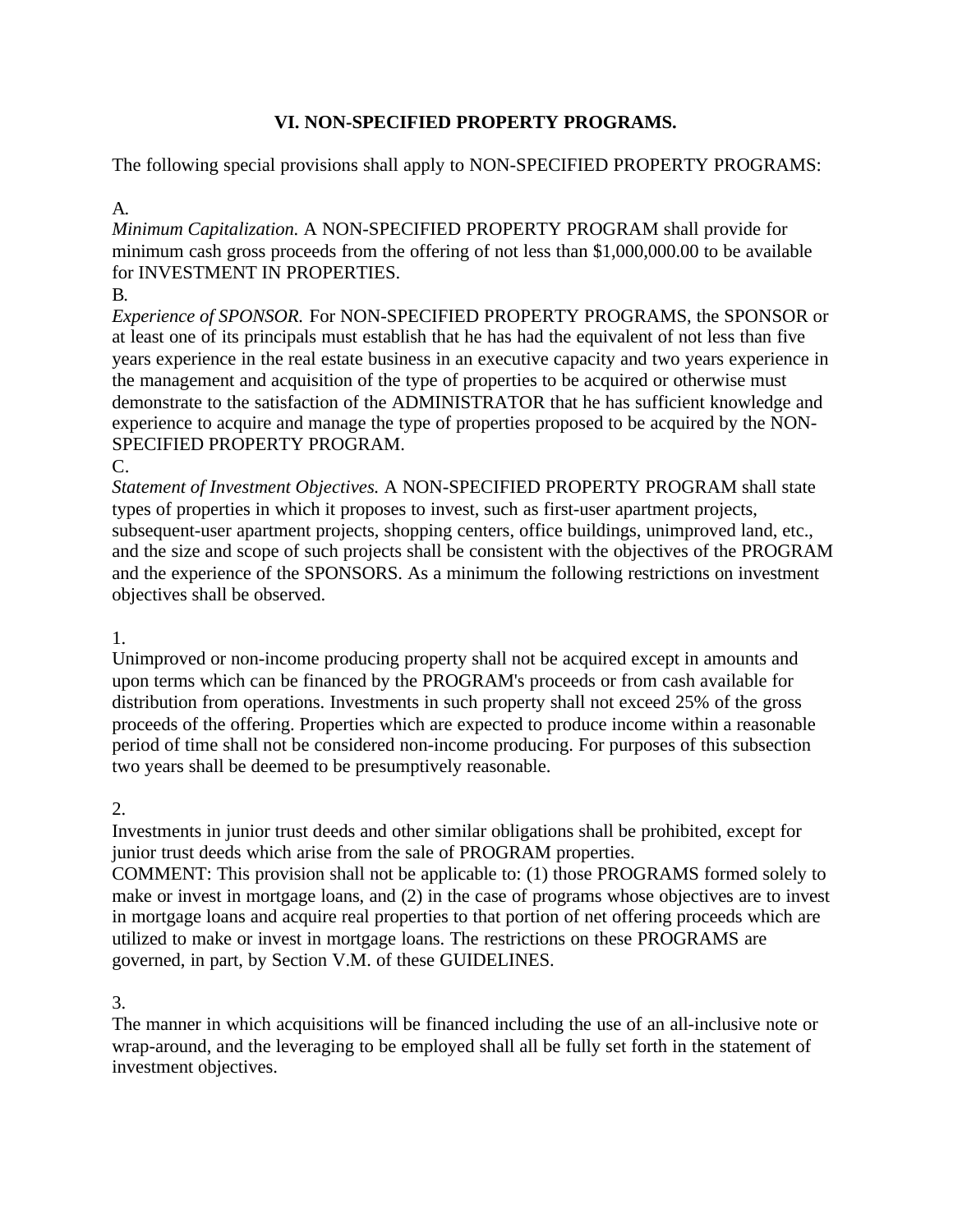The statement of investment objectives shall indicate whether the PROGRAM will enter into joint venture arrangements and the projected extent thereof.

#### 5.

The statement of investment objectives shall not include a quantitative estimate of the PROGRAM's anticipated economic performance or anticipated return to investors (in the form of distributable funds or tax benefits). The presentation of a proposed level of economic performance or return to investors (in the form of distributable funds or tax benefits) in connection with a NONSPECIFIED PROPERTY PROGRAM is prohibited by Section VIII.C. D.

*Period of Offering and Expenditure of Proceeds.* Subject to compliance with applicable state securities laws and regulations, an offering of securities in a NON-SPECIFIED PROPERTY PROGRAM may extend for up to two years from the date of original effectiveness provided that the minimum amount of PROGRAM INTERESTS necessary to satisfy the greater of the minimum capitalization requirements of Section VI.A. or the impound requirements set by the PROGRAM is sold within one year of commencement of the offering. While the proceeds of an offering are awaiting investment in real property, the proceeds may be temporarily invested in short-term highly liquid investments where there is appropriate safety of principal, such as U.S. Treasury Bonds or Bills. Any proceeds of the offering of PROGRAM INTERESTS not invested within the later of two years after commencement of the offering or one year after the termination of the offering, or, if allowed by the ADMINISTRATOR, six months from the last scheduled MANDATORY DEFERRED PAYMENT date (except for necessary operating capital) shall be distributed pro rata to the PARTICIPANTS as a return of capital so long as the adjusted INVESTMENT IN PROPERTIES is in compliance with Section IV.C. E.

*Multiple Programs.* The method for the allocation of the acquisition of properties by two or more programs of the same SPONSOR seeking to acquire similar types of properties shall be reasonable. The method also shall be described in the prospectus.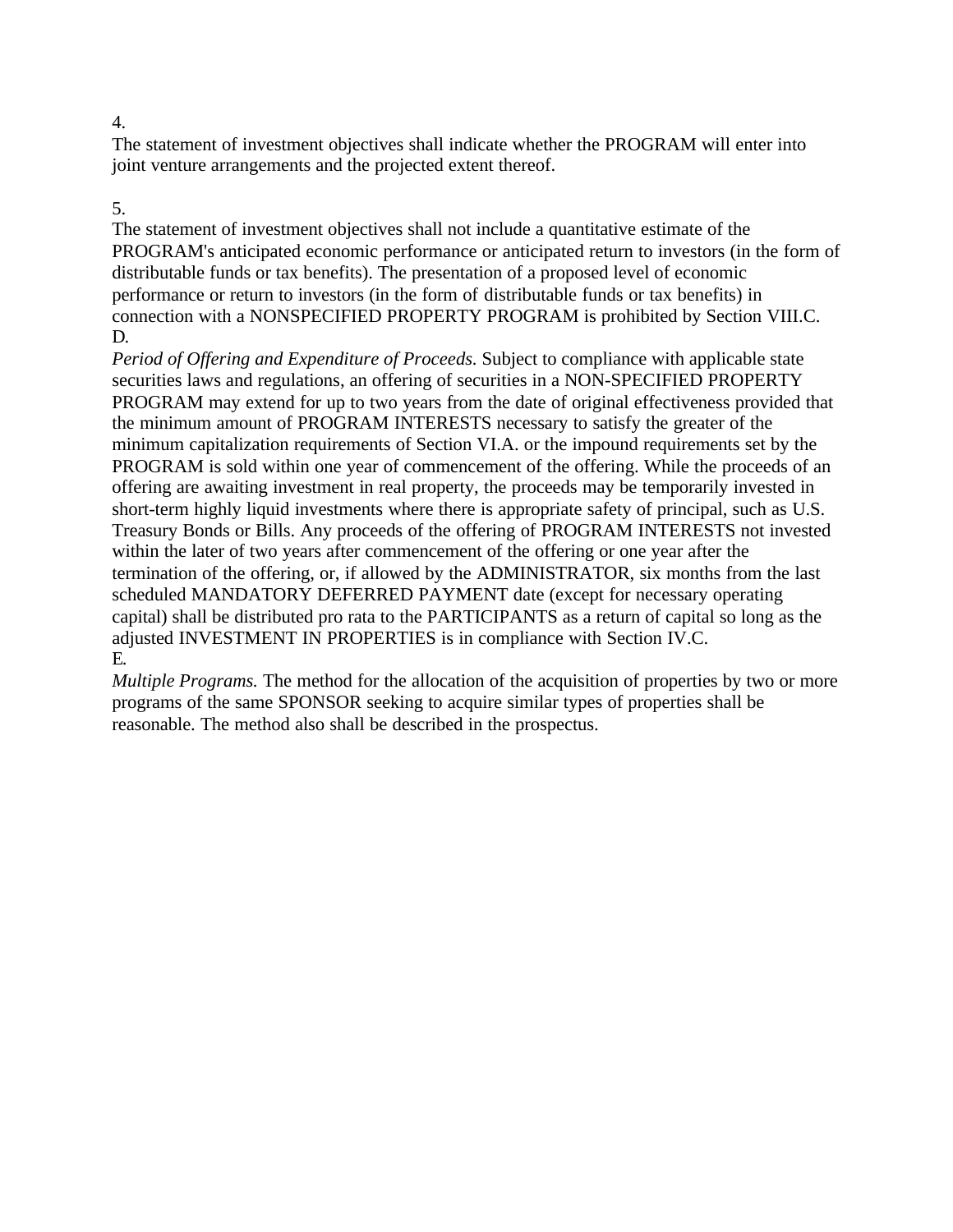#### **VII. RIGHTS AND OBLIGATIONS OF PARTICIPANTS.**

#### A.

*Meetings.* Meetings of the PROGRAM may be called by the SPONSOR or the PARTICIPANTS holding more than 10% of the then outstanding limited partnership interests, for any matters for which the PARTICIPANTS may vote as set forth in the limited partnership agreement. Upon receipt of a written request either in PERSON or by certified mail stating the purpose(s) of the meeting, the SPONSOR shall provide all PARTICIPANTS within ten days after receipt of said request, written notice (either in PERSON or by certified mail) of a meeting and the purpose of such meeting to be held on a date not less than fifteen nor more than sixty days after receipt of said request, at a time and place convenient to PARTICIPANTS. B.

*Voting Rights of Limited Partners.* To the extent permitted by the law of the state of formation, the PROGRAM agreement shall provide that a majority of the outstanding PROGRAM INTERESTS may, without necessity for concurrence by the general partner, vote to: (1) amend the PROGRAM agreement, (2) remove the general partner(s), (3) elect a new general partner(s), (4) approve or disapprove the sale of all or substantially all of the assets of the PROGRAM except pursuant to a plan disclosed in the final PROSPECTUS, and (5) dissolve the PROGRAM. Without concurrence of a majority of the outstanding PROGRAM INTERESTS, the general partner(s) may not (i) amend the PROGRAM agreement except for amendments which do not adversely affect the rights of PARTICIPANTS, (ii) voluntarily withdraw as a general partner unless such withdrawal would not affect the tax status of the PROGRAM and would not materially adversely affect the PARTICIPANT, (iii) appoint a new general partner(s), (iv) sell all or substantially all of the PROGRAM's assets other than in the ordinary course of the PROGRAM's business, (v) cause the merger or other reorganization of the PROGRAM or (vi) dissolve the PROGRAM. Notwithstanding clause (iii) of the preceding sentence, an additional general partner may be appointed without obtaining the consent of the PARTICIPANTS if the addition of such PERSON is necessary to preserve the tax status of the PROGRAM, such PERSON has no authority to manage or control the PROGRAM under the PROGRAM agreement, there is no change in the identity of the PERSONS who have authority to manage or control the PROGRAM, and the admission of such PERSON as an additional general partner does not materially adversely affect the PARTICIPANTS. Any amendment to the PROGRAM agreement which modifies the compensation or distributions to which a general partner is entitled or which affects the duties of a general partner may be conditioned upon the consent of the general partner. With respect to any PROGRAM INTERESTS owned by the SPONSOR, the SPONSOR may not vote or consent on matters submitted to the PARTICIPANTS regarding the removal of the SPONSOR or regarding any transaction between the PROGRAM and the SPONSOR. In determining the existence of the requisite percentage in interest of PROGRAM INTERESTS necessary to approve a matter on which the SPONSOR may not vote or consent, any PROGRAM INTERESTS owned by the SPONSOR shall not be included. If the law of the state of formation provides that the PROGRAM will dissolve upon termination of a general partner(s) unless the remaining general partner(s) continues the existence of the PROGRAM, the PROGRAM agreement shall obligate the remaining general partner(s) to continue the PROGRAM's existence; and if there will be no remaining general partner(s), the termination of the last general partner shall not be effective for a period of at least 120 days during which time a majority of the outstanding PROGRAM INTERESTS shall have the right to elect a general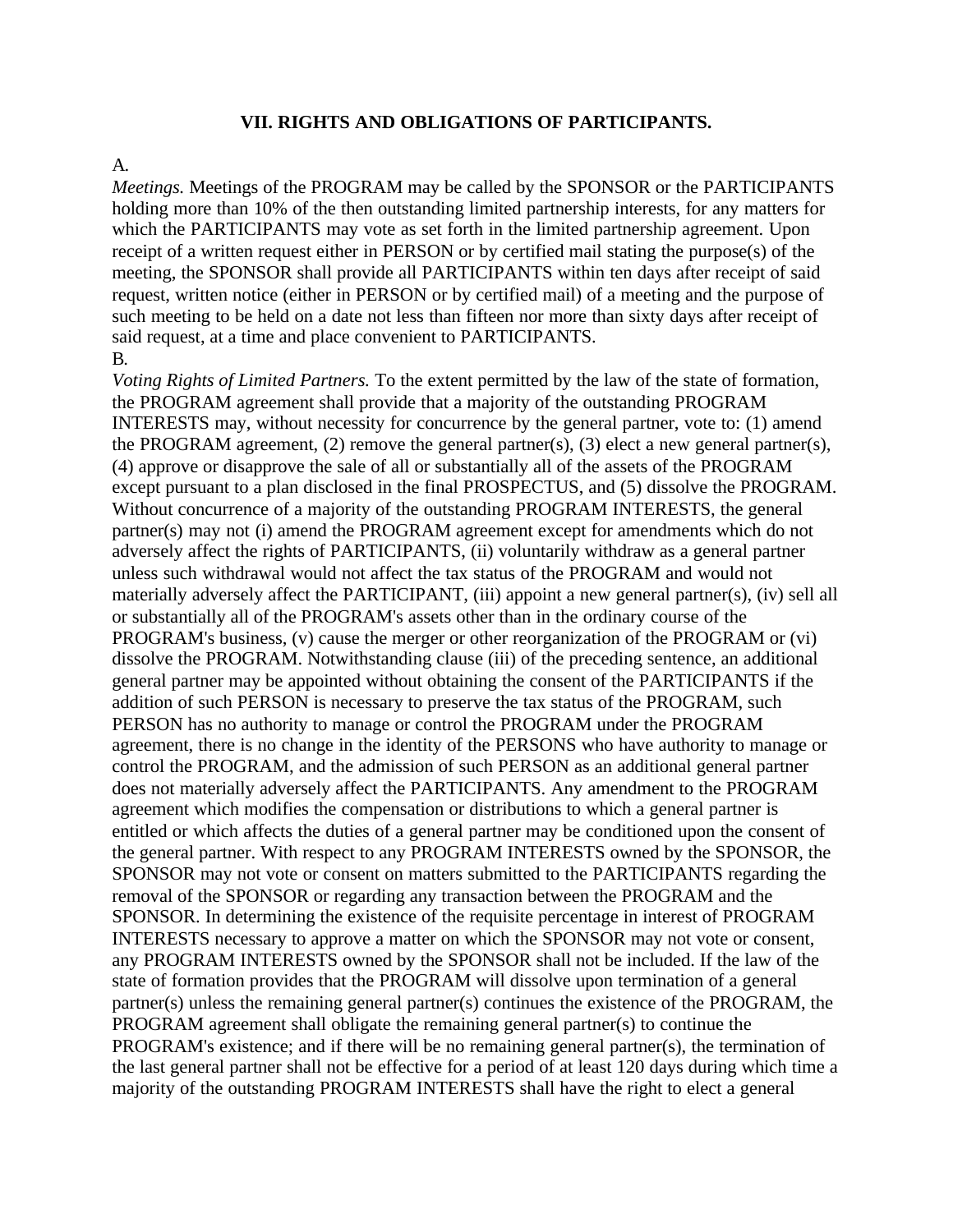partner who shall agree to continue the existence of the PROGRAM. The PROGRAM agreement shall provide for a successor general partner where the only general partner of the PROGRAM is an individual.

COMMENT: A sale of all or substantially all of the PROGRAM's assets shall mean the sale of two-thirds or more of the PROGRAM's assets based on the total number of properties and mortgages, or the current fair market value of these assets.

 $C_{\cdot}$ 

*Reports to Holders of Limited Partnership Interests.* The partnership agreement shall provide that the SPONSOR shall cause to be prepared and distributed to the holder of PROGRAM INTERESTS during each year the following reports:

1.

In the case of a PROGRAM registered under Section  $12(g)$  of the Securities Exchange Act of 1934, within sixty days after the end of each quarter of the PROGRAM, a report containing: a.

A balance sheet, which may be unaudited,

b.

A statement of income for the quarter then ended, which may be unaudited, and c.

A statement of cash flows for the quarter then ended, which may be unaudited, and d.

Other pertinent information regarding the PROGRAM and its activities during the quarter covered by the report;

2.

In the case of all PROGRAMS, within 75 days after the end of each PROGRAM's fiscal year, all information necessary for the preparation of the limited partners' federal income tax returns; 3.

In the case of all PROGRAMS, within 120 days after the end of each PROGRAM's fiscal year, an annual report containing: (i) AUDITED FINANCIAL STATEMENTS accompanied by an auditor's report which, for purposes of this Section only, may contain a qualified, adverse or disclaimer opinion or explanatory paragraph, (ii) a report of the activities of the PROGRAM during the period covered by the report, and (iii) where forecasts have been provided to the holders of limited partnership interests to the holders of limited partnership interests, a table comparing forecasts previously provided with the actual results during the period covered by the report. Such report shall set forth distributions to limited partners for the period covered thereby and shall separately identify distributions from: (a) CASH FLOW from operations during the period, (b) CASH FLOW from operations during a prior period which had been held as reserves, (c) proceeds from disposition of property and investments, (d) lease payments on net leases with builders and sellers, and (e) reserves from the gross proceeds of the offering originally obtained from the limited partners.

COMMENT: See the additional reporting requirements of section V.E.1.b.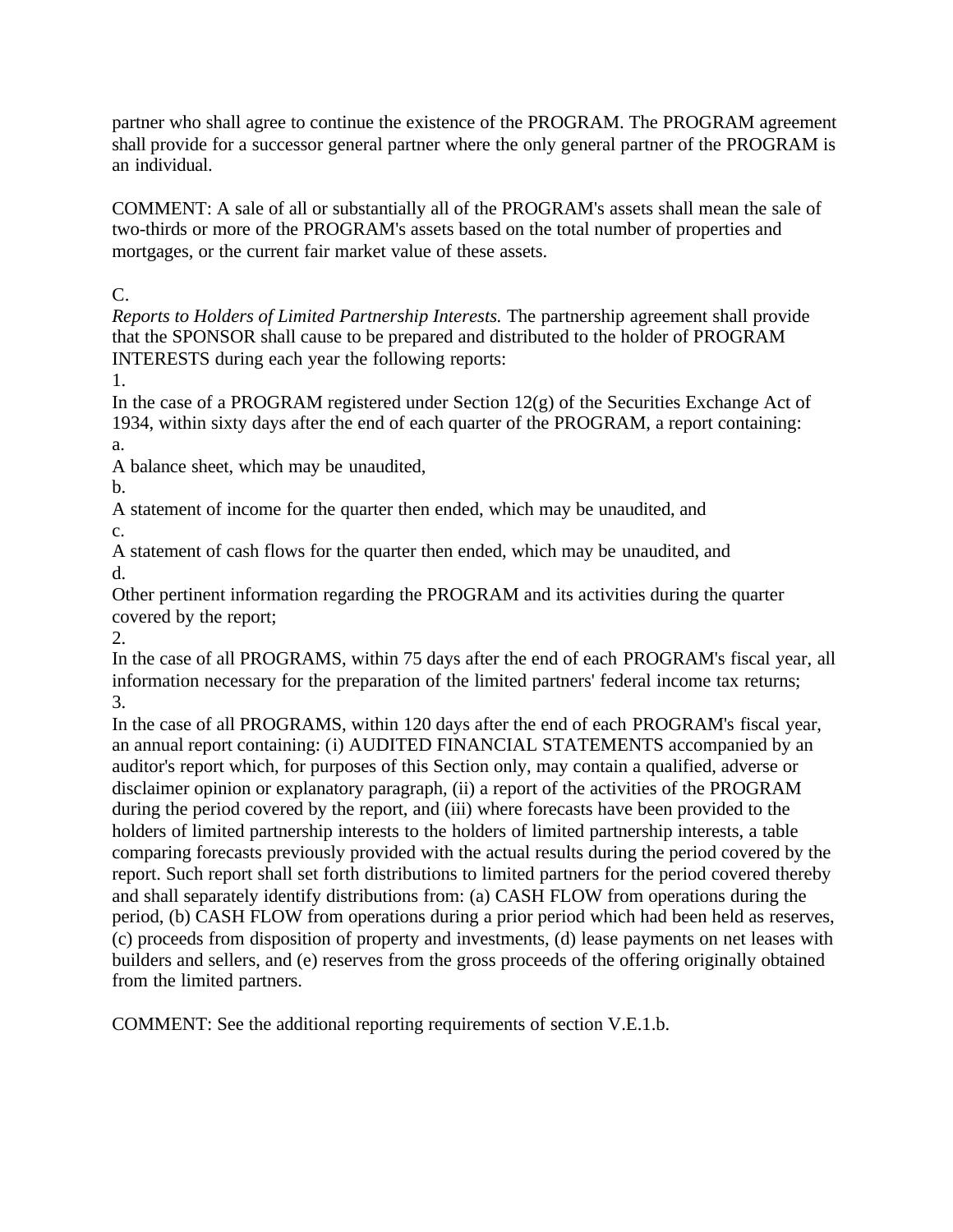Where ASSESSMENTS have been made during any period covered by any report required by paragraphs 1., 2., and 3. hereof, then such report shall contain a detailed statement of such ASSESSMENTS and the application of the proceeds derived from such ASSESSMENTS. 5.

Where PROGRAM INTERESTS have been purchased on a mandatory deferred payment basis, on which there remains an unpaid balance during any period covered by any report required by paragraphs 1., 2., and 3., hereof; then such report shall contain a detailed statement of the status of all MANDATORY DEFERRED PAYMENTS, actions taken by the PROGRAM in response to any defaults, and a discussion and analysis of the impact on capital requirements of the PROGRAM.

D.

*Access to Records.* Every PARTICIPANT shall at all times have access to the records of the PROGRAM and may inspect and copy any of them. The limited partnership agreement, by-laws, or other PROGRAM agreement shall include the following provisions regarding access to the list of PARTICIPANTS:

1.

An alphabetical list of the names, addresses, and business telephone numbers of the PARTICIPANTS of the PROGRAM along with the number of PROGRAM INTERESTS held by each of them (the "PARTICIPANT List") shall be maintained as a part of the books and records of the PROGRAM and shall be available for inspection by any PARTICIPANTS or its designated agent at the home office of the PROGRAM upon the request of the PARTICIPANT; 2.

The PARTICIPANT List shall be updated at least quarterly to reflect changes in the information contained therein;

3.

A copy of the PARTICIPANT List shall be mailed to any PARTICIPANT requesting the PARTICIPANT List within ten days of the request. The copy of the PARTICIPANT List shall be printed in alphabetical order, on white paper, and in a readily readable type size (in no event smaller than 10-point type). A reasonable charge for copy work may be charged by the PROGRAM;

4.

The purposes for which a PARTICIPANT may request a copy of the PARTICIPANT List include, without limitation, matters relating to PARTICIPANTS' voting rights under the PROGRAM agreement, and the exercise of PARTICIPANTS' rights under federal proxy laws; and

5.

If the SPONSOR of the PROGRAM neglects or refuses to exhibit, produce, or mail a copy of the PARTICIPANT List as requested, the SPONSOR shall be liable to any PARTICIPANT requesting the list for the costs, including attorneys' fees, incurred by that PARTICIPANT for compelling the production of the PARTICIPANT List, and for actual damages suffered by any PARTICIPANT by reason of such refusal or neglect. It shall be a defense that the actual purpose and reason for the requests for inspection or for a copy of the PARTICIPANT List is to secure such list of PARTICIPANTS or other information for the purpose of selling such list or copies thereof, or of using the same for a commercial purpose other than in the interest of the applicant as a PARTICIPANT relative to the affairs of the PROGRAM. The SPONSOR may require the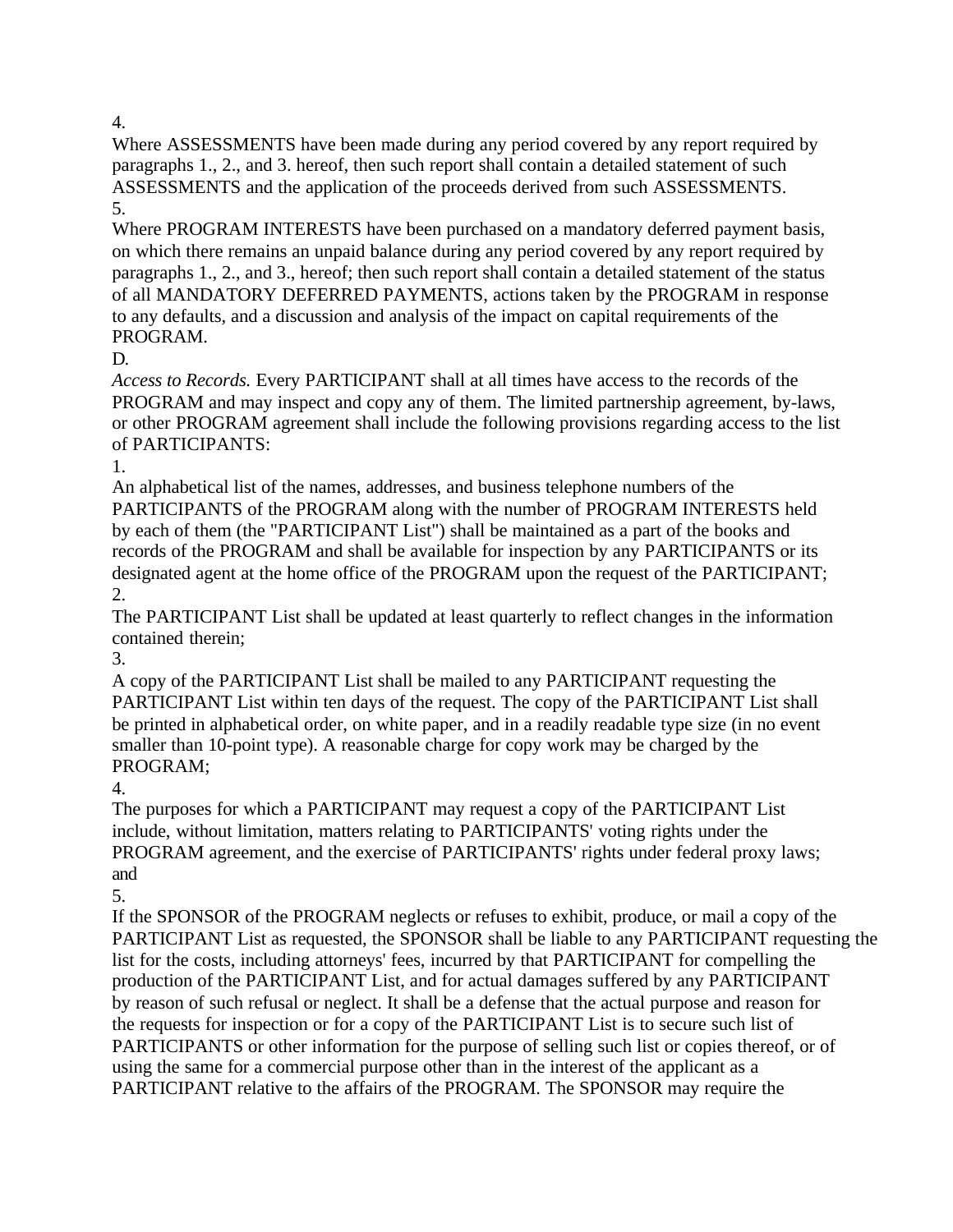PARTICIPANT requesting the PARTICIPANT List to represent that the list is not requested for a commercial purpose unrelated to the PARTICIPANT'S interest in the PROGRAM. The remedies provided hereunder to PARTICIPANTS requesting copies of the PARTICIPANT List are in addition to, and shall not in any way limit, other remedies available to PARTICIPANTS under federal law, or the laws of any state. E.

*Admission of PARTICIPANTS.* Admission of PARTICIPANTS to the PROGRAM shall be subject to the following:

1.

Admission of original PARTICIPANTS. Upon the original sale of partnership units by the PROGRAM, the purchasers should be admitted as limited partners not later than 15 days after the release from impound of the purchaser's funds to the PROGRAM, and thereafter purchasers should be admitted into the PROGRAM not later than the last day of the calendar month following the date their subscription was accepted by the PROGRAM. Subscriptions shall be accepted or rejected by the PROGRAM within 30 days of their receipt; if rejected, all funds should be returned to the subscriber within ten (10) business days. 2.

Admission of substituted limited partners and recognition of assignees. The PROGRAM shall amend the certificates of limited partnership at least once each calendar quarter to effect the substitution of substituted PARTICIPANTS, although the SPONSOR may elect to do so more frequently.

In the case of assignments, where the assignee does not become a substituted limited partner, the PROGRAM shall recognize the assignment not later than the last day of the calendar month following receipt of notice of assignment and required documentation. 3.

Except where deemed inappropriate by the ADMINISTRATOR, PERSONS holding PROGRAM INTERESTS by assignment from entities holding limited partnership interests in a PROGRAM for the purpose of assigning all or a portion of such interests to PERSONS investing in such PROGRAM (hereinafter the "Assignor") shall be expressly granted the same rights as if they were limited partners except as prohibited by applicable local law, including but not limited to, the rights enumerated under Article VII of this Statement of Policy Regarding Real Estate Programs.

The assignment agreement and PROSPECTUS shall provide that the Assignor's management shall have fiduciary responsibility for the safekeeping and use of all funds and assets of the assignees, whether or not in the Assignor management's possession or control, and that the management of the Assignor shall not employ, or permit another to employ such funds or assets in any manner except for the exclusive benefit of the assignees. In addition, the agreement shall not permit the assignees to contract away the fiduciary duty owed to the assignees by the Assignor's management under the common law of agency. F.

*Redemption of PROGRAM INTERESTS.* Ordinarily, the PROGRAM and the SPONSOR may not be mandatorily obligated to redeem or repurchase any of its PROGRAM INTERESTS, although the PROGRAM and the SPONSOR may not be precluded from purchasing such outstanding interests if such purchase does not impair the capital or the operation of the PROGRAM.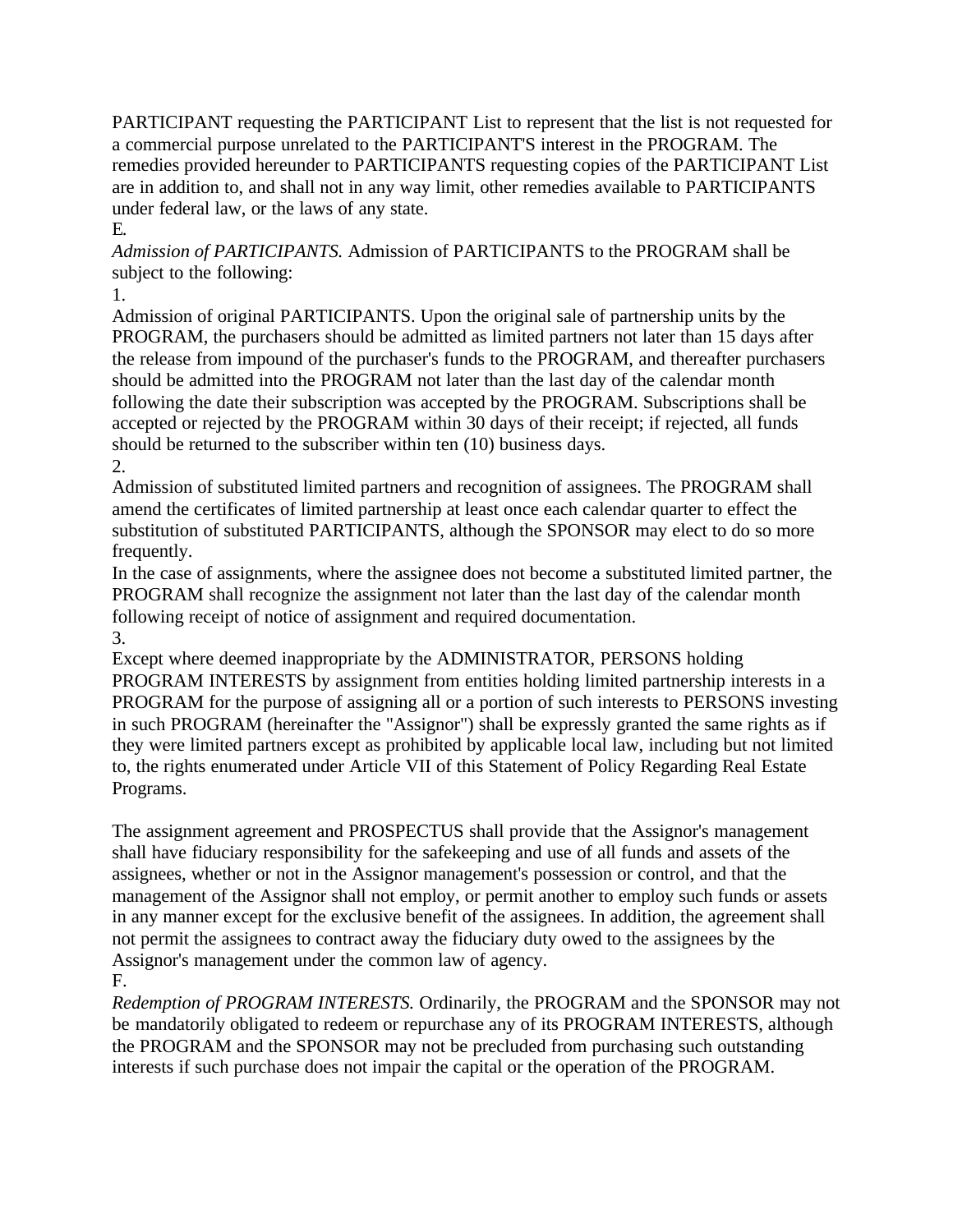Notwithstanding the foregoing, a real estate PROGRAM may provide for mandatory redemption rights under the following necessitous circumstances:

1.

death or legal incapacity of the owner, or

2.

a substantial reduction in the owner's NET WORTH or income provided that: (i) the PROGRAM has sufficient cash to make the purchase, (ii) the purchase will not be in violation of applicable legal requirements, and (iii) not more than 15% of the outstanding units are purchased in any year. Where the purchase price is not mutually agreed upon, the matter shall be submitted to arbitration.

G.

*Transferability of PROGRAM INTERESTS.* Restrictions on assignment of PROGRAM INTERESTS or on the substitution of a limited partner are generally disfavored and such restrictions will be allowed only if (i) they comply with the safe harbor provisions of Internal Revenue Service Notice 88-75 (or other safe harbors adopted by the Internal Revenue Service that protect against treatment as a publicly traded partnership) or (ii) they are intended to preserve the tax status of the partnership or the characterization or treatment of income or loss. In the case of (ii), any restriction must be affirmatively supported by an opinion of counsel. The PROGRAM agreement shall require the SPONSOR to eliminate or modify any restriction on substitution or assignment at such time as the restriction is no longer necessary. H.

*ASSESSMENTS and Defaults.*

## 1.

ASSESSMENTS. ASSESSMENTS will not be allowed for NON-SPECIFIED PROGRAMS. In the case of SPECIFIED PROGRAMS, ASSESSMENTS shall be permitted only when specific circumstances demonstrate a need. If the anticipated CASH FLOW from property (after payment of debt service and all operating expenses) is not sufficient to pay taxes and/or special ASSESSMENTS imposed by governmental or quasi-government units, the PROGRAM agreement may include a provision for assessability to meet such deficiencies. Assessability must be limited to the foregoing obligations, and all amounts derived from such ASSESSMENTS must be applied only to satisfaction of said obligations. 2.

Defaults on ASSESSMENTS. In the event of a default in the payment of ASSESSMENTS by a PARTICIPANT his interests shall not be subject to forfeiture, but may be subject to a reasonable penalty for failure to meet his commitment. Provided that the arrangements are fair, this may take the form of reducing his proportionate interest in the PROGRAM, subordinating his interest to that of nondefaulting partners, a forced sale complying with applicable procedures for notice and sale, the lending of the amount necessary to meet his commitment by the other PARTICIPANTS or a fixing of the value of his interest by independent appraisal or other suitable formula with provision for a delayed payment to him for his interest not beyond a reasonable period, but a debt security issued for such interest should not have a claim prior to that of the other investors in the event of liquidation.

COMMENT: A limited partner will be reinstated to his full status as a limited partner upon payment of the delinquent ASSESSMENT with interest at the maximum rate allowed by law, within 30 days of the date of default. Default would be the failure to pay the ASSESSMENT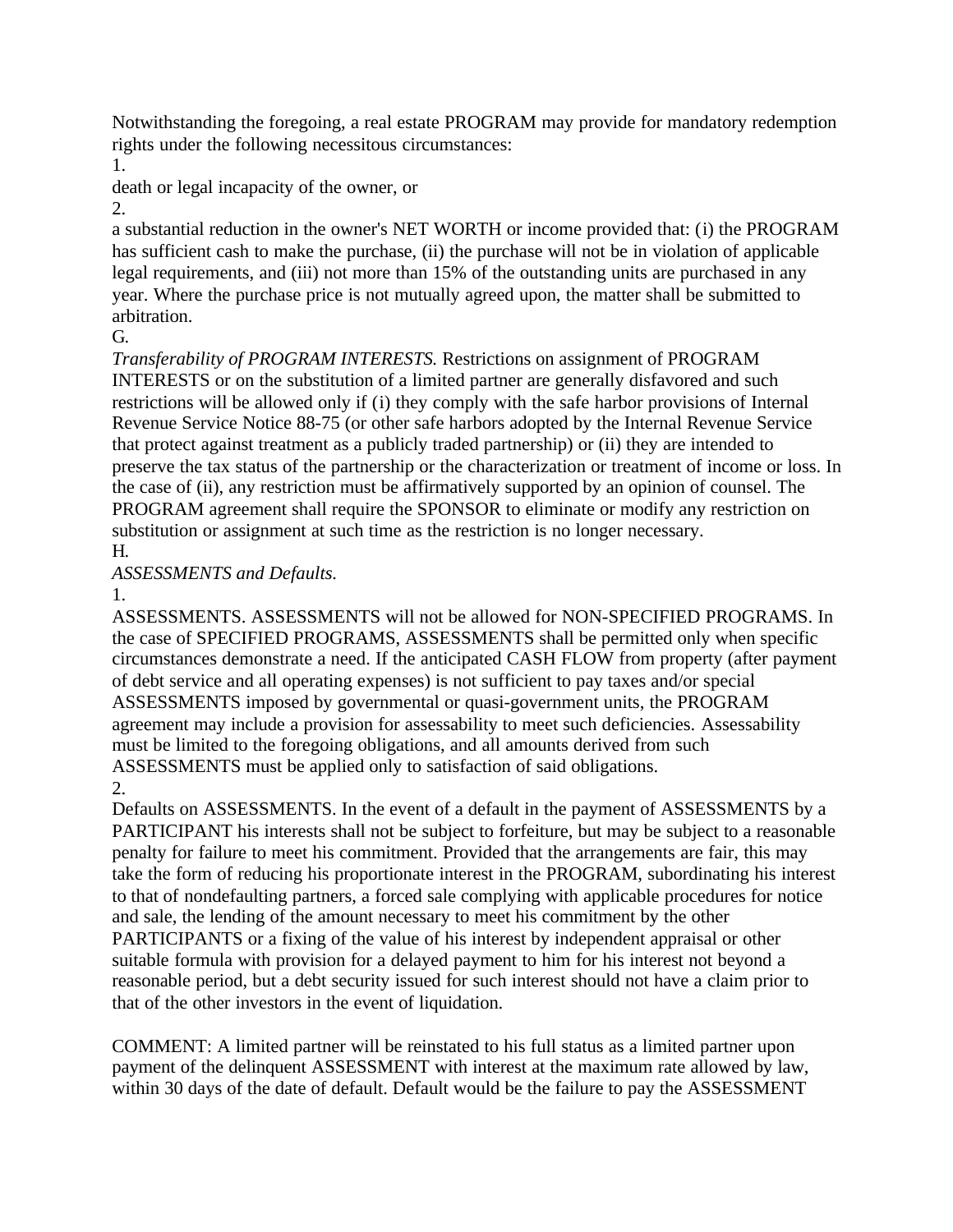within 30 days of the date of notice requesting the ASSESSMENT.

I.

*Dividend Reinvestment Plans.* A PROGRAM may offer participants the opportunity to elect to have cash distributions reinvested in the PROGRAM or subsequent programs if the following conditions are met:

1.

The PROGRAM and subsequent programs in which the participants reinvest are registered or exempted under the state's blue sky laws.

2.

Counsel for the PROGRAM submits an opinion that the pooling of the funds for reinvestment is not in itself a security.

3.

The subsequent program has substantially identical investment objectives as the original PROGRAM.

4.

The participants are free to elect or revoke reinvestment within a reasonable time and such right is fully disclosed in the offering documents.

5.

Prior to each reinvestment the participants receive a current updated disclosure document which contains at a minimum the following information:

a.

The minimum investment amount.

b.

The type or source of proceeds (e.g. cash distributions from operations or the sale or disposition of properties) which may be reinvested.

c.

The tax consequences of the reinvestment to the participants.

6.

Counsel for the PROGRAM submits an opinion that different consideration paid on reinvestment is not in violation of the state law (the difference arises when one participant agrees to payment of commission to the broker-dealer and another participant does not agree to payment of commission).

7.

The broker-dealer or the issuer assumes responsibility for blue sky compliance and performance of due diligence responsibilities and has contacted the participants to ascertain whether the participants continue to meet the state's suitability standard for participation in each reinvestment.

8.

If a broker-dealer is involved it shall obtain in writing an agreement from the client by which the client agrees to the payment of compensation to the broker-dealer in connection with individual reinvestment.

J.

Within 60 days after the end of each quarter during which there have been real property acquisitions, a "Special Report" (which may be part of the quarterly report) shall be sent to all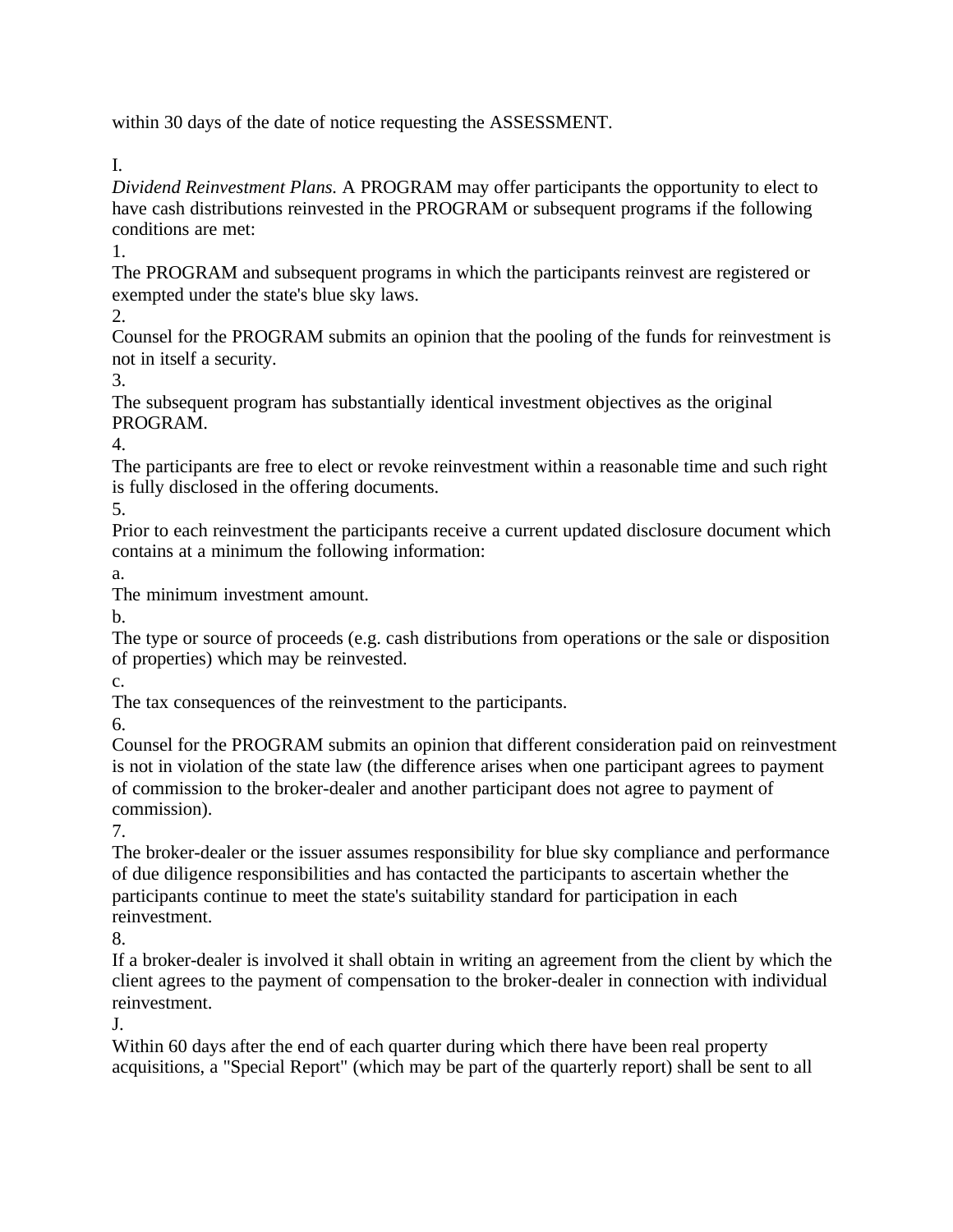PARTICIPANTS until the proceeds of the offering are committed or returned to the investors. The report shall contain the following information:

1.

the location and a description of the general character of all materially important real properties acquired or presently intended to be acquired by or leased to the program, during the quarter. 2.

the present or proposed use of such properties and their suitability and adequacy for such use. 3.

the terms of any material lease affecting the property.

4.

the proposed method of financing, including estimated down payment, leverage ratio, prepaid interest, balloon payment(s), prepayment penalties, due-on-sale or encumbrance clauses and possible adverse effects thereof and similar details of the proposed financing plan, and 5.

a statement that title insurance and any required construction, permanent or other financing and performance bonds or other assurances with respect to builders have been or will be obtained on all properties acquired.

COMMENT: When a PROGRAM is making or investing in mortgage loans then information should be included in these reports not only about the terms and present status of the loan but also such information reasonably available about the underlying property which could influence the value of the loan.

# K.

*Arbitration of Disputes.* Except as permitted in Section II.F., no provision requiring the mandatory arbitration of disputes between the PARTICIPANT and the SPONSOR or the PROGRAM is permitted. Nothing contained herein shall apply to preexisting contracts between broker-dealers and PARTICIPANTS.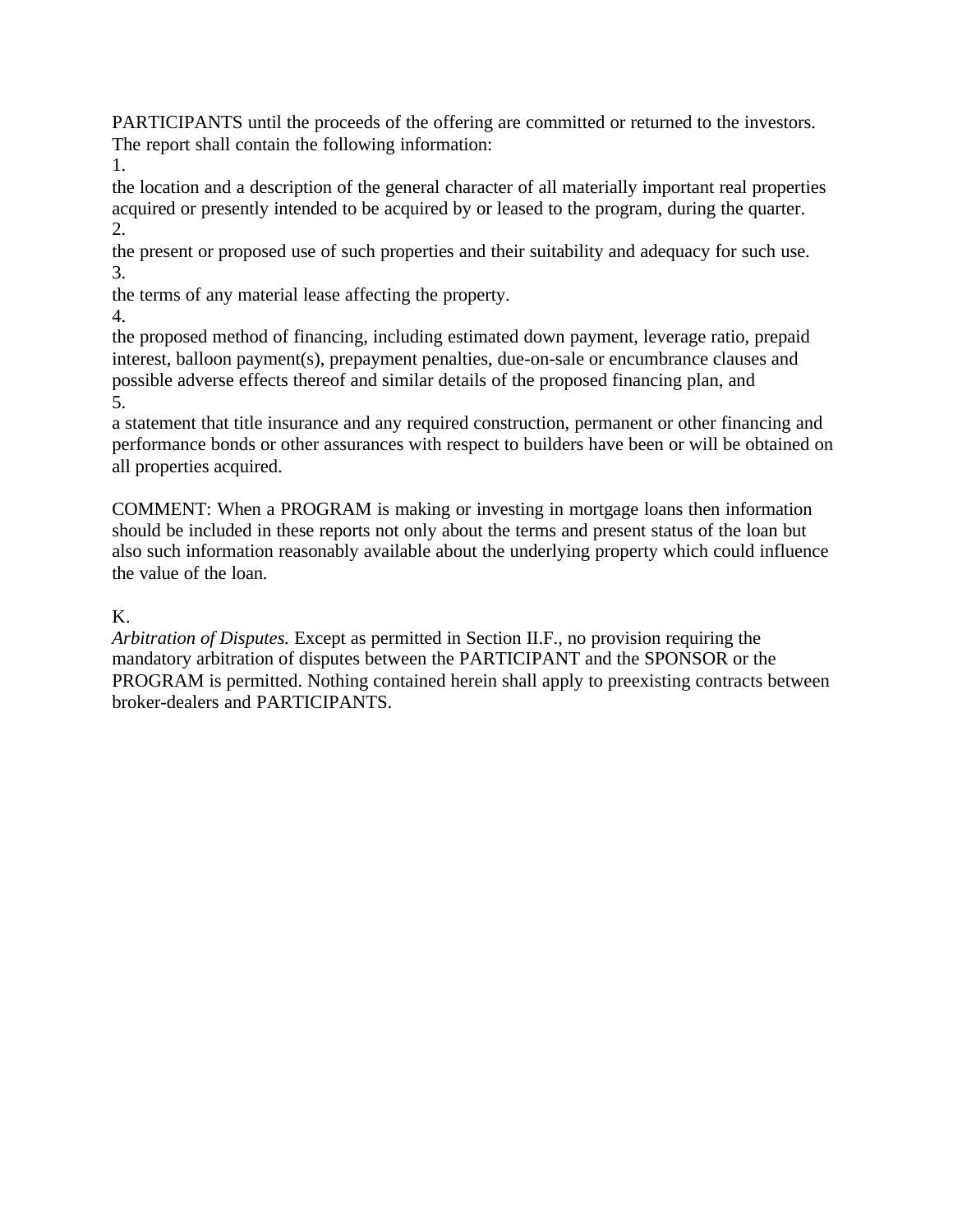#### **VIII. DISCLOSURE AND MARKETING REQUIREMENTS.**

#### A.

*Sales Promotional Efforts.*

1.

Sales Literature. Sales literature, sales presentations (including prepared presentations to prospective investors at group meetings) and advertising used in the offer or sale of partnership interests shall conform in all applicable respects to requirements of filing, disclosure and adequacy currently imposed on sales literature, sales presentations and advertising used in the sale of corporate securities.

2.

Group Meetings. All advertisements of and oral or written invitations to "seminars" or other group meetings at which PROGRAM INTERESTS are to be described, offered or sold shall clearly indicate that the purpose of such meeting is to offer such PROGRAM INTERESTS for sale, the minimum purchase price thereof, and the name of the SPONSOR, underwriter or selling agent. No cash, merchandise or other item of value shall be offered as an inducement to any prospective PARTICIPANTS to attend any such meeting. In connection with the offer or sale of PROGRAM INTERESTS, no general offer shall be made of "free" or "bargain price" trips to visit property in which the PROGRAM or proposed PROGRAM has invested or intends to invest.

All written or prepared audio-visual presentations (including scripts prepared in advance for oral presentations) to be made at such meetings must be submitted in advance to the ADMINISTRATOR not less than three business days prior to the first use thereof. The foregoing paragraphs 1. and 2. shall not apply to meetings consisting only of representatives of securities broker-dealers.

B.

Contents of PROSPECTUS. The PROSPECTUS shall meet the requirements of Guide 5 of the Securities and Exchange Commission. The use of proceeds tabular summary required by Guide 5 shall include a separate line item for estimated ACQUISITION EXPENSES to be incurred by the PROGRAM. All of the information required to be set forth in the use of proceeds tabular summary by Guide 5 shall also be provided for estimated ACQUISITION EXPENSES, including an estimate of ACQUISITION EXPENSES to be paid to the SPONSOR. The description of the method for the allocation of the acquisition of properties by two or more programs of the same sponsor shall meet the requirements of Section VI.E. The PROSPECTUS shall contain a full description of the terms, consequences, risks to investors and the PROGRAM of any MANDATORY DEFERRED PAYMENTS. The ADMINISTRATOR may require additional disclosure if, in the ADMINISTRATOR'S opinion, specific facts concerning the offering require it.

COMMENT: Where the ADMINISTRATOR deems it appropriate, offering materials may be required to comment on the ability of investors to rely on tax benefits and cash flow from the PROGRAM to satisfy future obligations on MANDATORY DEFERRED PAYMENTS, the inappropriateness of treating such obligations as options or warrants, possible liability to thirdparty creditors of the PROGRAM as a result of such unpaid obligations, and/or possible tax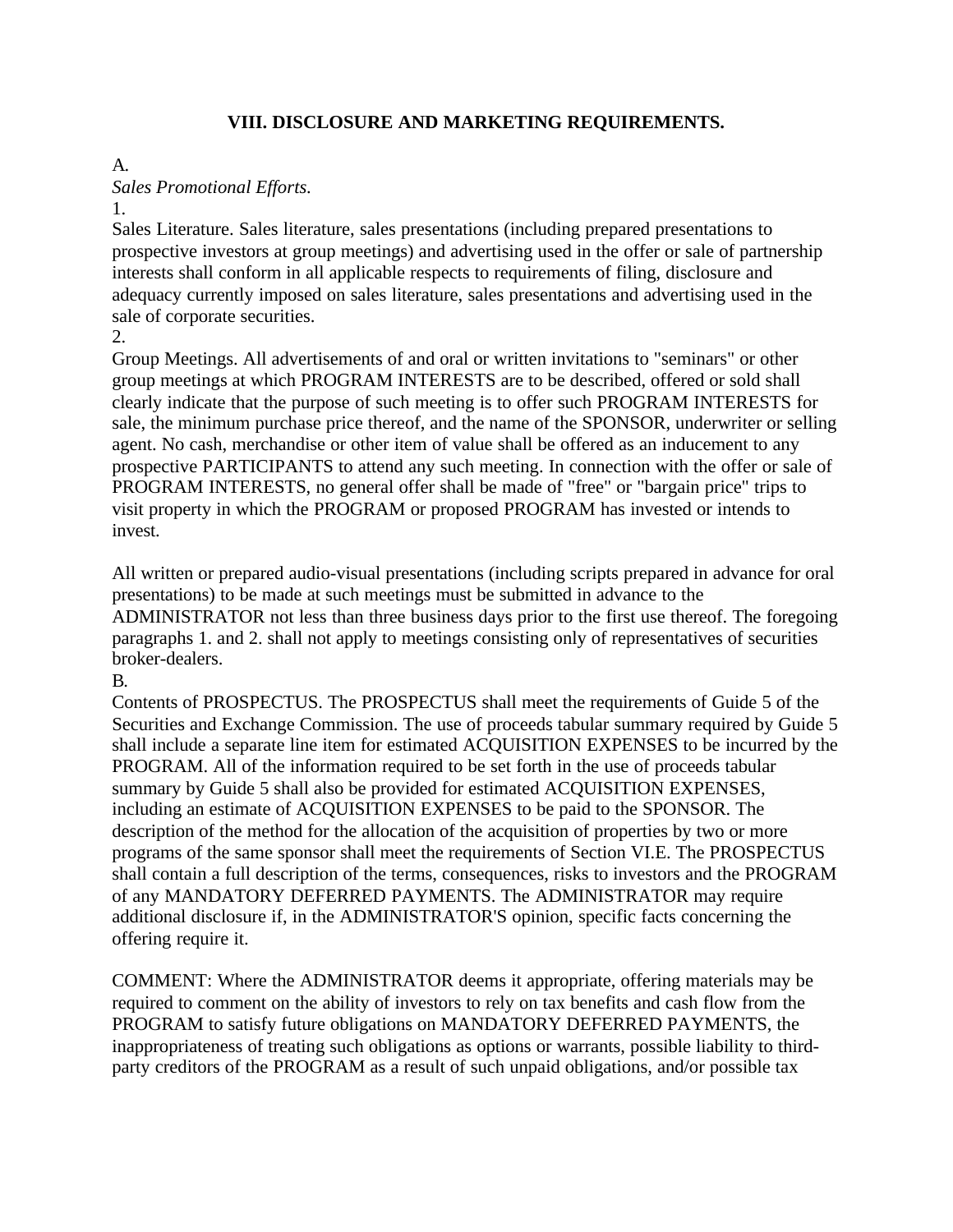consequences of the use of such payment methods.

C.

*Forecasts.*

1.

Use of Forecasts. The presentation of predicted future results of operations of real estate PROGRAMS shall be permitted but not required for specified property PROGRAMS investing primarily in improved property and shall be prohibited for NON-SPECIFIED PROPERTY PROGRAMS or specified property PROGRAMS investing primarily in unimproved land. The covers of the PROSPECTUS must contain in bold face language one of the following statements: a.

for SPECIFIED PROPERTY PROGRAMS:

# **FORECASTS ARE CONTAINED IN THIS PROSPECTUS (OFFERING CIRCULAR). ANY PREDICTIONS AND REPRESENTATIONS, WRITTEN OR ORAL, WHICH DO NOT CONFORM TO THOSE CONTAINED IN THE PROSPECTUS (OFFERING CIRCULAR) SHALL NOT BE PERMITTED.**

b.

for NON-SPECIFIED PROPERTY and unimproved land programs: **THE USE OF FORECASTS IN THIS OFFERING IS PROHIBITED. ANY REPRESENTATIONS TO THE CONTRARY AND ANY PREDICTIONS, WRITTEN OR ORAL, AS TO THE AMOUNT OR CERTAINTY OF ANY PRESENT OR FUTURE CASH BENEFIT OR TAX CONSEQUENCE WHICH MAY FLOW FROM AN INVESTMENT IN THIS PROGRAM IS NOT PERMITTED.**

2.

Presentation of Forecasts. Forecasts for specified property PROGRAMS shall be included in the PROSPECTUS or sales material of the PROGRAM only if they comply with the following requirements:

a.

General. Forecasts shall be realistic in their predictions and shall clearly identify the assumptions made with respect to all material features of the presentation. Forecasts shall be examined by an independent certified public accountant in accordance with the Statement on Standards for Accountants' Services on Prospective Financial Information and the Guide for Prospective Financial Statements as promulgated by the American Institute of Certified Public Accountants. The accountant's examination report shall be included in the PROSPECTUS. No forecasts shall be permitted in any sales literature which does not appear in the PROSPECTUS. If any forecasts are included in the sales literature, all forecasts must be presented.

COMMENT: If predicted future results of operations are used, they shall be prepared in the form of a forecast by an expert using standard criteria and format.

b.

Material Information. Forecasts shall include all the following information:

(i)

Annual predicted revenue by source; including the occupancy rate used in predicting rental revenue;

(ii)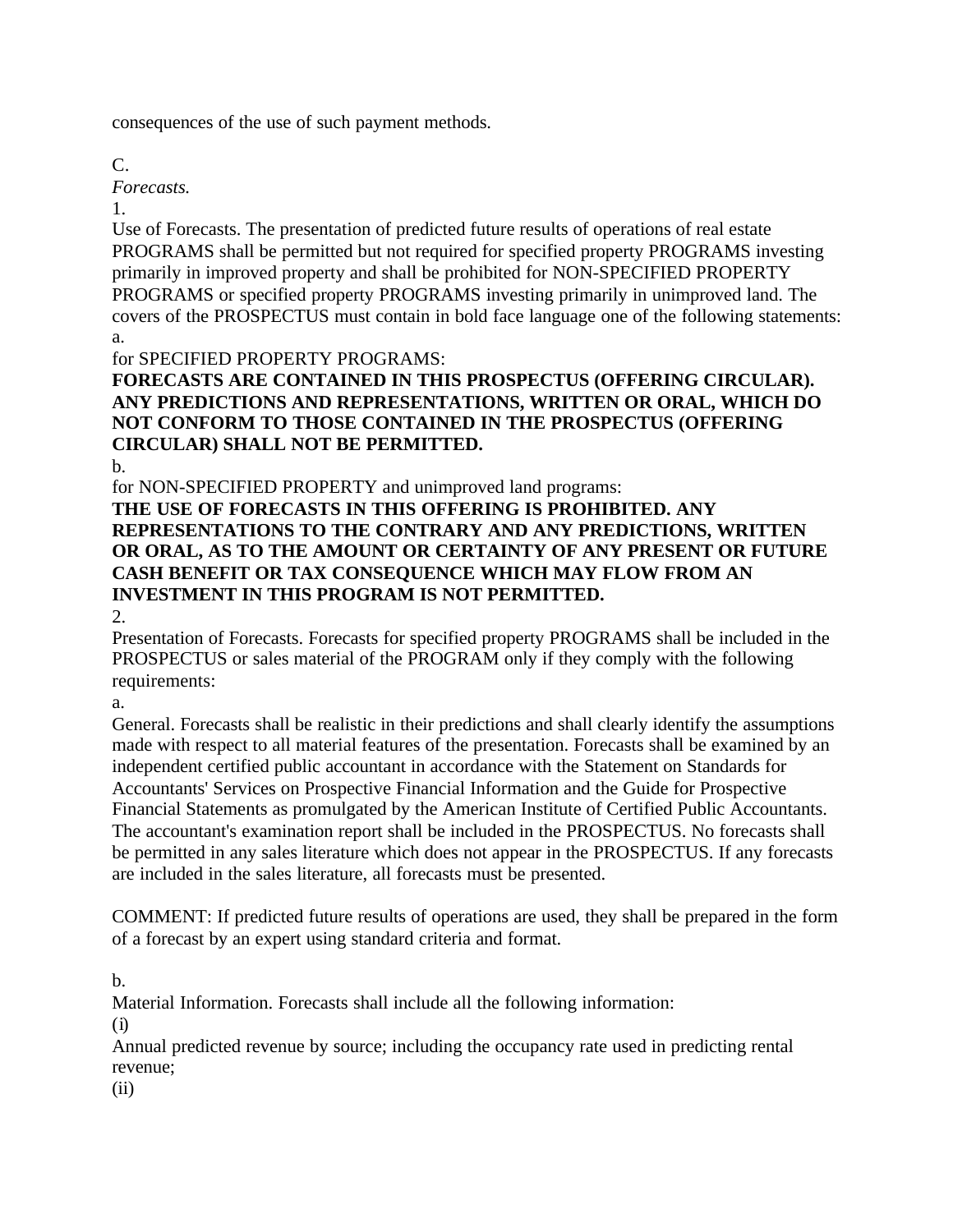Annual predicted expenses;

(iii)

Mortgage obligation--annual payments for principal and interest, points and financing fees, shown as dollars, not percentages;

 $(iv)$ 

The required occupancy rate in order to meet debt service and all expenses;

(v)

Predicted annual CASH FLOW; stating assumed occupancy rate;

(vi)

Predicted annual depreciation and amortization with full description of methods to be used; (vii)

Predicted annual taxable income or loss and a simplified explanation of the tax treatment of such results; assumed tax brackets may not be used;

(viii)

Predicted construction costs--including disclosure regarding contracts;

 $(ix)$ 

Accounting policies--e.g., with respect to points, financing costs and depreciation.

c.

Presentation.

(i)

Caveat. Forecasts shall prominently display a statement to the effect that they represent a mere prediction of future events based on assumptions which may or may not occur and may not be relied upon to indicate the actual results which will be obtained.

(ii)

Additional Guidelines. Explanatory notes describing assumptions made and referring to risk factors should be integrated with tabular and numerical information.

(iii)

Sale-leasebacks. When a sale-leaseback is employed, the statement that the seller is assuming the operating risk and consequently may have charged a higher price for the property must be included.

d.

Additional Disclosures and Limitations.

(i)

Forecasts shall be for a period at least equivalent to the anticipated holding period for the property, or 10 years, whichever is shorter, and project a resale occurrence, including depreciation recapture, if applicable. The forecasted resale price must be reasonable. (ii)

Adequate disclosure shall be made of the changing economic effects upon the limited partners resulting principally from federal income tax consequences over the life of the partnership property, e.g., substantial tax losses in early years followed by [an] increasing amount of taxable income in later years.

(iii)

Forecasts shall disclose all possible undesirable tax consequences of an early sale of the PROGRAM property (such as, depreciation recapture or the failure to sell the property at a price which would return sufficient cash to meet resulting tax liabilities of the PARTICIPANTS).  $(iv)$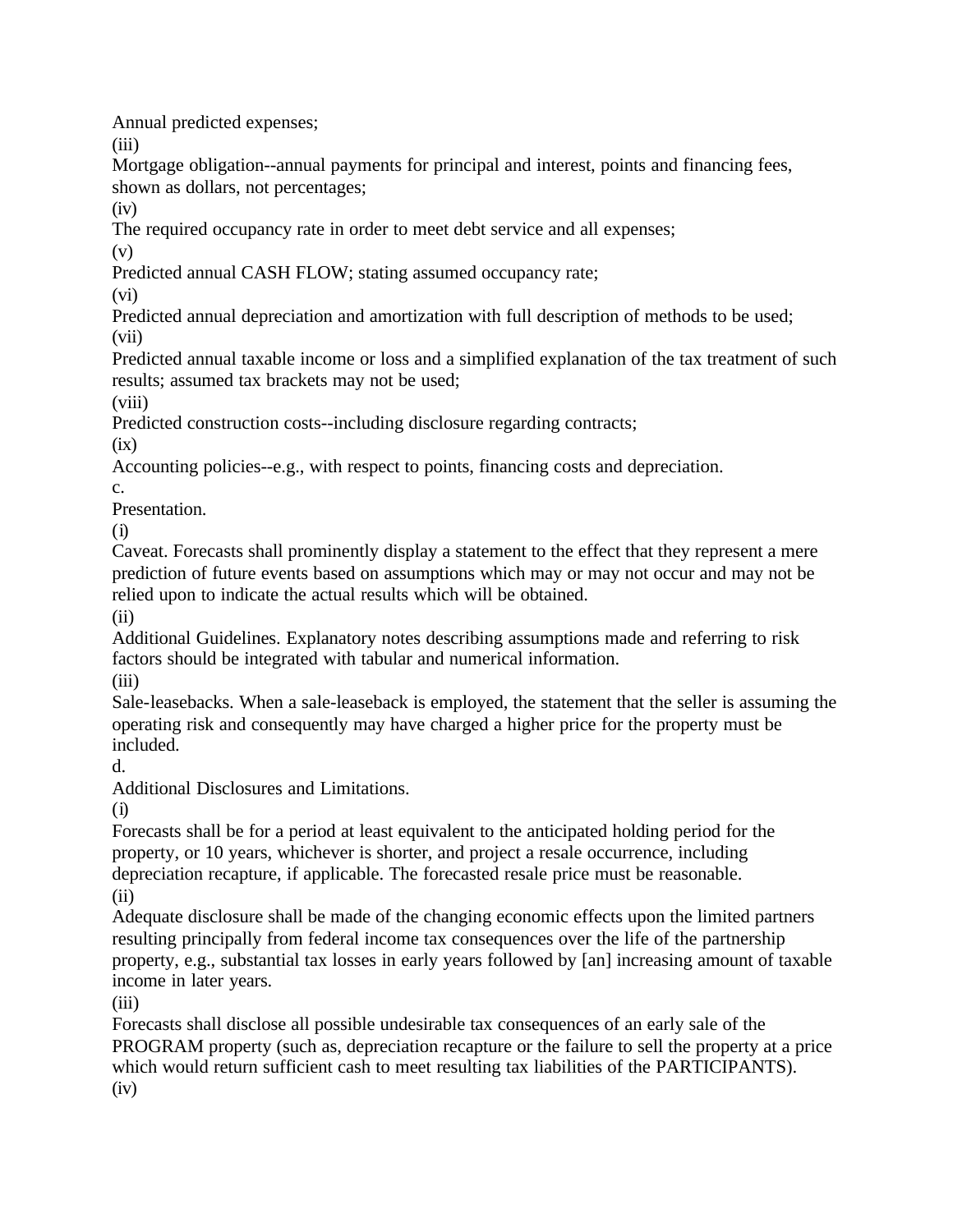In computing the return to investors, no appreciation, so called "equity buildup", or any other benefits from unrealized gains or value shall be shown or included. 3.

Unimproved Land.--Forecasts shall not be allowed for unimproved land. Instead, a table of deferred payments specifying the various holding costs, i.e., interest, taxes, and insurance shall be inserted. However, where the PROGRAM intends to develop and sell the land as its primary business, a detailed CASH FLOW statement showing the timing of expenditures and anticipated revenues shall be required. Additionally, the consequences of a delayed selling PROGRAM shall be shown.

4.

The PROSPECTUS and sales material shall not include a quantitative estimate of a PROGRAM's anticipated economic performance or anticipated return to PARTICIPANTS (in the form of distributable funds or tax benefits), except as permitted under this Section VIII.C.

COMMENT: Quantitative estimates of returns are permitted when they are consistent with a financial forecast that has been examined by an independent certified public accountant and the forecast is included in the PROSPECTUS.

IN SPECIFIED PROPERTY PROGRAMS formed to generate tax credits, quantitative statements of tax credit objectives may be included in the PROSPECTUS if they are accompanied by adequate disclosure concerning the risks involved, the limited utility of the tax credits to investors (including appropriate investment suitability), and the analytical basis supporting such statements.

An ADMINISTRATOR may require documentation supporting the reasonableness of any quantitative statements of tax credit objectives.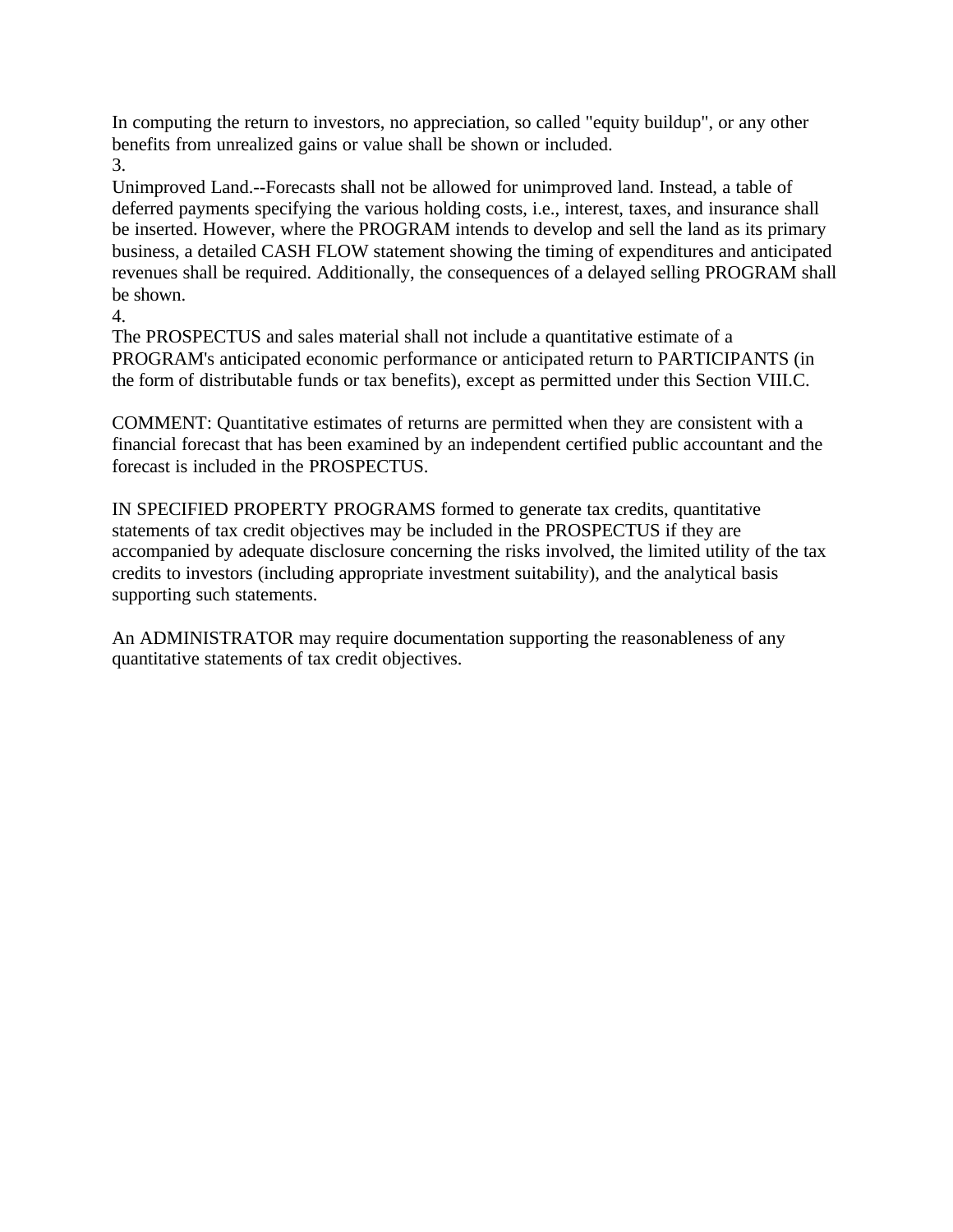# **IX. MISCELLANEOUS PROVISIONS.**

A.

*Deferred Payments.* Deferred payments or similar arrangements on account of the purchase price of PROGRAM INTERESTS shall not be allowed except as set forth below:

1.

MANDATORY DEFERRED PAYMENTS may be allowed in the case of SPECIFIED PROPERTY PROGRAMS to the extent such payments bear a reasonable and demonstrable relationship to the capital needs and objectives of the PROGRAM as described in the presentation of the business development plan in the investor disclosure document, but in any event such arrangements shall be subject to the following conditions:

a.

A minimum of 50% of the purchase price of the PROGRAM INTERESTS must be paid by the investor at the time of sale, with the remainder to be paid within three years of the earlier of the completion of the offering or one year following the effective date of the offering or such shorter period as the ADMINISTRATOR, under the circumstances, deems appropriate. b.

MANDATORY DEFERRED PAYMENTS shall be evidenced by a promissory note of the investor. Such notes shall be with recourse, shall not be negotiable and shall be assignable only subject to defenses of the maker. Such notes shall not contain a provision authorizing a confession of judgment. In any event, the notes shall provide for venue in the jurisdiction of the investor.

c.

The PROGRAM shall not sell or assign the MANDATORY DEFERRED PAYMENT notes at a discount.

d.

Selling commissions for PROGRAM INTERESTS sold on a mandatory deferred payment basis are payable pro rata only from cash payments made by the PARTICIPANT.

e.

In the event of default in the payment of MANDATORY DEFERRED PAYMENTS by a PARTICIPANT, the PARTICIPANT'S interest may be subject to a reasonable reduction as set forth in the PROSPECTUS and acceptable to the ADMINISTRATOR. Responses to defaults should be designed to protect the capital requirements of the PROGRAM and the best interests of the non-defaulting PARTICIPANTS while being fair to the defaulting PARTICIPANT. f.

The PROGRAM may take a security interest in the PARTICIPANT'S PROGRAM INTERESTS in the amount of the unpaid portion of the note provided that proceedings to enforce the security interest may not be commenced earlier than 30 days after default and notice of intent to foreclose on the security interest. Security interests on PROGRAM INTERESTS that have been fully paid up shall be dissolved promptly.

g.

Unless MANDATORY DEFERRED PAYMENTS are guaranteed by the SPONSOR or by a surety bond or other arrangement satisfactory to the ADMINISTRATOR at the start of the offering, the SPONSOR shall not be allowed to purchase PROGRAM INTERESTS recovered as a result of default in MANDATORY DEFERRED PAYMENTS unless, after recovery, such PROGRAM INTERESTS have first been offered to the non-defaulting PARTICIPANTS.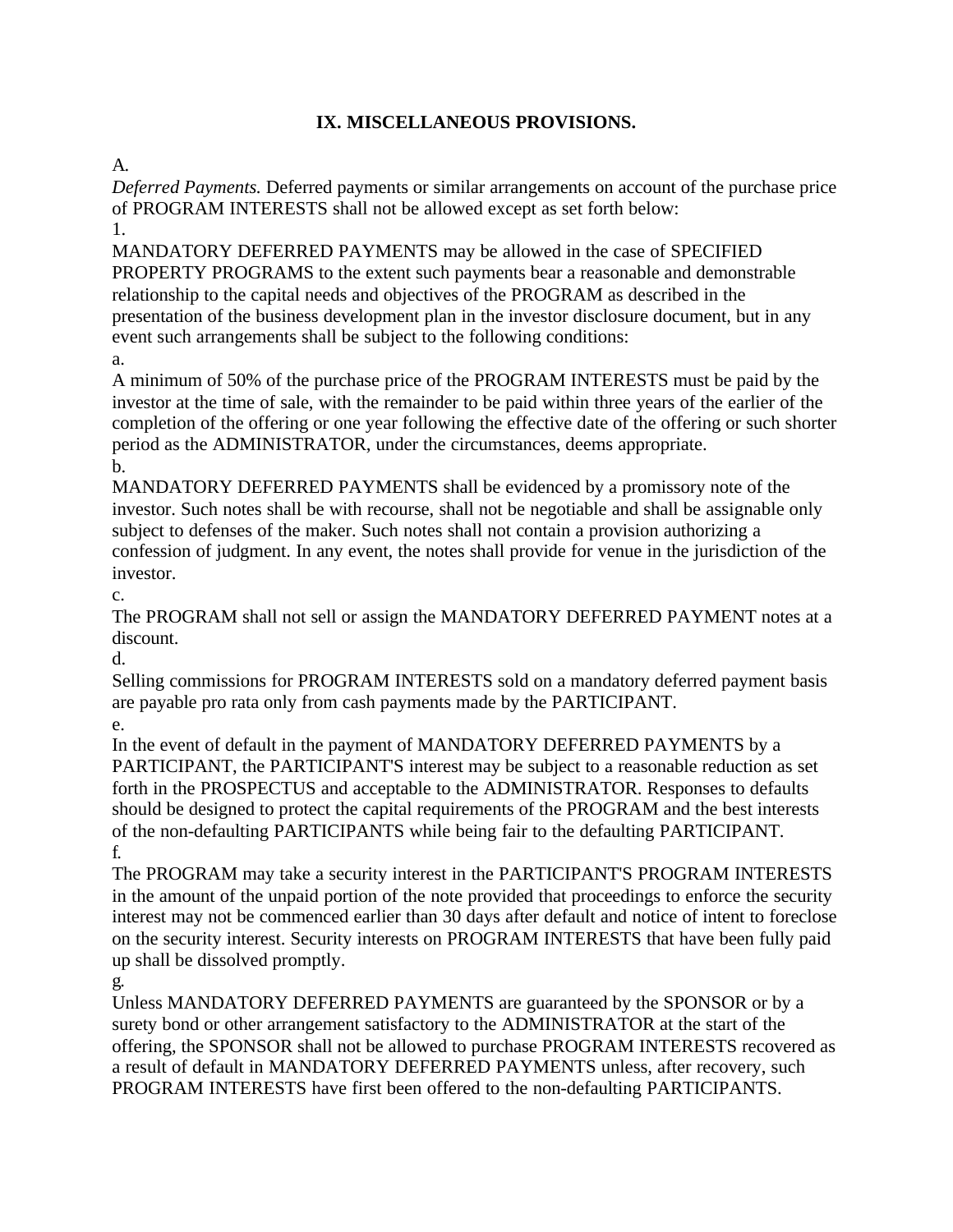Any certificates evidencing PROGRAM INTERESTS purchased on a mandatory deferred payment basis shall so indicate.

i.

Upon receipt of any request to assign or transfer PROGRAM INTERESTS purchased on mandatory deferred payment basis and having an unpaid balance, the SPONSOR, before the assignment or transfer, at its own cost, shall notify the proposed assignee/transferee of the material terms of the mandatory deferred payment obligation, including: the schedule of payments, the status of payments, the status of any encumbrance held by the PROGRAM on the PROGRAM INTEREST; the terms of default, the consequences thereof, and the terms of curing the default. In lieu of such notification the SPONSOR may accept a written statement containing such information and signed by the assignee/transferee.

#### j.

A default would be the failure to make a scheduled payment on the mandatory deferred payment obligation note before 30 days after its due date. A PARTICIPANT shall be allowed to cure a default and avoid any reduction in his interest in the PROGRAM if within a minimum of 30 days from default and notice thereof the PARTICIPANT makes the delinquent payment with interest at the rate set forth in the PROSPECTUS for the curing of defaulted payments.

COMMENT: Default provisions should have as a priority the integrity of the PROGRAM'S capital. Depending on the circumstances, examples of arrangements which may be appropriate include: 1) a reduction in the PARTICIPANT'S percentage interest in PROGRAM revenues based on the ratio of the cost to the PROGRAM of his unpaid mandatory deferred payment obligation to all CAPITAL CONTRIBUTIONS; 2) a reallocation of the defaulting

PARTICIPANT'S right to receive revenues from the PROGRAM and application of such revenues to make up the cost to the PROGRAM of his unpaid mandatory deferred payment obligations; 3) a reallocation of the defaulting PARTICIPANTS right to receive revenues from the PROGRAM to those nondefaulting PARTICIPANTS who have voluntarily paid the defaulting PARTICIPANT'S obligation until such time as such non-defaulting PARTICIPANTS have recovered from this reallocation 200% of the proportionate amount of the defaulted payment which they forwarded; 4) a forced sale of the PROGRAM INTEREST complying with applicable procedures for notice and sale; 5) a delayed buy-out of the defaulting

PARTICIPANT'S interest; or 6) a foreclosure on the security interest held by the PROGRAM. "Cost to the PROGRAM" shall be defined in the PROSPECTUS and may include the reasonable costs to the PROGRAM of collecting unpaid installments, reselling the interests, and/or additional financing costs caused by the default.

#### 2.

MANDATORY DEFERRED PAYMENTS shall not be allowed in the case of NON-SPECIFIED PROPERTY PROGRAMS except where the SPONSOR is able to satisfy the ADMINISTRATOR that the MANDATORY DEFERRED PAYMENTS bear a reasonable and demonstrable relationship to the capital needs and objectives of the PROGRAM as described in the business development plan in the investor disclosure document. In any event, such arrangements shall be subject to the following conditions:

h.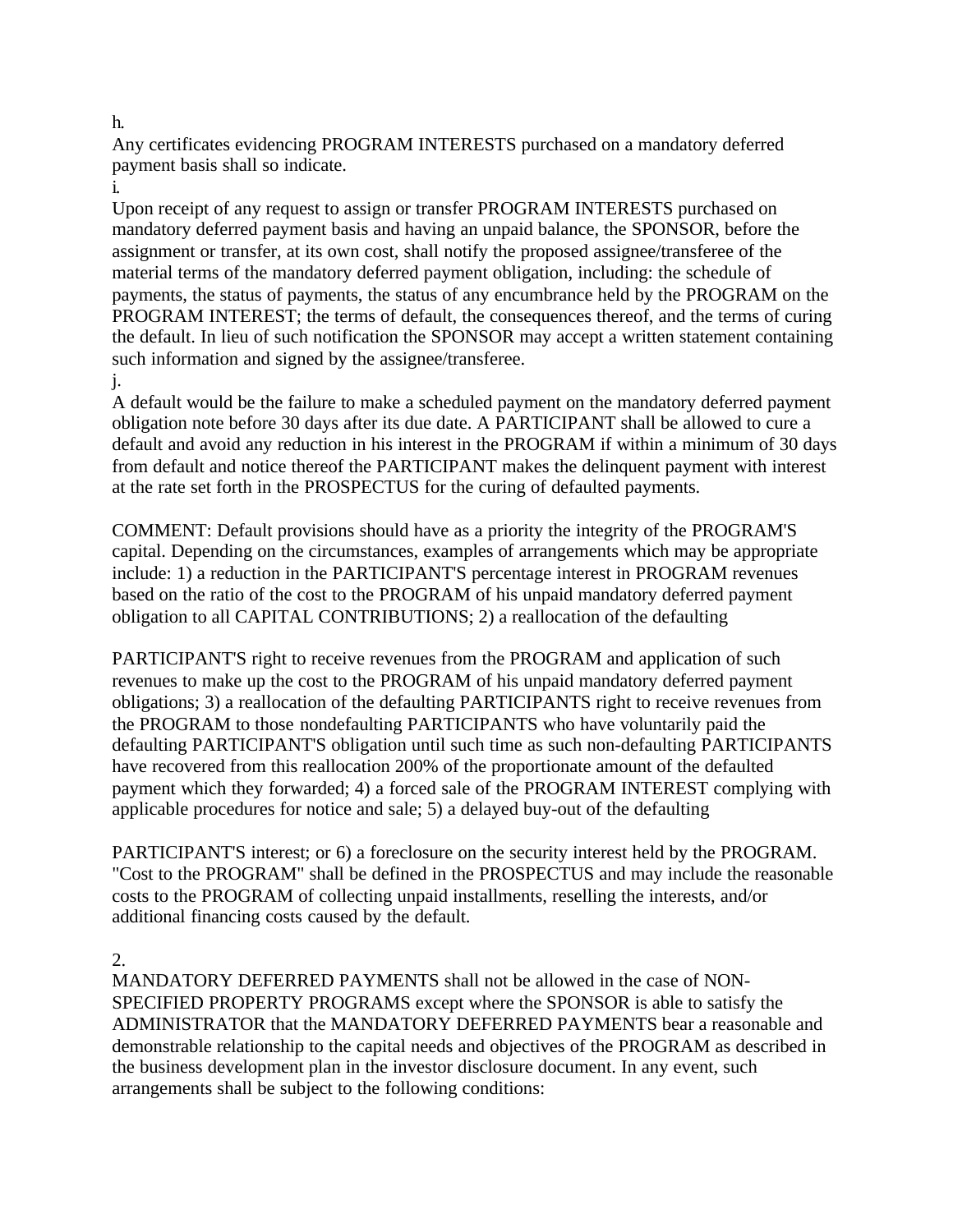#### a.

A minimum of 50% of the purchase price of the PROGRAM INTERESTS must be paid by the investor at the time of sale, with the remainder to be paid within two years of the earlier of the completion of the offering or one year following the effective date of the offering or such shorter period as the ADMINISTRATOR, under the circumstances, deems appropriate. b.

The PROGRAM shall otherwise comply with the provisions of IX.A.1.b. through 3.

COMMENT: A plan that merely states that money will be invested as installments are received or at specified intervals will not be considered a sufficient business development plan.

## 3.

Warrants or options (or their equivalents) to purchase PROGRAM INTERESTS will be allowed only at the discretion of the ADMINISTRATOR but, in any event, must be identified as such and be accompanied with a clear statement of their nature and effect. PROGRAM INTERESTS acquired by their exercise may not differ from the stated terms of PROGRAM INTERESTS otherwise acquired. Any penalty for non-exercise will ordinarily be viewed with disfavor. B.

*Reserves.* Provision should be made for adequate reserves in the future by retention of a reasonable percentage of proceeds from the offering and regular receipts for normal repairs, replacements and contingencies. Normally, not less than 3% of the offering proceeds will be considered adequate. However, in PROGRAMS that invest in or make mortgage loans, reserves in an amount greater than 1% of the offering proceeds will be considered adequate. C.

Reinvestment of CASH FLOW (excluding proceeds resulting from a disposition or refinancing of property) shall not be allowed. The partnership agreement and the PROSPECTUS shall set forth that reinvestment of proceeds resulting from a disposition or refinancing will not take place unless sufficient cash will be distributed to pay any state or federal income tax (assuming investors are in a specified tax bracket) created by the disposition or refinancing of property. Such a prohibition must be contained in the PROSPECTUS.

## D.

*Financial Information Required on Application.* In any offering of interests by a PROGRAM, the PROGRAM shall provide as an exhibit to the application the following financial information.

COMMENT: In the case of PROGRAMS which invest in or make mortgage loans any reinvestment must be structured to terminate when the PROGRAM terminates.

## 1.

Financial Statements of Program. The PROSPECTUS shall include AUDITED FINANCIAL STATEMENTS of the PROGRAM for each of the last three fiscal years (or for the life of the PROGRAM, if less), provided that the only audited balance sheet that shall be required shall be as of the end of the most recent fiscal year of the PROGRAM. When a PROGRAM has operated less than one fiscal year, AUDITED FINANCIAL STATEMENTS are not required unless requested by the ADMINISTRATOR.

2.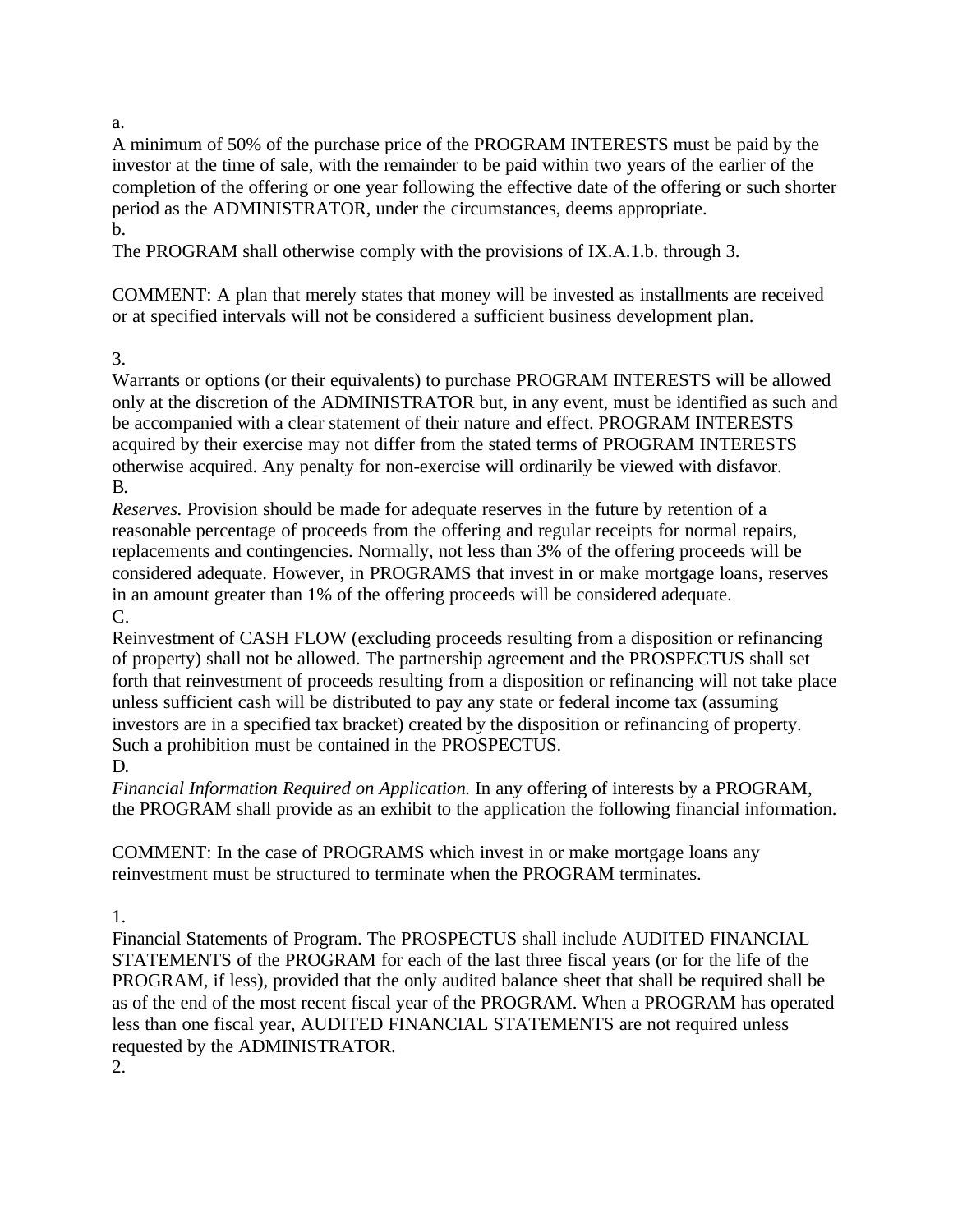Balance Sheet of Corporate Sponsor. AUDITED FINANCIAL STATEMENTS consisting only of an audited balance sheet for each corporate SPONSOR as of the end of the SPONSOR's most recent fiscal year shall be included in the PROSPECTUS. 3.

Other SPONSORS. A balance sheet for each noncorporate SPONSOR (including individual partners or individual joint ventures of a SPONSOR) as of a date not more than one hundred thirty-five days prior to the date of filing the application shall be submitted. Such balance sheet shall be prepared in accordance with generally accepted accounting principles and reviewed and reported upon by an independent certified public accountant under the review standards set forth by the American Institute of Certified Public Accountants, and shall be signed and sworn to by such SPONSOR. A representation of the amount of such NET WORTH must be included in the PROSPECTUS, or in the alternative, a representation that such SPONSOR meets the NET WORTH requirements of Section II.B. shall be so included.

COMMENT: It is not intended that financial statements of AFFILIATES of the SPONSOR be required to be disclosed unless appropriate in order to comply with the NET WORTH requirements of Section II.B.

## 4.

Interim Financial Information. Where an audited balance sheet required by this Section IX.D. is as of a date more than 90 days prior to the date of filing, an unaudited balance sheet as of a date not more than 90 days prior to the date of filing shall also be provided. Where the application is made in coordination with a Registration Statement submitted to the Securities and Exchange Commission pursuant to the Securities Act of 1933, an interim unaudited balance sheet as of a date not more than one hundred thirtyfive days prior to the date of filing shall be provided only if the audited balance sheet is as of a date more than 134 days prior to the date of filing. Interim unaudited statements of income, partners' equity, and cash flows shall also be provided with the unaudited balance sheet in instances where such statements are required by this Section IX.D. as part of the AUDITED FINANCIAL STATEMENTS for the last fiscal year. The ADMINISTRATOR may require the interim unaudited information to be included in the Prospectus when the audited information required by this Section must be included. 5.

Filing of Other Statements. The ADMINISTRATOR may perrmit the omission of one or more of the statements required under this Section and the filing (in substitution thereof) of appropriate statements verifying financial information having comparable relevance to an investor in determining whether to invest in the PROGRAM. Such substitution will only be allowed where the ADMINISTRATOR finds this would be consistent with the protection of investors. E.

*Opinions of Counsel.* The application for qualification and registration shall contain a favorable ruling from the Internal Revenue Service or an opinion of independent counsel to the effect that the issuer will be taxed as a "partnership" and not as an "association" for federal income tax purposes. An opinion of counsel shall be in form and substance satisfactory to the ADMINISTRATOR and shall be unqualified except to the extent permitted by the ADMINISTRATOR. However, an opinion of counsel may be based on reasonable assumptions, such as: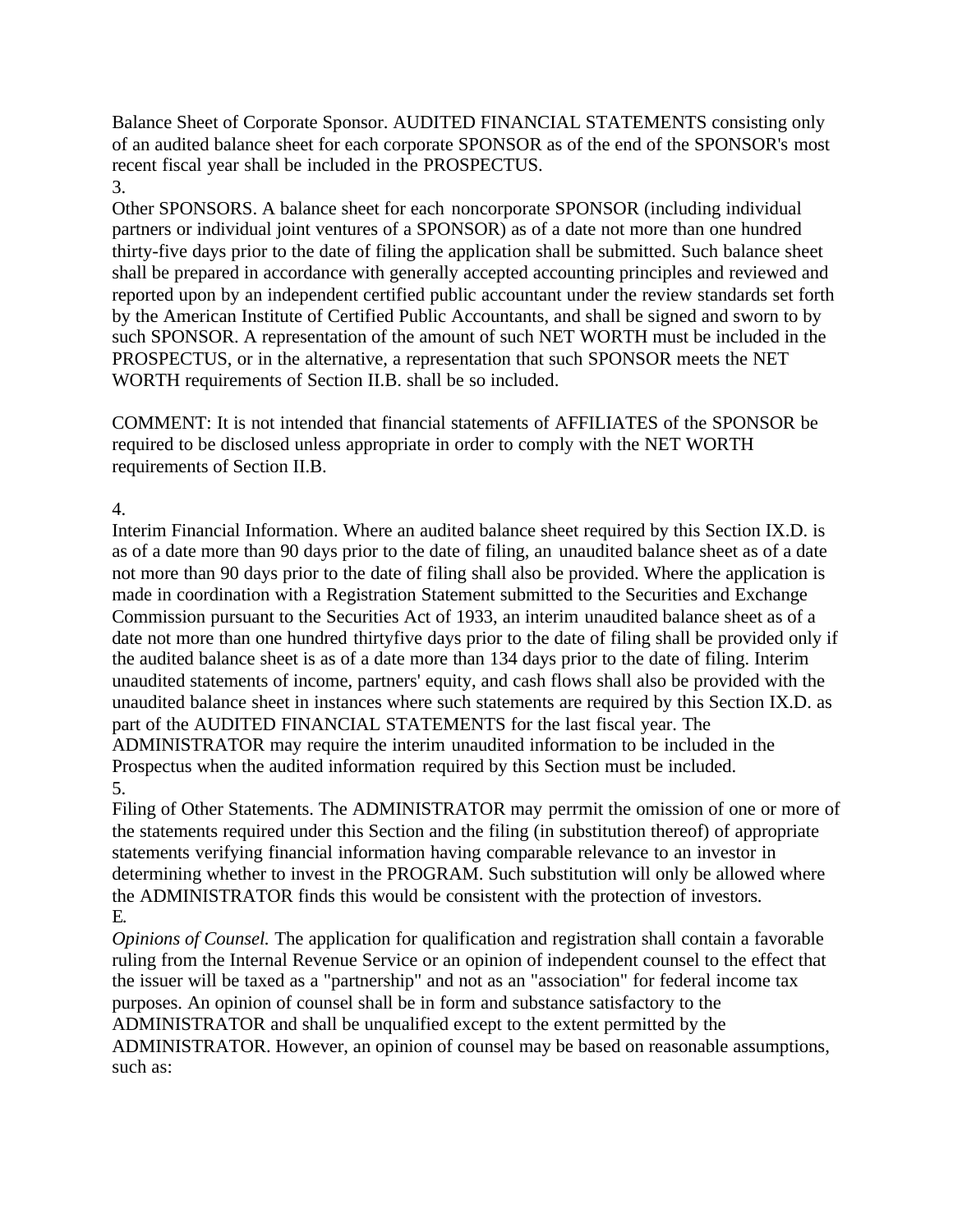(1) facts or proposed operations as set forth in the offering circular or PROSPECTUS and organizational documents; (2) the absence of future changes in applicable laws; (3) the securities offered are paid for; (4) compliance with certain procedures such as the execution and delivery of certain documents and the filing of a certificate of limited partnership or an amended certificate; and (5) the continued maintenance of or compliance with certain financial, ownership, or other requirements by the issuer or SPONSOR. The ADMINISTRATOR may request from counsel as supplemental information such supporting legal memoranda and an analysis as he shall deem appropriate under the circumstances. To the extent the opinion of counsel or Internal Revenue Service ruling is based on the maintenance of or compliance with certain requirements or conditions by the issuer or SPONSOR the offering circular or PROSPECTUS shall contain representations that such requirements or conditions will be met and the partnership agreement shall, to the extent practicable, contain provisions requiring such compliance.

There shall be included also an opinion of independent counsel to the effect that the securities being offered are duly authorized or created and validly issued interests in the issuer, and that the liability of the public investors will be limited to their respective total agreed upon investment in the issuer.

The ADMINISTRATOR may request an opinion of counsel concerning tax aspects when this appears necessary for the protection of investors.

F.

Provisions of the Partnership Agreement. The requirements and/or provisions of appropriate portions of the following sections shall be included in the partnership agreement: I.B.; II.C.; II.D.; II.E.; II.F.; IV.C.; IV.D.; IV.E.; IV.F.; IV.G.; IV.H.; IV.I.; V.A.; V.B.; V.C.; V.D.; V.E.; V.F.; V.G.; V.H.; V.I.; V.K.; V.L.; V.M.; V.N.; VI.C.; VI.D.; VII.A.; VII.B.; VII.C.; VII.D.; VII.E.; VII.F.; VII.H.; VII.J.; VII.K.; IX.A.; IX.B.; and IX.C.

NOTE: The cross-reference sheet will be amended to include Sections I.B.4., I.B.11. and I.B.18. if Section IX.F. is amended to include Section I.B.

 $[G.$ 

Omitted in the 1986 amendment.--CCH]

H.

*General Instructions*--*NASAA Real Estate Guidelines.*

1.

The Cross Reference Sheet should be completed with the Application for Registration. 2.

Sections which are not applicable should be noted as such.

3.

Provisions of the program which vary from the Guidelines must be explained by footnote; for example, if the program uses a defined term which is different from the Guidelines definition, the variance must be explained. Footnotes should be numbered sequentially in the column designated Footnotes and should be presented on a rider identified as Footnotes with each Footnote on the rider numerically corresponding to the Footnote identified on the Cross Reference Sheet.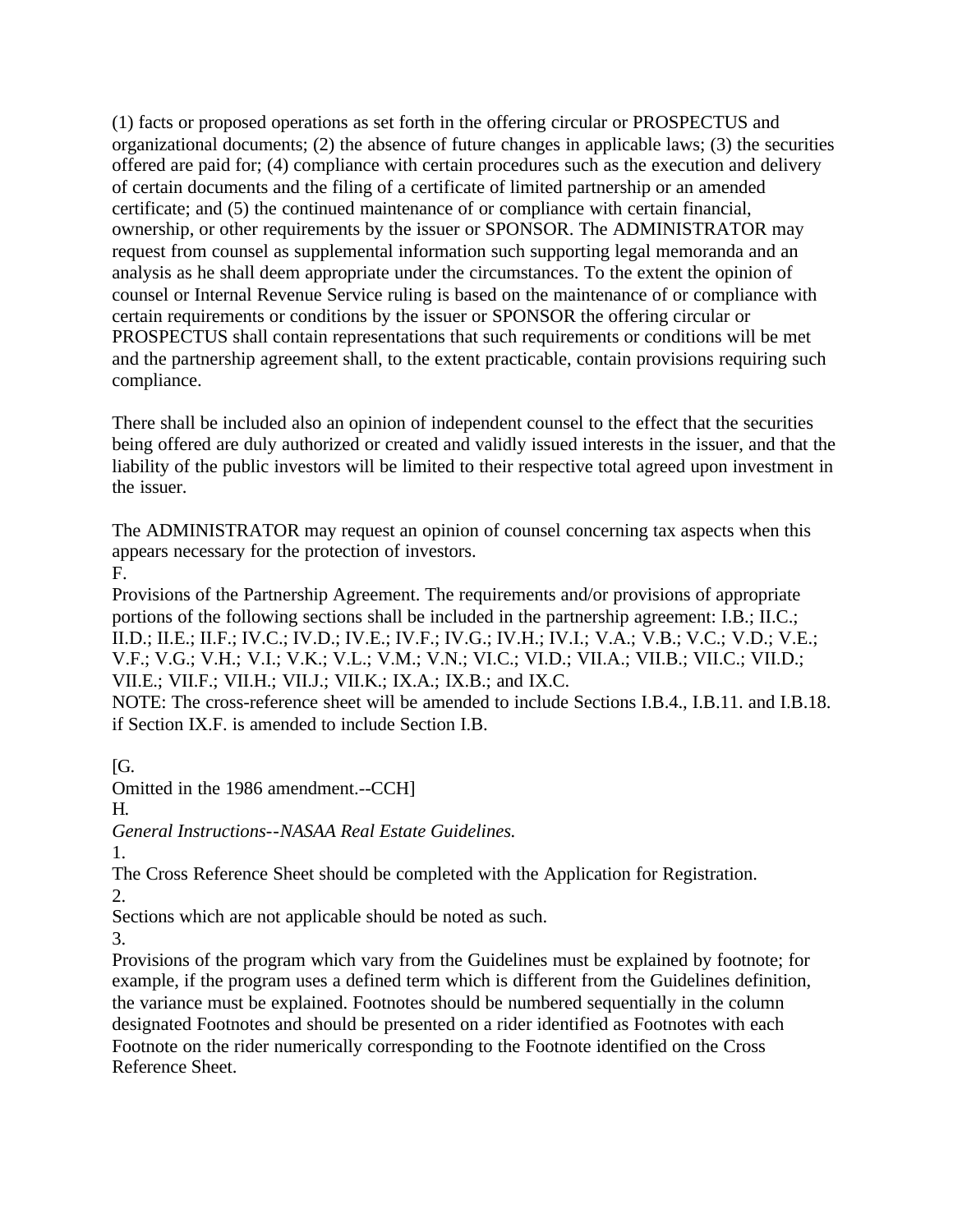A section is provided at the bottom of each page of the Cross Reference Sheet for additional or supplemental Cross References. Lines are provided in the event additional Cross References are needed with respect to subsections of the Guidelines not specifically identified on the top of the page, or in the event there were insufficient lines to present all relevant cross references with respect to an item appearing on that page.

5.

The last page of the Cross Reference Sheet should be executed by preparer.

6.

These General Instructions should be *removed* before filing with the State Administrator.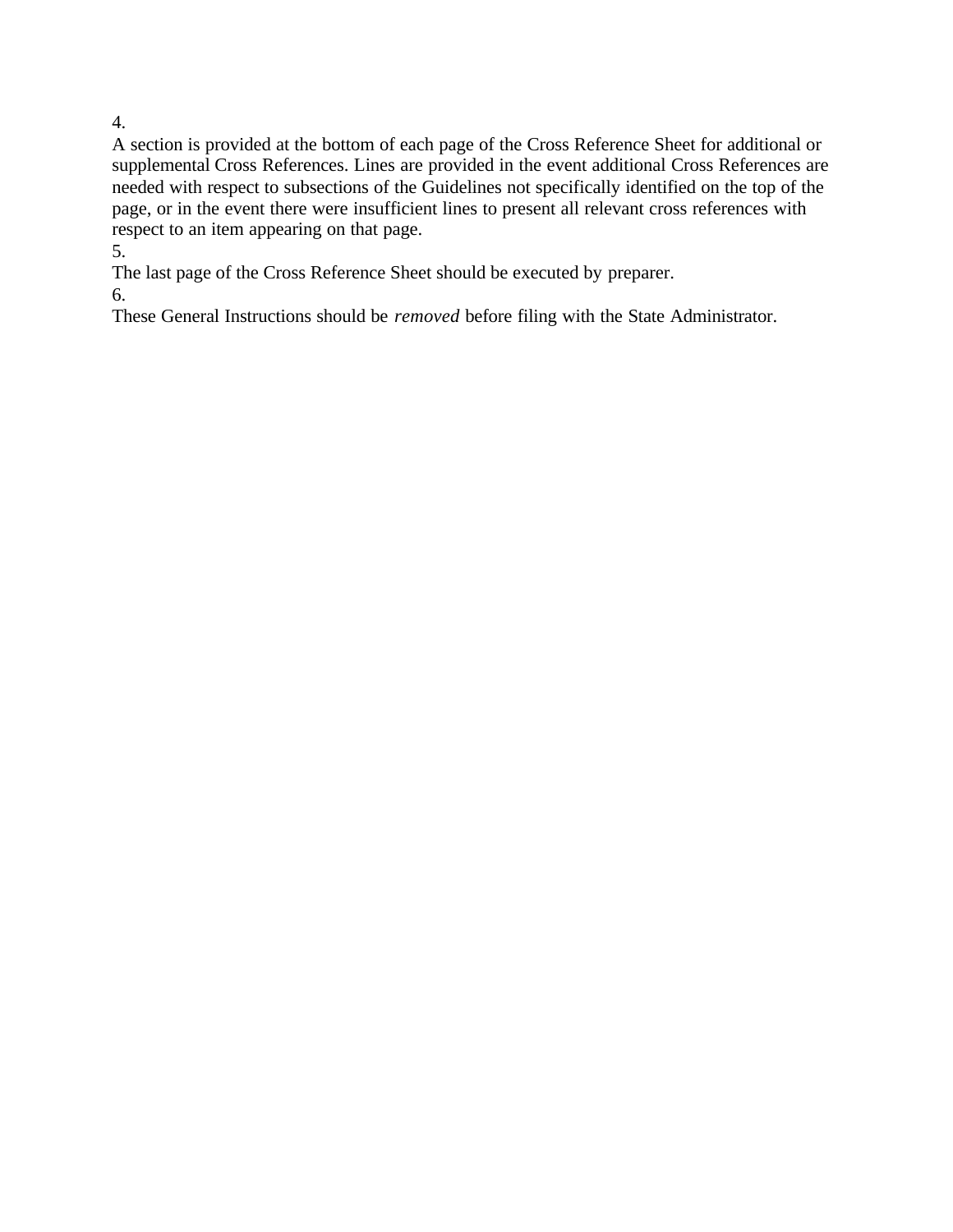#### **REAL ESTATE GUIDELINES CROSS REFERENCE SHEET**

 [Page 1] Name of Applicant: ------------------------------------------------ Footnote **Section** Page **Section** Guideline See Instruction 3 Number Prospect? Number Partners? Section Agreement ------------------------------------------------------------------- I. B. Definitions --------- --------- --------- 1. Acquisition expenses -------- --------- --------- 2. Acquisition fee -------- -------- --------- 4. Affiliate --------- --------- --------- 5. Assessments --------- --------- --------- 6. Asset based fee Audited financial<br>7. statements --------- -------- --------- 7. statements<br>-------- -------- --------- 8. Base amount --------- --------- --------- 8. Base amount --------- -------- --------- 9. Capital contribution<br>--------- -------- --------- 10. Carried interest --------- ---------- --------- Cash available for --------- --------- --------- 11. distribution -------- -------- --------- 12. Cash flow Competitive real estate<br>13. commission --------- --------- --------- 13. commission -------- --------- --------- 14. Construction fee --------- -------- --------- 15. Cross reference sheet --------- --------- --------- 16. Development fee --------- --------- ---------- 17. Financing<br>-------- -------- --------- 18. Front-End fees --------- ---------- --------- Investment in -------- -------- --------- 19. properties Major repairs and --------- --------- --------- 20. rehabilitation Mandatory deferred --------- -------- --------- 21. payments -------- -------- --------- 22. Net worth Non-specified property --------- -------- --------- 23. programs Organization and -------- -------- --------- 24. offering expenses -------- -------- --------- 25. Participant --------- --------- --------- 28. Program interest 29. Program management fee<br>30. Property management fee --------- --------- --------- 30. Property management fee -------- -------- --------- 32. Purchase price Specified property -------- -------- --------- 33. program --------- --------- --------- 34. Sponsor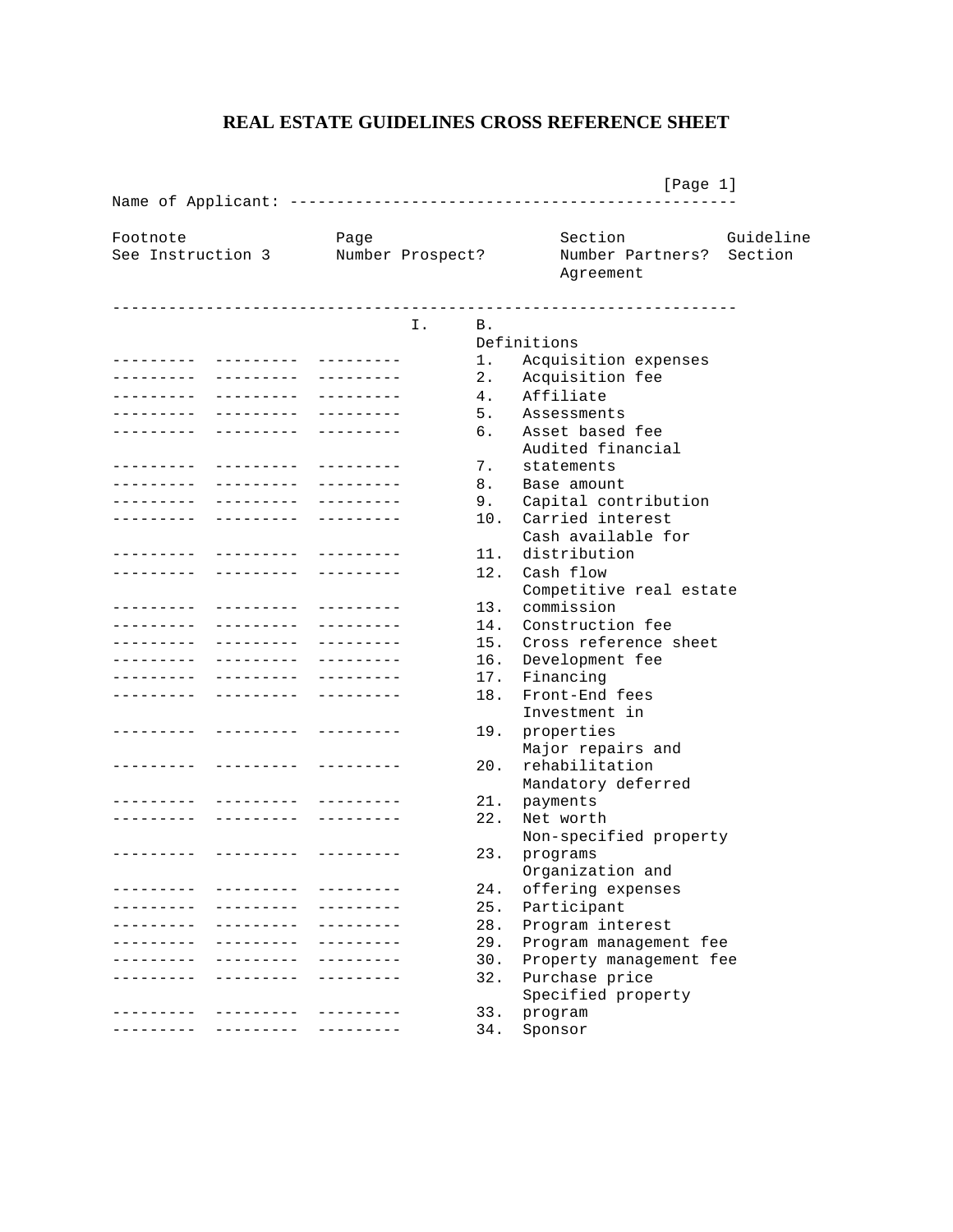II. Requirements of Sponsors --------- --------- A. Experience --------- --------- B. Net worth Reports to --------- --------- --------- C. administrators --------- -------- --------- D. Liability<br>-------- -------- --------- E. Fiduciary duty --------- ---------- ----------------- -------- --------- F. Termination Suitability of the<br>III. Participant Participant --------- --------- A. Standards C. Maintenance of records --------- --------- IV. Fees--Compensation--Expenses Organization & offering<br>expenses --------- --------- B. expenses Investment in --------- --------- --------- C. properties --------- -------- --------- D. Program management fee --------- --------- --------- E. Promotional interest Interest in cash 2. a. available --------- --------- --------- for distribution Interest in sale b. or re financing --------- --------- --------- proceeds ------------------------------------------------------------------- Additional or Supplemental Cross References --------- --------- --------- ----------------------------------- --------- --------- --------- -----------------------------------

--------- --------- --------- -----------------------------------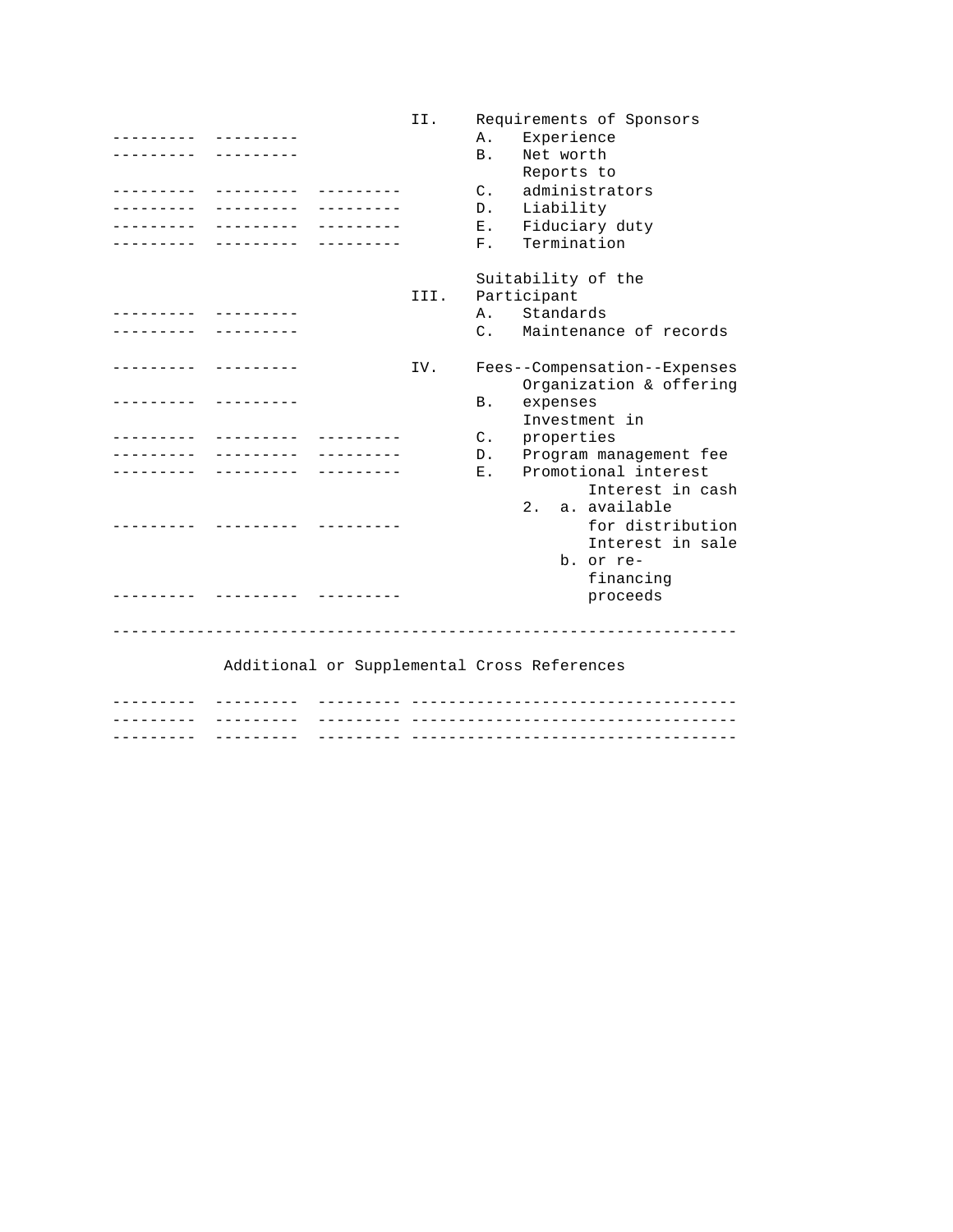[Page 2]

Name of Applicant: -------------------------------------------------- 3. Definition of capital contributions and date for commencement of calculating the --------- --------- --------- preferred return Dissolution and --------- --------- --------- 4. liquidation F. Real estate brokerage commissions on resale of --------- --------- --------- property --------- -------- --------- G. Property management fee<br>-------- -------- -------- F. Insurance services H. Insurance services --------- --------- --------- I. Mortgage servicing fee --------- --------- --------- J. Asset based fee --------- --------- --------- 1. Eligibility --------- --------- --------- 2. Computations --------- --------- --------- 3. Limitations V. Conflicts of interest and Investment Restrictions Sales and leases to --------- --------- ---------- A. 1. program Sales and leases to --------- -------- --------- 2. sponsor Dealing with related --------- --------- --------- 3. programs B. Exchange of limited --------- --------- --------- partnership interests --------- --------- --------- C. Exclusive agreements D. Commissions on reinvestment or distribution --------- --------- --------- E. Services rendered to the --------- -------- --------- program by the sponsor a. Expenses billed to -------- -------- --------- 1. program b. Annual program --------- --------- --------- report --------- --------- --------- 2. Other services F. Rebates, kickbacks and --------- --------- --------- reciprocal arrangements -------- -------- --------- G. Commingling of funds Investments in other --------- -------- ---------- H. programs --------- --------- --------- I. Lending practices Development or --------- --------- --------- J. construction contracts Completion bond --------- --------- --------- K. requirements --------- --------- --------- L. Appraisals --------- -------- --------- M. Mortgage loan programs --------- -------- --------- N. Program indebtedness ---------------------------------------------------------------------

Additional or Supplemental Cross References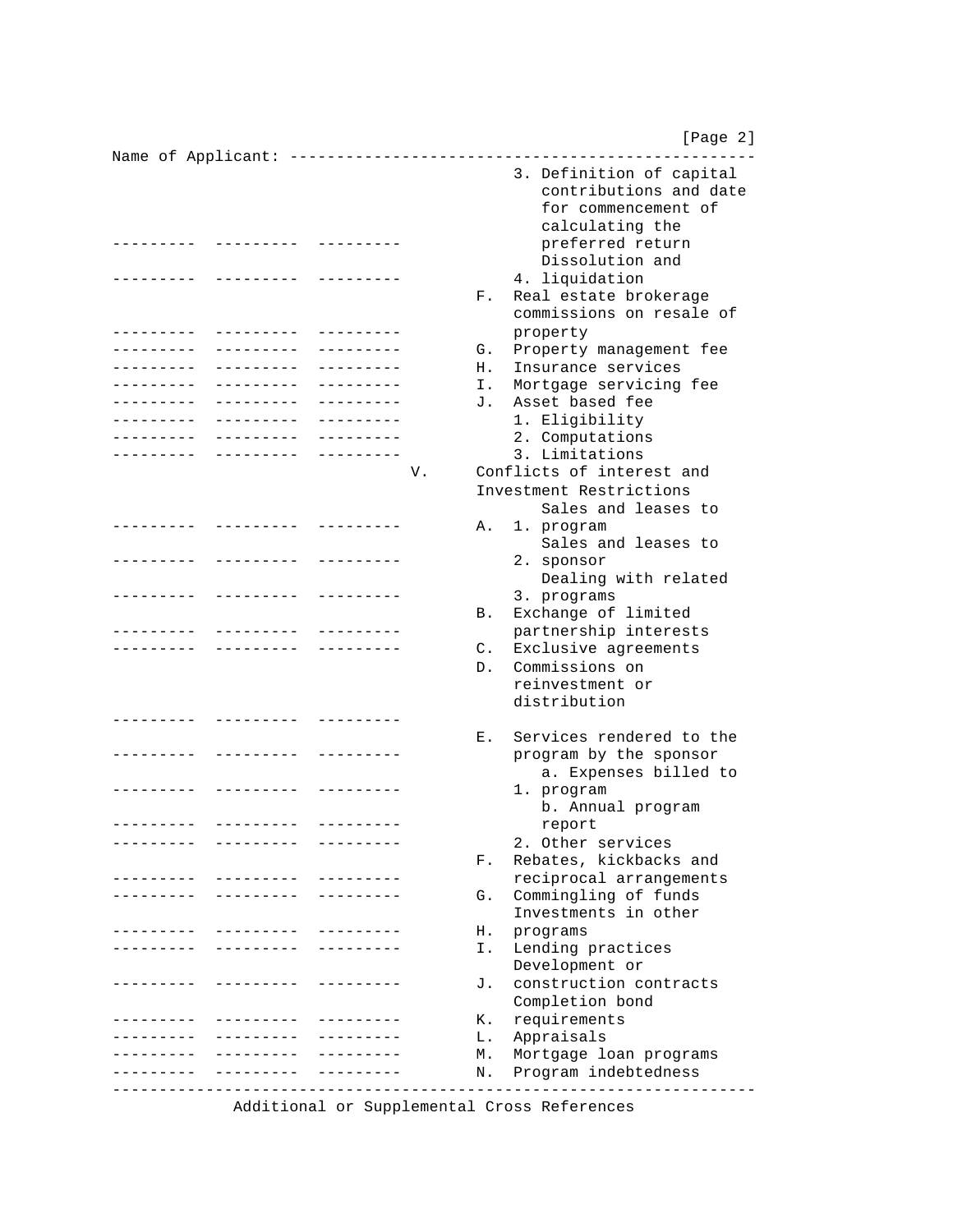|                   | - - - - - - - -                |            |       |            |                                              |
|-------------------|--------------------------------|------------|-------|------------|----------------------------------------------|
|                   | - - - - - - - -                |            |       |            |                                              |
|                   |                                |            |       |            |                                              |
|                   | --------                       |            |       |            |                                              |
|                   |                                |            |       |            |                                              |
|                   |                                |            |       |            |                                              |
|                   |                                |            |       |            | [Page 3]                                     |
|                   |                                |            |       |            | Non-Specified Property                       |
|                   |                                |            | VI.   |            | Programs                                     |
| --------          | ---------                      |            |       | Α.         | Minimum capitalization                       |
| --------          | . _ _ _ _ _ _ _ _              |            |       | В.         | Sponsor experience                           |
|                   | ---------                      |            |       | C.         | Investment Objectives                        |
|                   |                                |            |       |            | 1. Unimproved or                             |
|                   |                                |            |       |            | non-income producing                         |
| - - - - - - - -   | $- - - - - - - - -$            |            |       |            | property program                             |
| ---------         | ---------                      | ---------  |       |            | 2. Junior trust deeds                        |
| ---------         | .                              | --------   |       |            | 3. Financing                                 |
|                   |                                |            |       |            | 4. Joint ventures                            |
|                   |                                |            |       | D.         | Offering period                              |
|                   |                                |            |       | Е.         | Multiple programs                            |
|                   |                                |            | VII.  |            | Rights and Obligations of                    |
|                   |                                |            |       |            | Participants                                 |
|                   |                                |            |       | Α.         | Meetings                                     |
|                   |                                |            |       | В.         | Voting rights                                |
|                   | --------                       |            |       | C.         | Reports                                      |
|                   |                                |            |       |            | $1. 12(g)$ programs,                         |
|                   |                                |            |       |            | quarterly reports                            |
|                   |                                |            |       |            | Limited partners tax                         |
| - - - - - - - - - |                                | ---------  |       |            | 2. information                               |
| ---------         |                                | ---------  |       |            | 3. Annual report                             |
|                   |                                | . <u>.</u> |       |            | 4. Assessment reports                        |
|                   |                                |            |       |            | 5. Mandatory deferred                        |
|                   |                                | -------    |       |            | payment reports                              |
|                   |                                |            |       | D.         | Access to records                            |
|                   | . <u>.</u>                     | --------   |       | Ε.         | Admission of participants                    |
|                   |                                |            |       |            | 1. Original participants                     |
|                   |                                |            |       |            | Substitute limited                           |
|                   |                                |            |       |            |                                              |
|                   |                                |            |       |            | 2. partners                                  |
|                   |                                |            |       |            | Assignor limited                             |
|                   |                                |            |       |            | 3. partnership                               |
|                   |                                |            |       |            | Redemption of program                        |
|                   | .                              | ---------  |       | F.         | interests                                    |
|                   |                                |            |       |            | Transferability of program                   |
|                   | ---------- ---------           |            |       | G.         | interests                                    |
|                   | . <u>.</u>                     |            |       | Н.         | 1. Assessments<br>2. Defaults on assessments |
|                   | _________                      |            |       |            |                                              |
|                   | - - - - - - - - - <sup>-</sup> | ---------  |       | Ι.         | Dividend Reinvestment Plan                   |
|                   |                                |            |       | J.         | Special reports                              |
|                   |                                |            |       | К.         | Arbitration of disputes.                     |
|                   |                                |            | VIII. |            | Not officially reflected.                    |
|                   |                                |            | IX.   |            | Miscellaneous Provisions                     |
|                   |                                |            |       | Α.         | Deferred payments                            |
|                   |                                |            |       | <b>B</b> . | Reserves                                     |
|                   | __________                     |            |       |            | C. Reinvestment of cash flow                 |
|                   |                                |            |       |            |                                              |
|                   |                                |            |       |            | Additional or Supplemental Cross References  |
|                   |                                |            |       |            |                                              |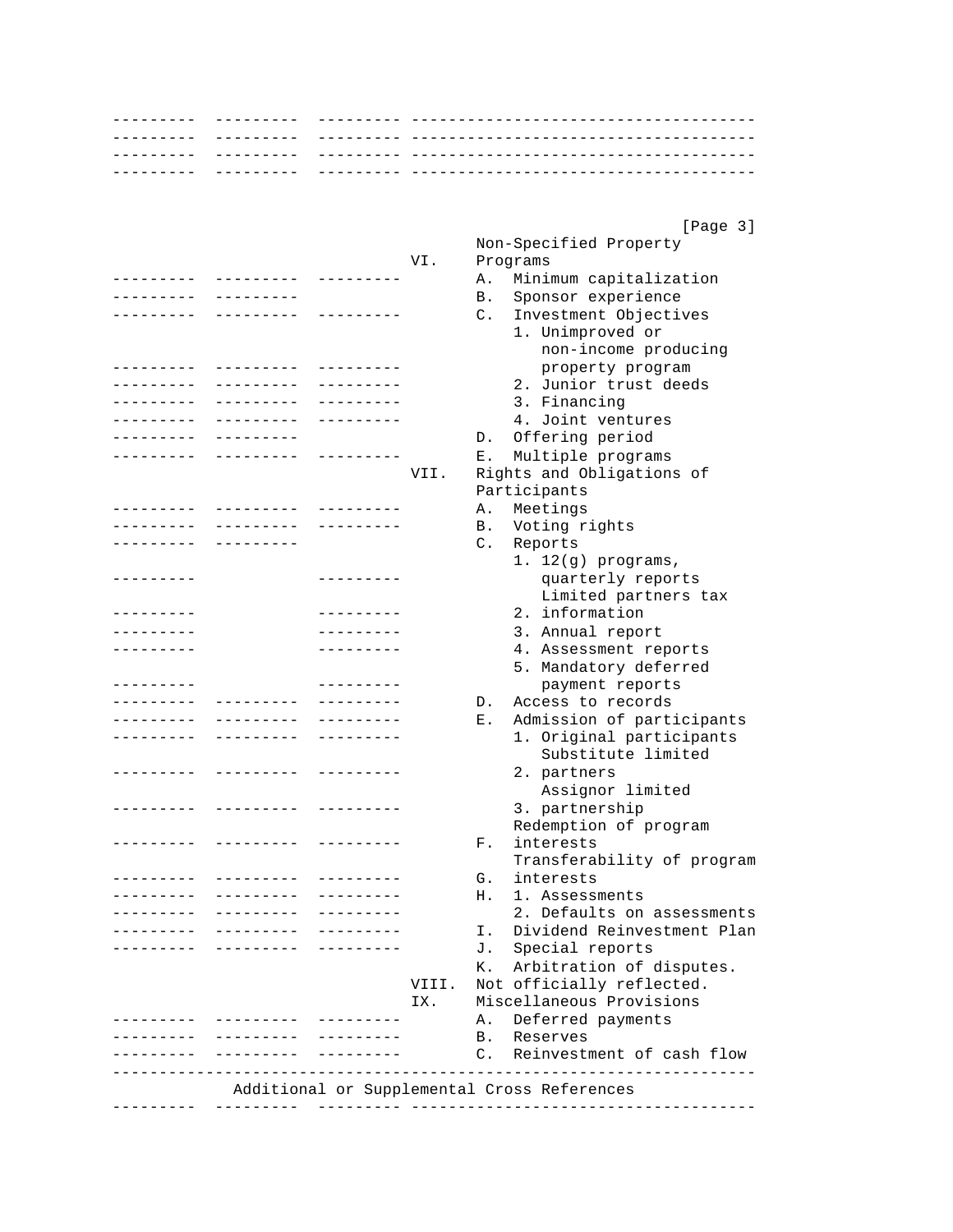|  | ________ __________ |                                           |
|--|---------------------|-------------------------------------------|
|  |                     |                                           |
|  |                     | Response to this cross reference<br>sheet |
|  |                     | has been prepared by:                     |
|  |                     |                                           |
|  |                     |                                           |

I.

A redlined copy of all amendments and supplements to an application shall be filed with the ADMINISTRATOR as soon as the amendment or supplement is available.

## **Real Estate Investment Subcommittee of the**

# **NASAA Merit Regulation Committee**

## **ADVISORY I**

*adopted on April 23, 1983*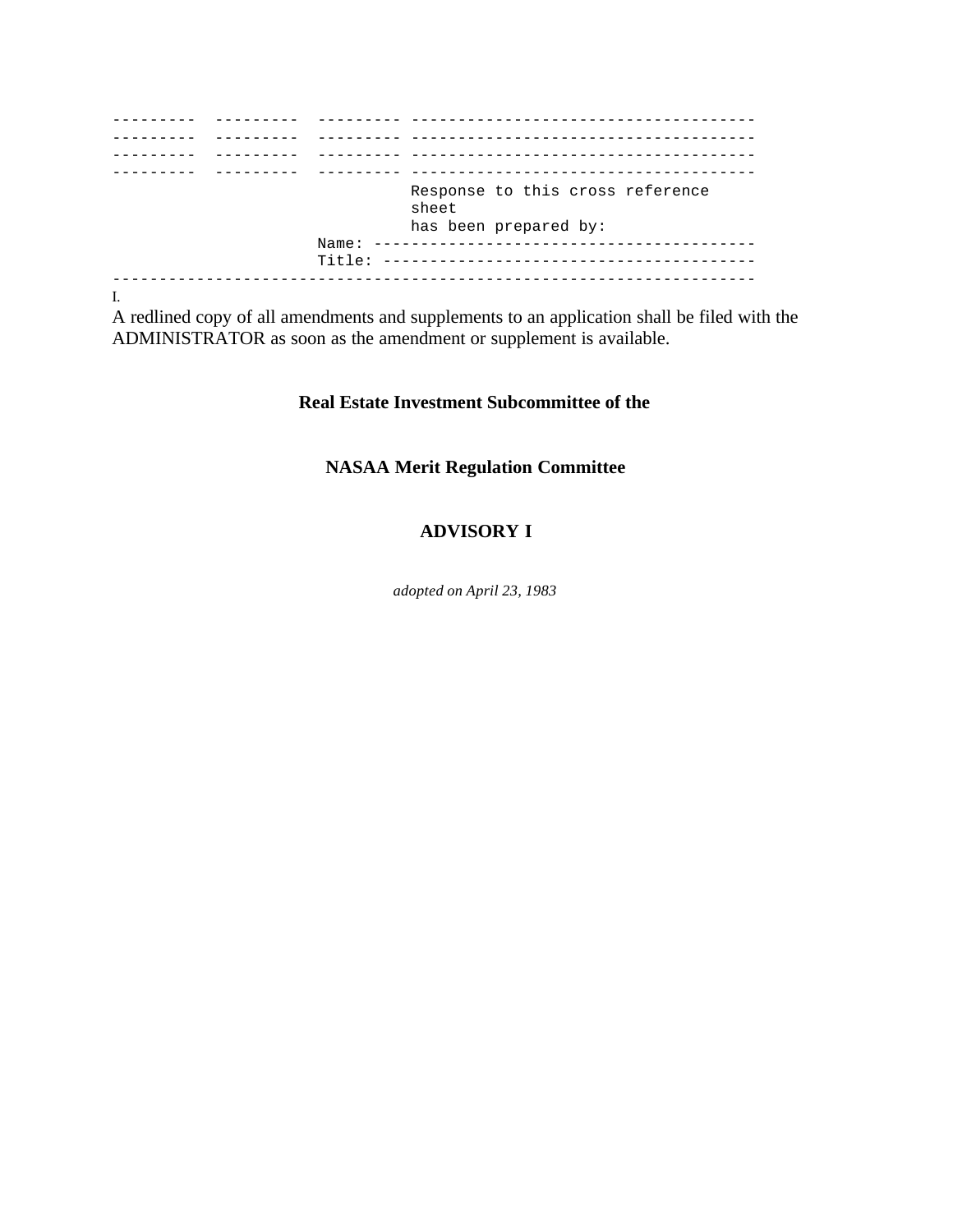#### **[In General]**

The NASAA Real Estate Investment Subcommittee ("Subcommittee") at its meeting of May 12, 1982, has adopted a procedure whereby the Subcommittee will from time to time issue interpretations of the NASAA Real Estate Guidelines ("Guidelines"). As with the Guidelines themselves, and even to a greater degree with respect to these interpretations, each state administrator will retain the discretion with respect to the interpretations and implementation of the Guidelines. However, for those administrators who are seeking to increase the degree of uniformity of interpretations of the Guidelines and/or seeking additional guidance with respect to the interpretation of the Guidelines, the Subcommittee has prepared the following interpretations:

## *INTERPRETATION 1*

When a sponsor's promotional interest in liquidation proceeds is subordinated to a higher return to the limited partners than is specified under Sections IV.E.1 and IV.E.2 b. of the Guidelines, the compensation permitted the sponsors by this section or other sections of the Guidelines should not be increased as a result of this type of arrangement unless specifically justified under Section I.A.2.

#### *INTERPRETATION 2*

When a sponsor takes an increased promotional interest pursuant to Section IV.C.3 of the Guidelines, but subordinates the payment of such fees to a higher return to the investors than is specified under such section, the compensation permitted sponsors by this section or other sections of the Guidelines should not be increased as a result of this type of arrangement unless specifically justified under Section I.A.2.

#### *INTERPRETATION 3*

When a sponsor takes a share of cash distributions from operations under Section IV.E.2 a. of the Guidelines, but subordinates this interest to a specified return to the investors (which is not required by the Guidelines), the compensation permitted sponsors by this section or other sections of the Guidelines should not be increased as a result of this type of arrangement unless specifically justified under Section I.A.2.

COMMENT ON INTERPRETATIONS 1 THROUGH 3 ABOVE. The Subcommittee believes that the Guidelines create a substantial opportunity for the sponsor to exchange one form of compensation for another form of compensation. For example, there is substantial latitude as to the "mix" in the front-end fees permitted, and the front-end fees can be deferred entitling the sponsor to a larger liquidation fee. In addition, the maximum compensation permitted to sponsors under the Guidelines is liberal and sponsors are permitted and in fact do, in many instances, package programs with sponsors' compensation well below the maximum permitted by the Guidelines. Therefore, in general, the Subcommittee does not believe that it is necessary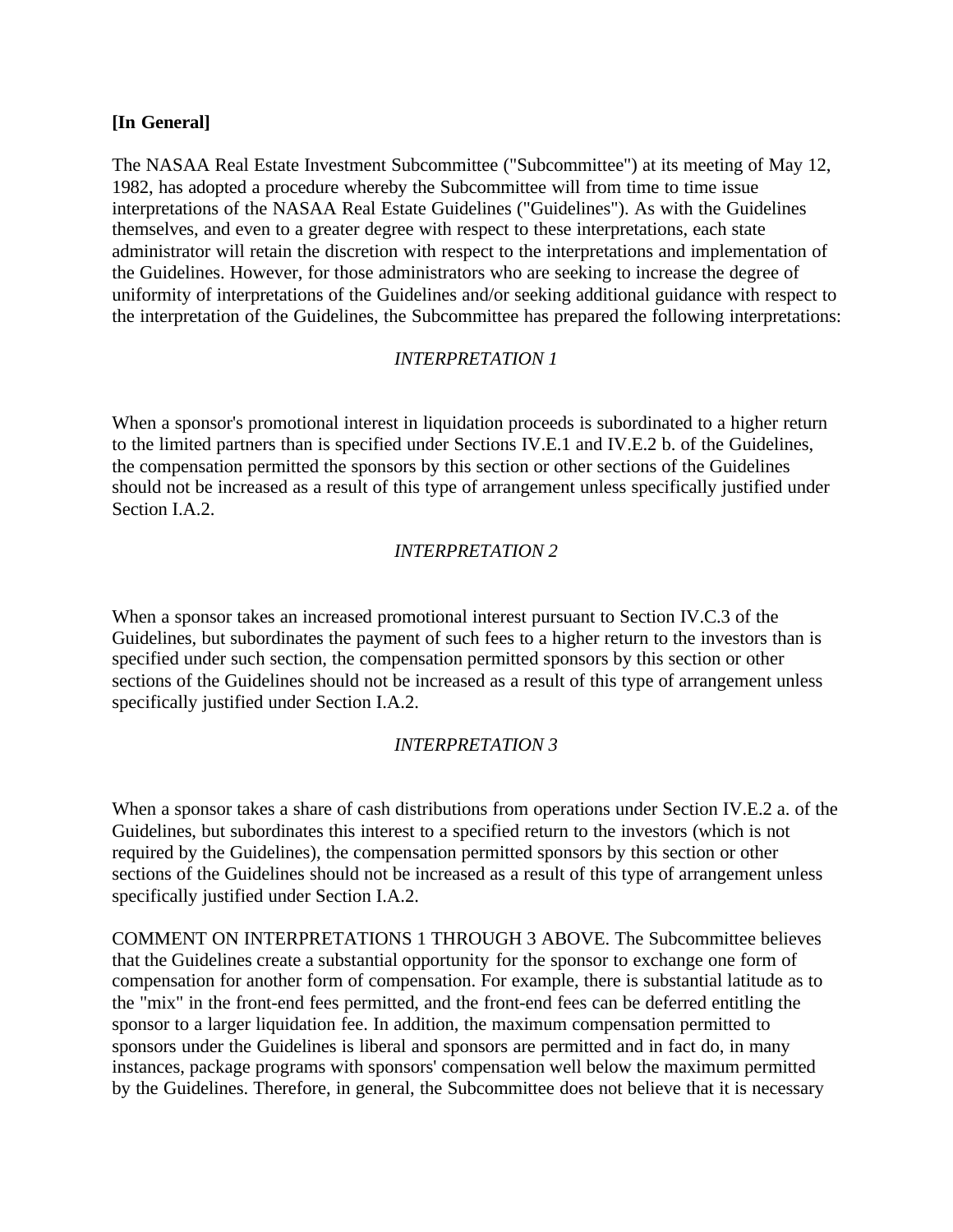or appropriate to create an additional standard for modification of the compensation based upon the sponsor increasing subordination beyond that specified in Sections IV.E.1, IV.E.2, and IV.C.3 of the Guidelines. The fact that a sponsor may increase the subordination of his share of cash distributions could be meaningful only when an accurate forecast of annual cash distributions from operations and net proceeds from liquidation could be forecasted, and thus show the "real trade-off" involved in a particular arrangement. Nevertheless, even if a very reliable forecast of the future timing and amount of proceeds from operations and the sale of the property could be made, the Subcommittee believes that the sponsor's willingness to subject its return to a higher subordination than is required under the Guidelines should be considered a response to the pressures of the competitive marketplace and not a trade-off in compensation entitling the sponsor to a larger share somewhere else.

#### *INTERPRETATION 4*

When applying the suitability standards under Section III.B.4. of the Guidelines to a participant which is an IRA or Keogh plan, the participant for the purposes of suitability is the beneficiary of the IRA or Keogh plan.

COMMENT ON INTERPRETATION 4. Suitability standards for investors are imposed because of factors such as the limited transferability, relative lack of liquidity, degree of risk, and specific tax orientation of a real estate program. When an investment in a real estate program is made through an IRA or Keogh plan the investor or participant is considered to be the beneficiary. The beneficiary is the real investor in interest. The beneficiary is the person who supplies the funds to purchase the partnership interest and is the person at risk on the selection and performance of the investment. In the case of self-directed plans or accounts, the beneficiary makes the investment decision. In a fiduciary account the ability to bear the loss as reflected by the beneficiary's financial status is more relevant to the application of a suitability standard than the trustee's financial status or ability to understand the investment risks to the beneficiary.

#### *INTERPRETATION 5*

Section II.E. of the Guidelines prohibits the sponsor from employing or permitting another to employ program funds and assets in any manner except for the exclusive benefit of the program. This section would disallow deposits of funds with affiliated financial institutions, such as banks, savings and loans, or money market funds, and would also prohibit "compensating balance" arrangements for the sponsor's benefit. The administrator may allow certain deposits with affiliated institutions if it can be demonstrated that any conflict of interest between the early investment of program funds and the financial benefits to the affiliated institution could be adequately resolved:

#### 1.

Deposits in affiliated money market funds, savings and loans, and banks may be allowed if such deposits from the program do not exceed five percent of all funds held by such money entity.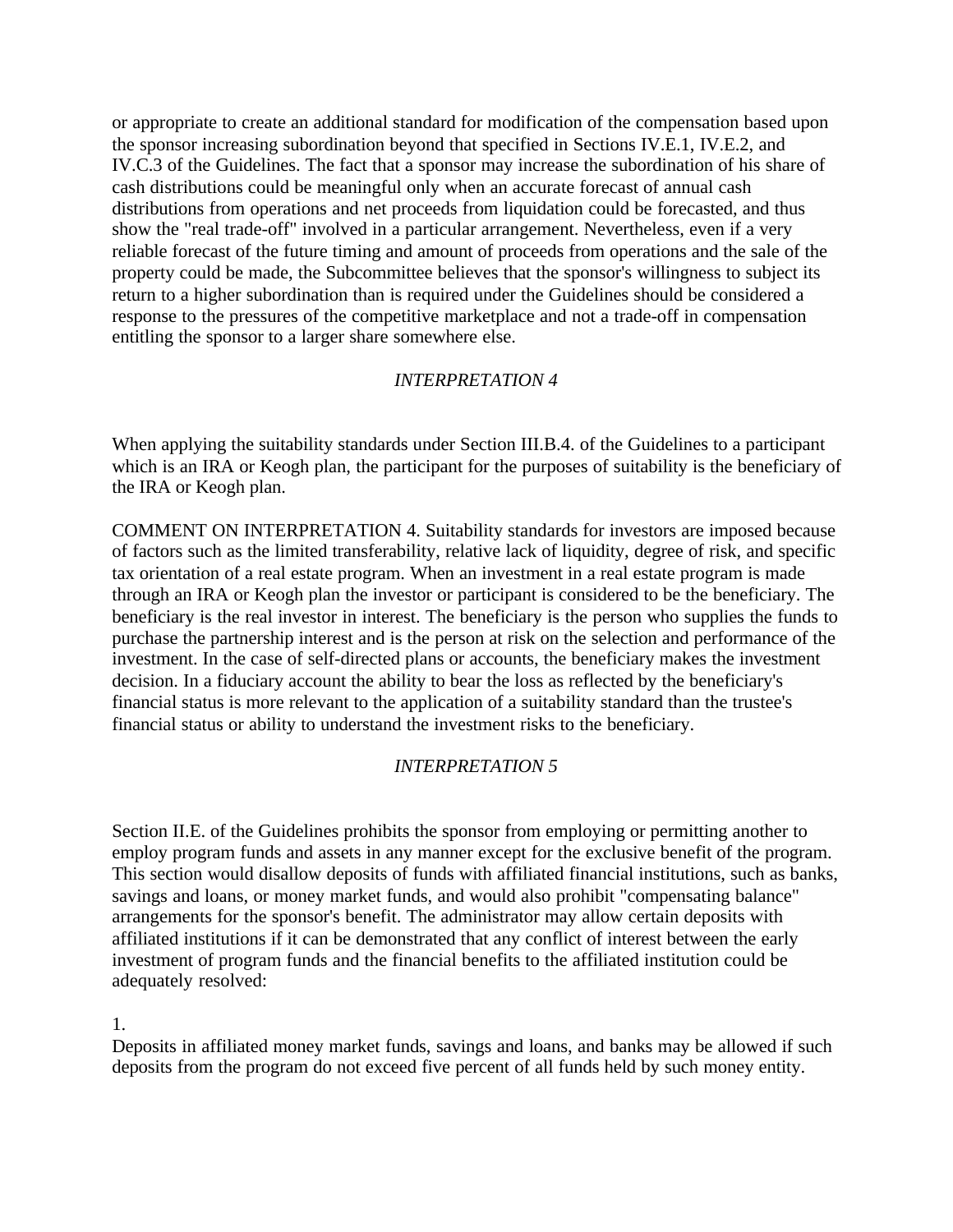Additionally, any fees, including commissions, advisory fees, or other fees shall not be paid from PROGRAM funds.

2.

Compensating balance arrangements for the benefit of other than the program shall not be allowed.

3.

The prospectus shall contain separately numbered paragraphs in the Conflicts of Interest section which would discuss any conflicts of interest, including the possible conflict in the timing of deposits and withdrawals and the permanent investment of program funds in properties. Such section shall also contain an explicit statement that the sponsor will abide by its obligation not to use program funds except for the exclusive benefit of the program. 4.

Funds deposited in affiliated banks, savings and loans, or money market funds shall earn interest and/or dividends at a rate competitive with those available from similar independent depositories.

## *INTERPRETATION 6*

When applying the limitation imposed by Subsection 1 and 2 of Section V.M. of the Guidelines, the phrase ". . . CAPITAL CONTRIBUTIONS to be raised by the PROGRAM" means the actual amount raised in the offering.

COMMENT ON INTERPRETATION 6. The limitations contained in Subsection 1 and 2 are designed to assure diversification in a real estate program and are based on the premise that diversification lessens the investor's risk. They require a program to invest in at least five properties with five different lenders or borrowers in order to limit to a reasonable degree the risk to the program.

Industry members have pointed out some practical problems in situations where a program does not sell completely or where the sales period is prolonged. Good investment opportunities may present themselves before the final amount of the offering is known and the limitations can be determined. It is impossible for the program to take advantage of these opportunities without the risks of finding that the limitations have been exceeded when sales are completed.

The Subcommittee believes that the language of the provisions is clear and that the limiting percentages apply to the amount actually raised by the program. The Subcommittee also recognizes the problem presented and concludes that the comment following Subsection 6 indicates that the limitations need not be rigidly applied.

A compromise reached by several states appears to the Subcommittee to meet the intent of the guideline section and is suggested as a way to handle this problem. That compromise provides that (1) the limiting percentage will apply to the stated maximum amount of the offering; (2) a minimum of three properties and three lenders or borrowers will be involved; (3) the 85% of value limitation contained in Subsection 5 will be strictly applied to each property; and (4) a risk factor discussing the relationship between the number of properties invested in and the risk to the investor shall be contained in the prospectus. A consideration of higher suitability standards may